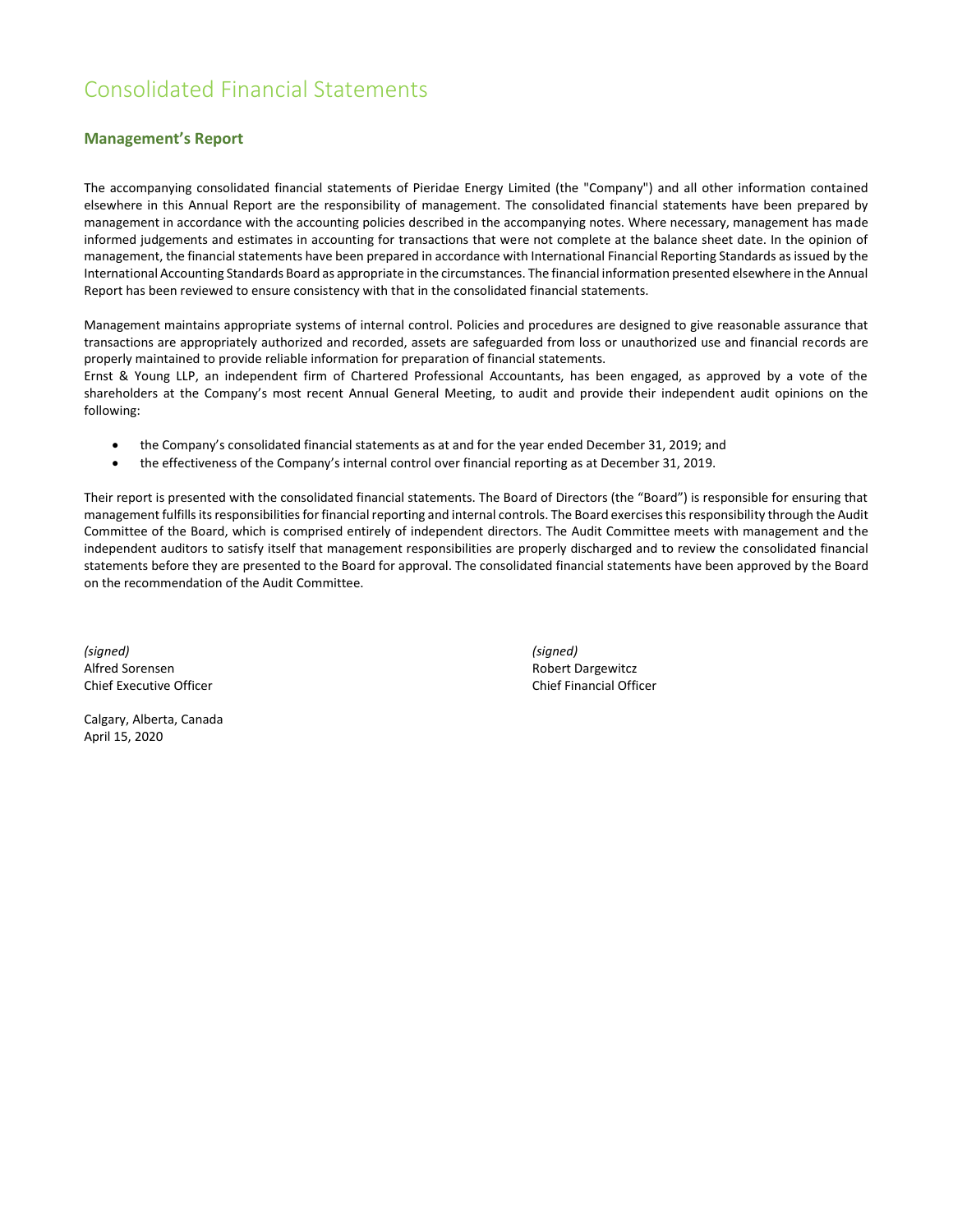### **Independent Auditor's Report**

To the Shareholders of Pieridae Energy Limited

#### **Opinion**

We have audited the consolidated financial statements of Pieridae Energy Limited (the Company), which comprise the consolidated statements of financial position as at December 31, 2019 and 2018, and the consolidated statements of loss and comprehensive loss, consolidated statements of changes in equity and consolidated statements of cash flows for the years then ended, and notes to the consolidated financial statements, including a summary of significant accounting policies.

In our opinion, the accompanying consolidated financial statements present fairly, in all material respects, the consolidated financial position of the Company as at December 31, 2019 and 2018, and its consolidated financial performance and its consolidated cash flows for the years then ended in accordance with International Financial Reporting Standards (IFRSs).

#### **Basis for Opinion**

We conducted our audit in accordance with Canadian generally accepted auditing standards. Our responsibilities under those standards are further described in the *Auditor's Responsibilities for the Audit of the Consolidated Financial Statements section of our report. We are* independent of the Company in accordance with the ethical requirements that are relevant to our audit of the consolidated financial statements in Canada, and we have fulfilled our other ethical responsibilities in accordance with these requirements. We believe that the audit evidence we have obtained is sufficient and appropriate to provide a basis for our opinion.

#### **Other Information**

Management is responsible for the other information. The other information comprises:

- Management's Discussion and Analysis
- The information, other than the consolidated financial statements and our auditor's report thereon, in the Annual Report

Our opinion on the consolidated financial statements does not cover the other information and we do not express any form of assurance conclusion thereon.

In connection with our audit of the consolidated financial statements, our responsibility is to read the other information, and in doing so, consider whether the other information is materially inconsistent with the consolidated financial statements or our knowledge obtained in the audit or otherwise appears to be materially misstated.

We obtained Management's Discussion & Analysis and the Annual Report prior to the date of this auditor's report. If, based on the work we have performed, we conclude that there is a material misstatement of this other information, we are required to report that fact in this auditor's report. We have nothing to report in this regard.

#### **Responsibilities of Management and Those Charged with Governance for the Consolidated Financial Statements**

Management is responsible for the preparation and fair presentation of the consolidated financial statements in accordance with IFRSs, and for such internal control as management determines is necessary to enable the preparation of consolidated financial statements that are free from material misstatement, whether due to fraud or error.

In preparing the consolidated financial statements, management is responsible for assessing the Company's ability to continue as a going concern, disclosing, as applicable, matters related to going concern and using the going concern basis of accounting unless management either intends to liquidate the Company or to cease operations, or has no realistic alternative but to do so.

Those charged with governance are responsible for overseeing the Company's financial reporting process.

#### **Auditor's Responsibilities for the Audit of the Consolidated Financial Statements**

Our objectives are to obtain reasonable assurance about whether the consolidated financial statements as a whole are free from material misstatement, whether due to fraud or error, and to issue an auditor's report that includes our opinion. Reasonable assurance is a high level of assurance, but is not a guarantee that an audit conducted in accordance with Canadian generally accepted auditing standards will always detect a material misstatement when it exists. Misstatements can arise from fraud or error and are considered material if,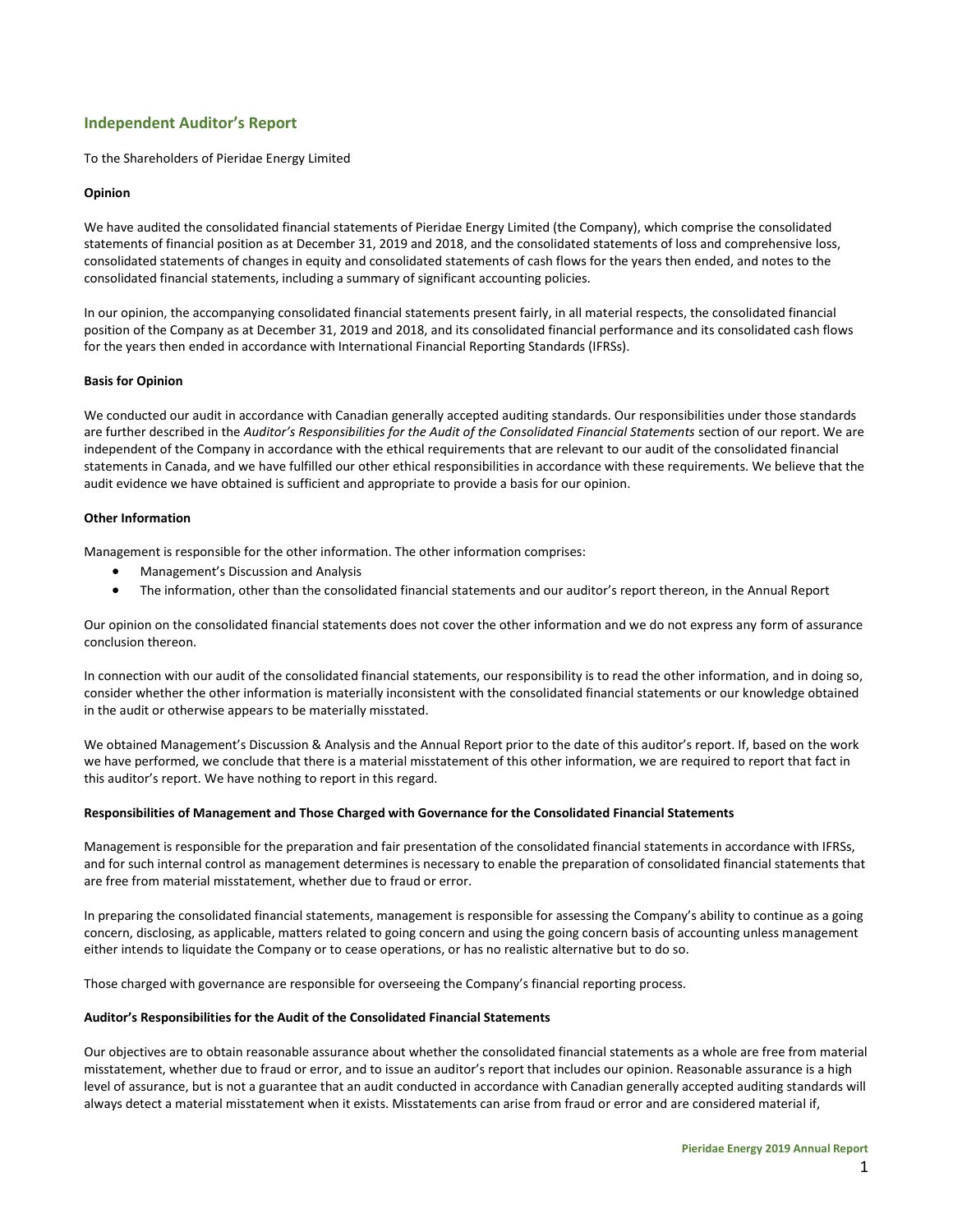individually or in the aggregate, they could reasonably be expected to influence the economic decisions of users taken on the basis of these consolidated financial statements.

As part of an audit in accordance with Canadian generally accepted auditing standards, we exercise professional judgment and maintain professional skepticism throughout the audit. We also:

- Identify and assess the risks of material misstatement of the consolidated financial statements, whether due to fraud or error, design and perform audit procedures responsive to those risks, and obtain audit evidence that is sufficient and appropriate to provide a basis for our opinion. The risk of not detecting a material misstatement resulting from fraud is higher than for one resulting from error, as fraud may involve collusion, forgery, intentional omissions, misrepresentations, or the override of internal control.
- Obtain an understanding of internal control relevant to the audit in order to design audit procedures that are appropriate in the circumstances, but not for the purpose of expressing an opinion on the effectiveness of the Company's internal control.
- Evaluate the appropriateness of accounting policies used and the reasonableness of accounting estimates and related disclosures made by management.
- Conclude on the appropriateness of management's use of the going concern basis of accounting and, based on the audit evidence obtained, whether a material uncertainty exists related to events or conditions that may cast significant doubt on the Company's ability to continue as a going concern. If we conclude that a material uncertainty exists, we are required to draw attention in our auditor's report to the related disclosures in the consolidated financial statements or, if such disclosures are inadequate, to modify our opinion. Our conclusions are based on the audit evidence obtained up to the date of our auditor's report. However, future events or conditions may cause the Company to cease to continue as a going concern.
- Evaluate the overall presentation, structure and content of the consolidated financial statements, including the disclosures, and whether the consolidated financial statements represent the underlying transactions and events in a manner that achieves fair presentation.

We communicate with those charged with governance regarding, among other matters, the planned scope and timing of the audit and significant audit findings, including any significant deficiencies in internal control that we identify during our audit.

We also provide those charged with governance with a statement that we have complied with relevant ethical requirements regarding independence, and to communicate with them all relationships and other matters that may reasonably be thought to bear on our independence, and where applicable, related safeguards.

The engagement partner on the audit resulting in this independent auditor's report is Robert Jubenvill.

Ernet + Young LLP

Calgary, Canada

April 15, 2020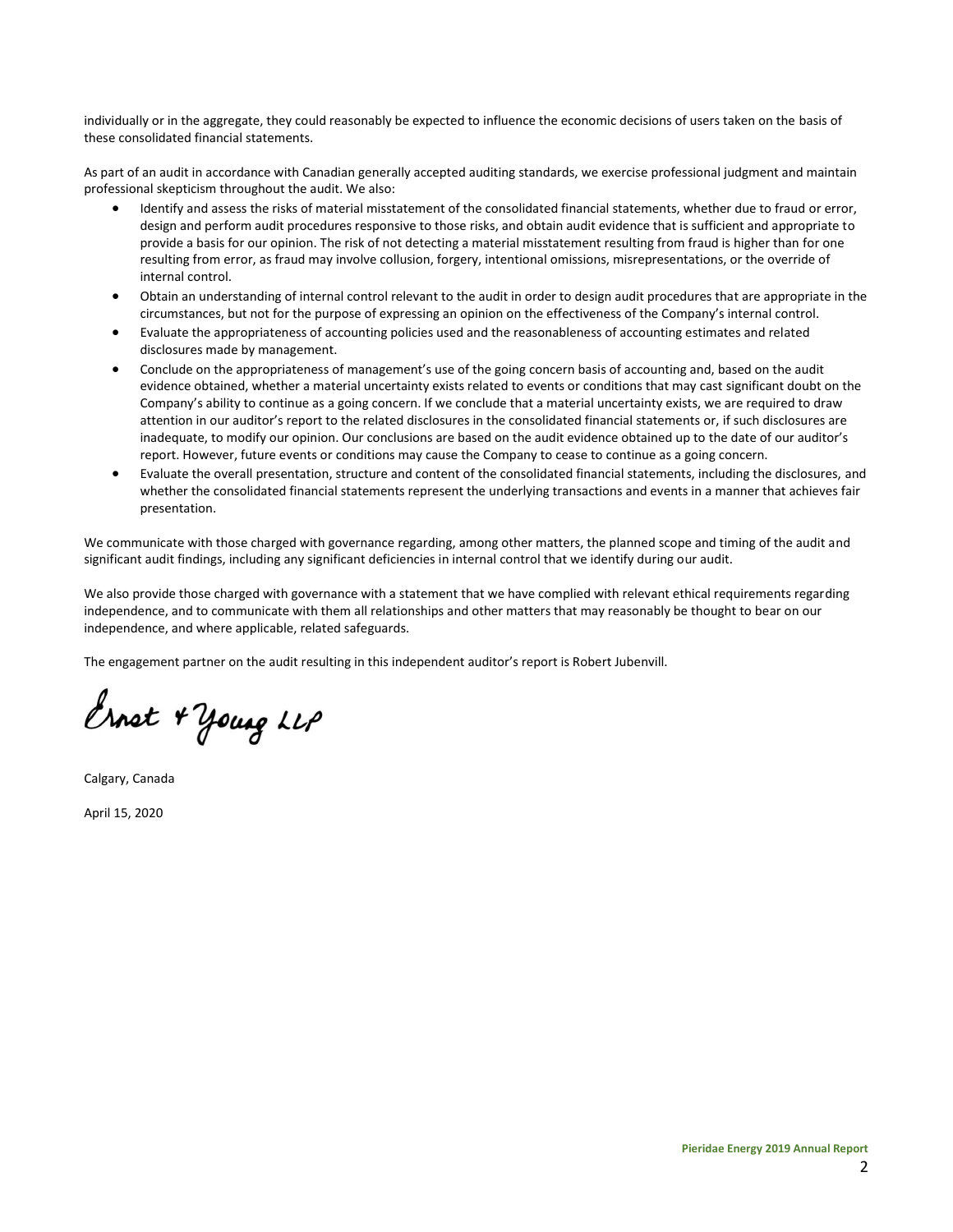

# **Consolidated Statements of Financial Position**

|                                                      |           | December 31,       | December 31,  |
|------------------------------------------------------|-----------|--------------------|---------------|
| (In thousands of Canadian dollars)                   |           | 2019               | 2018          |
| Assets                                               |           |                    |               |
| Current                                              |           |                    |               |
| Cash and cash equivalents                            | (Note 7)  | \$<br>$9,567$ \$   | 9,112         |
| Restricted cash                                      | (Note 7)  | 19,152             | 8,626         |
| Accounts receivable                                  | (Note 19) | 40,810             | 16,187        |
| Prepaid expenses and deposits                        |           | 3,535              | 2,250         |
| Inventories                                          |           | 23,535             |               |
|                                                      |           | 96,599             | 36,175        |
| <b>Restricted cash equivalents</b>                   | (Note 7)  |                    | 1,000         |
| <b>Security deposits</b>                             |           | 600                | 600           |
| Interests in associates                              | (Note 23) | 3,710              | 3,722         |
| Property, plant and equipment                        | (Note 8)  | 495,048            | 301,603       |
| <b>Exploration and evaluation assets</b>             | (Note 9)  | 1,077              | 27,573        |
| <b>Right-of-use assets</b>                           | (Note 10) | 5,440              |               |
|                                                      |           | \$<br>$602,474$ \$ | 370,673       |
| <b>Liabilities</b>                                   |           |                    |               |
| Current                                              |           |                    |               |
| Accounts payable and accrued liabilities             | (Note 19) | \$<br>73,573 \$    | 60,922        |
| Current portion of term debt                         | (Note 12) |                    | 50,007        |
| Fair value of risk management contracts              |           | 45                 |               |
| Current portion of lease liabilities                 | (Note 11) | 2,701              |               |
| Other amounts payable                                |           | 1,175              | 1,256         |
|                                                      |           | 77,494             | 112,185       |
| Other amounts payable                                |           | 8,364              | 8,504         |
| Term debt                                            | (Note 12) | 202,913            |               |
| Decommissioning obligations                          | (Note 13) | 206,520            | 158,236       |
| <b>Lease liabilities</b>                             | (Note 11) | 2,868              |               |
|                                                      |           | 498,159            | 278,925       |
| Share capital                                        | (Note 14) | 274,799            | 193,270       |
| <b>Contributed surplus</b>                           |           | 10,458             | 8,960         |
| Other comprehensive income                           |           | 2,363              | 1,240         |
| Warrants                                             |           | 933                | 933           |
| <b>Deficit</b>                                       |           | (184, 076)         | (112,503)     |
| Equity attributable to equity holders of the company |           | 104,477            | 91,900        |
| <b>Non-controlling interests</b>                     |           | (162)              | (152)         |
| Total shareholders' equity                           |           | 104,315            | 91,748        |
|                                                      |           | \$<br>602,474      | \$<br>370,673 |

Related party transactions (Note 21) Commitments (Note 22) Subsquent event (Note 24)

# **Approved on behalf of the Board of Directors:**

*(signed) Charles Boulanger*

**Chair, Audit Committee**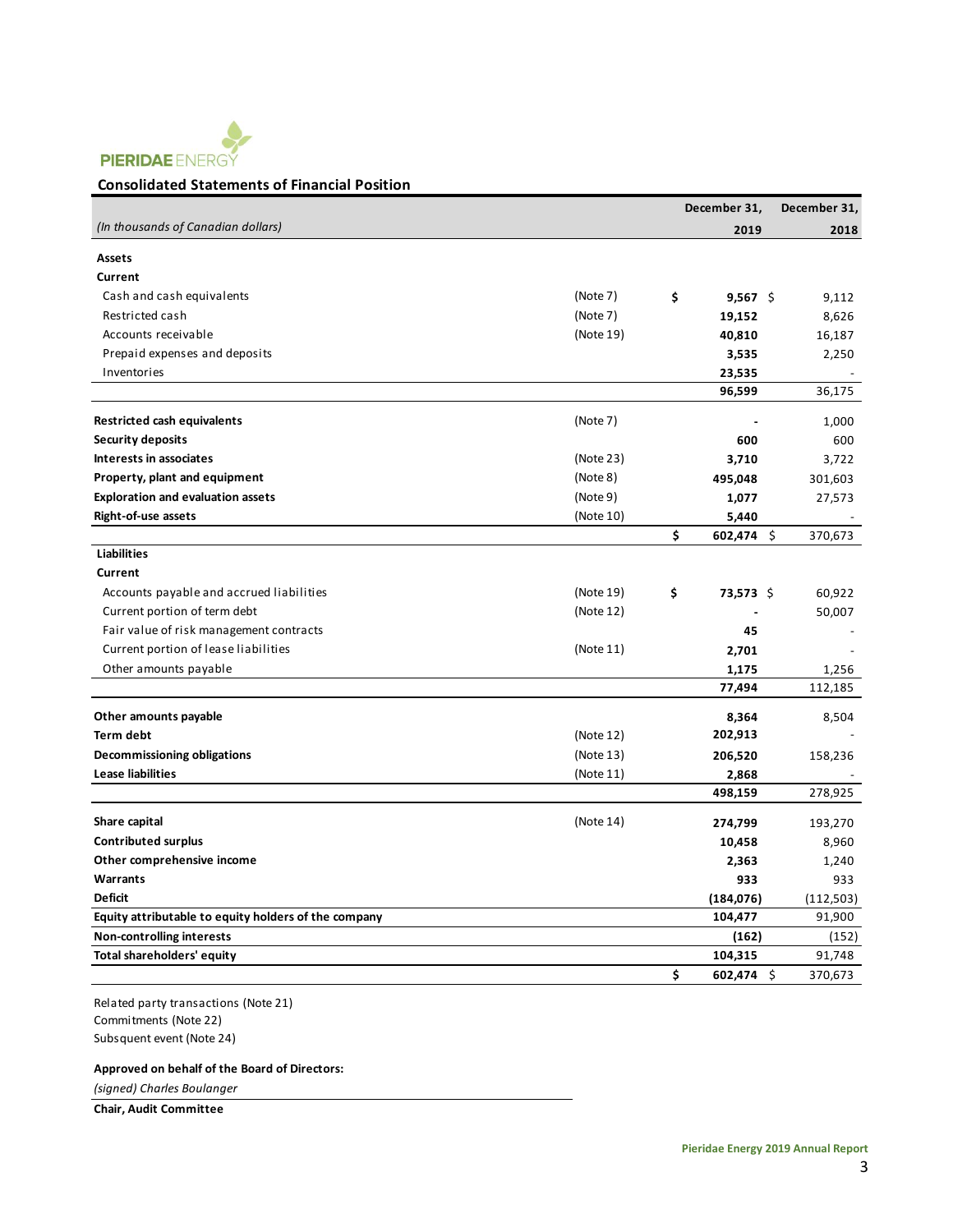

# **Consolidated Statements of Loss and Comprehensive Loss**

| 2019<br>In thousands of Canadian dollars (except share and per share amounts)<br>2018<br><b>Revenues</b><br>(Note 15)<br>\$<br>$104,910$ \$<br>Petroleum and natural gas<br>2,413<br>(3,755)<br>Royalties<br>(92)<br>101,155<br>2,321<br>409<br>Other income<br>2,665<br>6,831<br>Third party processing<br>(Note 15)<br>2,730<br>110,651<br>Realized loss on risk management contracts<br>(657)<br>(44)<br>Unrealized loss on risk management contracts<br>109,950<br>2,730<br><b>Expenses</b><br>77,036<br>3,054<br>Operating expenses<br>19,924<br>Administrative expenses<br>4,788<br>Development expenses<br>9,150<br>8,801<br>Transportation expenses<br>7,957<br>206<br>Impairment of exploration and evaluation assets<br>27,590<br>16,985<br>(Note 9)<br>Share-based compensation<br>1,498<br>(Note 16)<br>3,164<br>Loss (gain) on foreign exchange<br>36<br>4<br>Depletion and depreciation<br>(Notes 8 & 10)<br>21,986<br>700<br>Financial (income) expense<br>(Note 17)<br>16,424<br>(48)<br>Share of net loss of associates<br>(Note 23)<br>12<br>12<br>Gain on disposal<br>(80)<br>181,533<br>37,666<br>Net loss before taxes<br>(71, 583)<br>(34, 936)<br>Deferred income tax recovery<br>(Note 18)<br>(21)<br>(71, 583)<br>(34, 915)<br>Net loss for the year<br>Other comprehensive income (loss), net of income tax<br>Foreign currency translation gain (loss)<br>1,123<br>(343)<br>\$<br>$(70, 460)$ \$<br>(35, 258)<br>Total comprehensive loss for the year<br>Net loss attributable to<br>Equity holders of the Company<br>(71, 573)<br>(34, 870)<br>Non-controlling interests<br>(10)<br>(45)<br>Net loss per share attributable to equity holders of the Company<br>$(0.73)$ \$<br>(Note 14)<br>\$<br>(0.68)<br><b>Basic</b><br>\$<br>$(0.73)$ \$<br>Diluted<br>(0.68)<br>Weighted average number of common shares |              |           |            | Year ended December 31, |
|---------------------------------------------------------------------------------------------------------------------------------------------------------------------------------------------------------------------------------------------------------------------------------------------------------------------------------------------------------------------------------------------------------------------------------------------------------------------------------------------------------------------------------------------------------------------------------------------------------------------------------------------------------------------------------------------------------------------------------------------------------------------------------------------------------------------------------------------------------------------------------------------------------------------------------------------------------------------------------------------------------------------------------------------------------------------------------------------------------------------------------------------------------------------------------------------------------------------------------------------------------------------------------------------------------------------------------------------------------------------------------------------------------------------------------------------------------------------------------------------------------------------------------------------------------------------------------------------------------------------------------------------------------------------------------------------------------------------------------------------------------------------------------------------------------------------------------------------|--------------|-----------|------------|-------------------------|
|                                                                                                                                                                                                                                                                                                                                                                                                                                                                                                                                                                                                                                                                                                                                                                                                                                                                                                                                                                                                                                                                                                                                                                                                                                                                                                                                                                                                                                                                                                                                                                                                                                                                                                                                                                                                                                             |              |           |            |                         |
|                                                                                                                                                                                                                                                                                                                                                                                                                                                                                                                                                                                                                                                                                                                                                                                                                                                                                                                                                                                                                                                                                                                                                                                                                                                                                                                                                                                                                                                                                                                                                                                                                                                                                                                                                                                                                                             |              |           |            |                         |
|                                                                                                                                                                                                                                                                                                                                                                                                                                                                                                                                                                                                                                                                                                                                                                                                                                                                                                                                                                                                                                                                                                                                                                                                                                                                                                                                                                                                                                                                                                                                                                                                                                                                                                                                                                                                                                             |              |           |            |                         |
|                                                                                                                                                                                                                                                                                                                                                                                                                                                                                                                                                                                                                                                                                                                                                                                                                                                                                                                                                                                                                                                                                                                                                                                                                                                                                                                                                                                                                                                                                                                                                                                                                                                                                                                                                                                                                                             |              |           |            |                         |
|                                                                                                                                                                                                                                                                                                                                                                                                                                                                                                                                                                                                                                                                                                                                                                                                                                                                                                                                                                                                                                                                                                                                                                                                                                                                                                                                                                                                                                                                                                                                                                                                                                                                                                                                                                                                                                             |              |           |            |                         |
|                                                                                                                                                                                                                                                                                                                                                                                                                                                                                                                                                                                                                                                                                                                                                                                                                                                                                                                                                                                                                                                                                                                                                                                                                                                                                                                                                                                                                                                                                                                                                                                                                                                                                                                                                                                                                                             |              |           |            |                         |
|                                                                                                                                                                                                                                                                                                                                                                                                                                                                                                                                                                                                                                                                                                                                                                                                                                                                                                                                                                                                                                                                                                                                                                                                                                                                                                                                                                                                                                                                                                                                                                                                                                                                                                                                                                                                                                             |              |           |            |                         |
|                                                                                                                                                                                                                                                                                                                                                                                                                                                                                                                                                                                                                                                                                                                                                                                                                                                                                                                                                                                                                                                                                                                                                                                                                                                                                                                                                                                                                                                                                                                                                                                                                                                                                                                                                                                                                                             |              |           |            |                         |
|                                                                                                                                                                                                                                                                                                                                                                                                                                                                                                                                                                                                                                                                                                                                                                                                                                                                                                                                                                                                                                                                                                                                                                                                                                                                                                                                                                                                                                                                                                                                                                                                                                                                                                                                                                                                                                             |              |           |            |                         |
|                                                                                                                                                                                                                                                                                                                                                                                                                                                                                                                                                                                                                                                                                                                                                                                                                                                                                                                                                                                                                                                                                                                                                                                                                                                                                                                                                                                                                                                                                                                                                                                                                                                                                                                                                                                                                                             |              |           |            |                         |
|                                                                                                                                                                                                                                                                                                                                                                                                                                                                                                                                                                                                                                                                                                                                                                                                                                                                                                                                                                                                                                                                                                                                                                                                                                                                                                                                                                                                                                                                                                                                                                                                                                                                                                                                                                                                                                             |              |           |            |                         |
|                                                                                                                                                                                                                                                                                                                                                                                                                                                                                                                                                                                                                                                                                                                                                                                                                                                                                                                                                                                                                                                                                                                                                                                                                                                                                                                                                                                                                                                                                                                                                                                                                                                                                                                                                                                                                                             |              |           |            |                         |
|                                                                                                                                                                                                                                                                                                                                                                                                                                                                                                                                                                                                                                                                                                                                                                                                                                                                                                                                                                                                                                                                                                                                                                                                                                                                                                                                                                                                                                                                                                                                                                                                                                                                                                                                                                                                                                             |              |           |            |                         |
|                                                                                                                                                                                                                                                                                                                                                                                                                                                                                                                                                                                                                                                                                                                                                                                                                                                                                                                                                                                                                                                                                                                                                                                                                                                                                                                                                                                                                                                                                                                                                                                                                                                                                                                                                                                                                                             |              |           |            |                         |
|                                                                                                                                                                                                                                                                                                                                                                                                                                                                                                                                                                                                                                                                                                                                                                                                                                                                                                                                                                                                                                                                                                                                                                                                                                                                                                                                                                                                                                                                                                                                                                                                                                                                                                                                                                                                                                             |              |           |            |                         |
|                                                                                                                                                                                                                                                                                                                                                                                                                                                                                                                                                                                                                                                                                                                                                                                                                                                                                                                                                                                                                                                                                                                                                                                                                                                                                                                                                                                                                                                                                                                                                                                                                                                                                                                                                                                                                                             |              |           |            |                         |
|                                                                                                                                                                                                                                                                                                                                                                                                                                                                                                                                                                                                                                                                                                                                                                                                                                                                                                                                                                                                                                                                                                                                                                                                                                                                                                                                                                                                                                                                                                                                                                                                                                                                                                                                                                                                                                             |              |           |            |                         |
|                                                                                                                                                                                                                                                                                                                                                                                                                                                                                                                                                                                                                                                                                                                                                                                                                                                                                                                                                                                                                                                                                                                                                                                                                                                                                                                                                                                                                                                                                                                                                                                                                                                                                                                                                                                                                                             |              |           |            |                         |
|                                                                                                                                                                                                                                                                                                                                                                                                                                                                                                                                                                                                                                                                                                                                                                                                                                                                                                                                                                                                                                                                                                                                                                                                                                                                                                                                                                                                                                                                                                                                                                                                                                                                                                                                                                                                                                             |              |           |            |                         |
|                                                                                                                                                                                                                                                                                                                                                                                                                                                                                                                                                                                                                                                                                                                                                                                                                                                                                                                                                                                                                                                                                                                                                                                                                                                                                                                                                                                                                                                                                                                                                                                                                                                                                                                                                                                                                                             |              |           |            |                         |
|                                                                                                                                                                                                                                                                                                                                                                                                                                                                                                                                                                                                                                                                                                                                                                                                                                                                                                                                                                                                                                                                                                                                                                                                                                                                                                                                                                                                                                                                                                                                                                                                                                                                                                                                                                                                                                             |              |           |            |                         |
|                                                                                                                                                                                                                                                                                                                                                                                                                                                                                                                                                                                                                                                                                                                                                                                                                                                                                                                                                                                                                                                                                                                                                                                                                                                                                                                                                                                                                                                                                                                                                                                                                                                                                                                                                                                                                                             |              |           |            |                         |
|                                                                                                                                                                                                                                                                                                                                                                                                                                                                                                                                                                                                                                                                                                                                                                                                                                                                                                                                                                                                                                                                                                                                                                                                                                                                                                                                                                                                                                                                                                                                                                                                                                                                                                                                                                                                                                             |              |           |            |                         |
|                                                                                                                                                                                                                                                                                                                                                                                                                                                                                                                                                                                                                                                                                                                                                                                                                                                                                                                                                                                                                                                                                                                                                                                                                                                                                                                                                                                                                                                                                                                                                                                                                                                                                                                                                                                                                                             |              |           |            |                         |
|                                                                                                                                                                                                                                                                                                                                                                                                                                                                                                                                                                                                                                                                                                                                                                                                                                                                                                                                                                                                                                                                                                                                                                                                                                                                                                                                                                                                                                                                                                                                                                                                                                                                                                                                                                                                                                             |              |           |            |                         |
|                                                                                                                                                                                                                                                                                                                                                                                                                                                                                                                                                                                                                                                                                                                                                                                                                                                                                                                                                                                                                                                                                                                                                                                                                                                                                                                                                                                                                                                                                                                                                                                                                                                                                                                                                                                                                                             |              |           |            |                         |
|                                                                                                                                                                                                                                                                                                                                                                                                                                                                                                                                                                                                                                                                                                                                                                                                                                                                                                                                                                                                                                                                                                                                                                                                                                                                                                                                                                                                                                                                                                                                                                                                                                                                                                                                                                                                                                             |              |           |            |                         |
|                                                                                                                                                                                                                                                                                                                                                                                                                                                                                                                                                                                                                                                                                                                                                                                                                                                                                                                                                                                                                                                                                                                                                                                                                                                                                                                                                                                                                                                                                                                                                                                                                                                                                                                                                                                                                                             |              |           |            |                         |
|                                                                                                                                                                                                                                                                                                                                                                                                                                                                                                                                                                                                                                                                                                                                                                                                                                                                                                                                                                                                                                                                                                                                                                                                                                                                                                                                                                                                                                                                                                                                                                                                                                                                                                                                                                                                                                             |              |           |            |                         |
|                                                                                                                                                                                                                                                                                                                                                                                                                                                                                                                                                                                                                                                                                                                                                                                                                                                                                                                                                                                                                                                                                                                                                                                                                                                                                                                                                                                                                                                                                                                                                                                                                                                                                                                                                                                                                                             |              |           |            |                         |
|                                                                                                                                                                                                                                                                                                                                                                                                                                                                                                                                                                                                                                                                                                                                                                                                                                                                                                                                                                                                                                                                                                                                                                                                                                                                                                                                                                                                                                                                                                                                                                                                                                                                                                                                                                                                                                             |              |           |            |                         |
|                                                                                                                                                                                                                                                                                                                                                                                                                                                                                                                                                                                                                                                                                                                                                                                                                                                                                                                                                                                                                                                                                                                                                                                                                                                                                                                                                                                                                                                                                                                                                                                                                                                                                                                                                                                                                                             |              |           |            |                         |
|                                                                                                                                                                                                                                                                                                                                                                                                                                                                                                                                                                                                                                                                                                                                                                                                                                                                                                                                                                                                                                                                                                                                                                                                                                                                                                                                                                                                                                                                                                                                                                                                                                                                                                                                                                                                                                             |              |           |            |                         |
|                                                                                                                                                                                                                                                                                                                                                                                                                                                                                                                                                                                                                                                                                                                                                                                                                                                                                                                                                                                                                                                                                                                                                                                                                                                                                                                                                                                                                                                                                                                                                                                                                                                                                                                                                                                                                                             |              |           |            |                         |
|                                                                                                                                                                                                                                                                                                                                                                                                                                                                                                                                                                                                                                                                                                                                                                                                                                                                                                                                                                                                                                                                                                                                                                                                                                                                                                                                                                                                                                                                                                                                                                                                                                                                                                                                                                                                                                             |              |           |            |                         |
|                                                                                                                                                                                                                                                                                                                                                                                                                                                                                                                                                                                                                                                                                                                                                                                                                                                                                                                                                                                                                                                                                                                                                                                                                                                                                                                                                                                                                                                                                                                                                                                                                                                                                                                                                                                                                                             |              |           |            |                         |
|                                                                                                                                                                                                                                                                                                                                                                                                                                                                                                                                                                                                                                                                                                                                                                                                                                                                                                                                                                                                                                                                                                                                                                                                                                                                                                                                                                                                                                                                                                                                                                                                                                                                                                                                                                                                                                             |              |           |            |                         |
|                                                                                                                                                                                                                                                                                                                                                                                                                                                                                                                                                                                                                                                                                                                                                                                                                                                                                                                                                                                                                                                                                                                                                                                                                                                                                                                                                                                                                                                                                                                                                                                                                                                                                                                                                                                                                                             | <b>Basic</b> | (Note 14) | 98,622,426 | 51,274,159              |
| Diluted<br>98,622,426<br>51,274,159                                                                                                                                                                                                                                                                                                                                                                                                                                                                                                                                                                                                                                                                                                                                                                                                                                                                                                                                                                                                                                                                                                                                                                                                                                                                                                                                                                                                                                                                                                                                                                                                                                                                                                                                                                                                         |              |           |            |                         |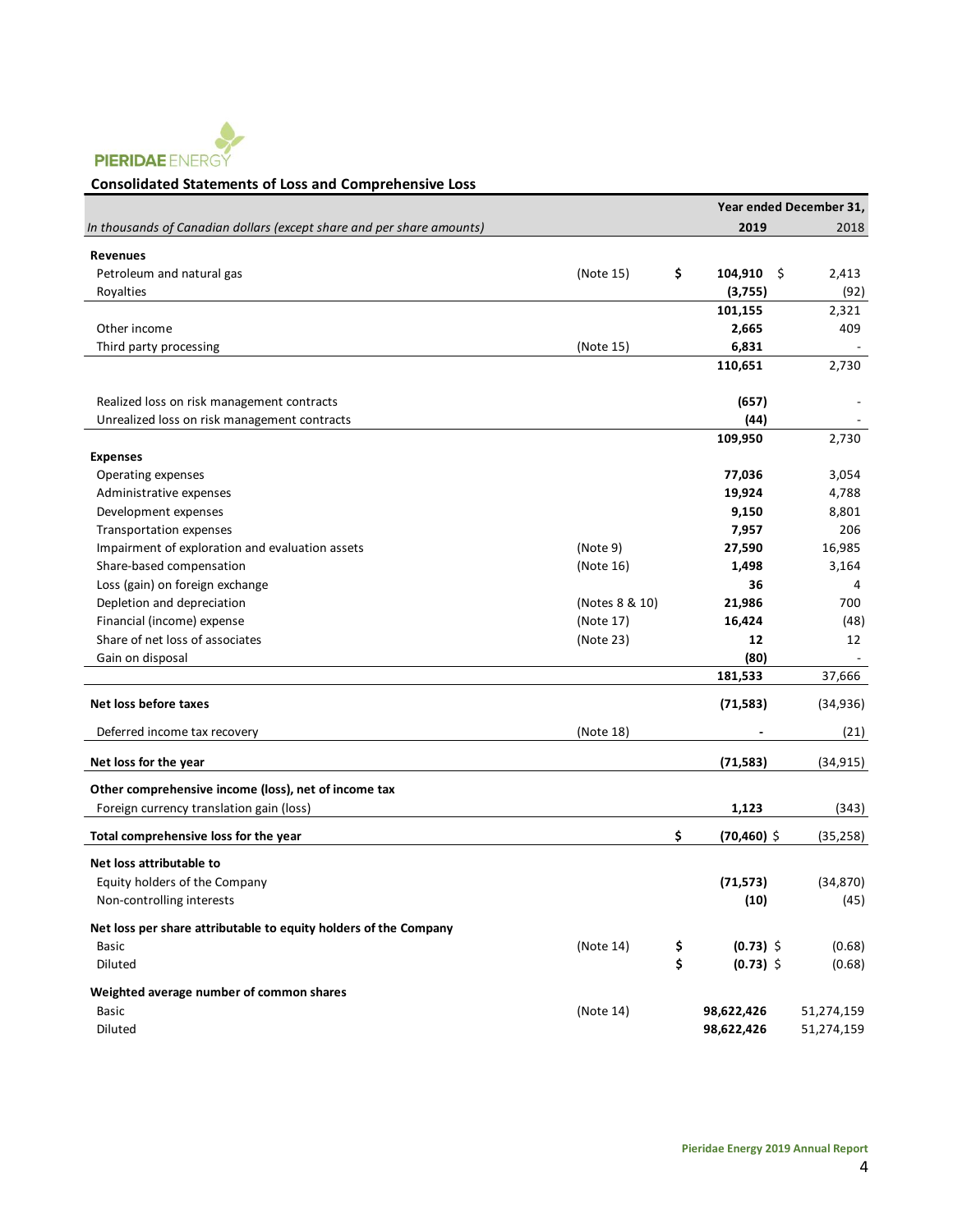

#### **Consolidated Statements of Changes in Equity**

|                                                               |                         |    |                      |                 |                          |    |                          |     |                          | Accumulated              |   | <b>Total Equity</b> |     |                          |     |                     |
|---------------------------------------------------------------|-------------------------|----|----------------------|-----------------|--------------------------|----|--------------------------|-----|--------------------------|--------------------------|---|---------------------|-----|--------------------------|-----|---------------------|
|                                                               |                         |    |                      |                 |                          |    |                          |     |                          | other                    |   | attributable        |     | Non-                     |     |                     |
|                                                               |                         |    |                      |                 |                          |    | Contributed              |     |                          | comprehensive            |   | to equity           |     | controlling              |     |                     |
| (In thousands of Canadian dollars except share amounts)       |                         |    | <b>Share Capital</b> | <b>Warrants</b> |                          |    | surplus                  |     | <b>Deficit</b>           | income (loss)            |   | holders             |     | interests                |     | <b>Total Equity</b> |
|                                                               |                         |    |                      |                 |                          |    |                          |     |                          |                          |   |                     |     |                          |     |                     |
| As at December 31, 2017                                       | (Note 14) $\frac{1}{5}$ |    | 128,804              | Ŝ.              |                          | Ś. | 6,715                    | \$. | $(77, 633)$ \$           | 1,583                    |   | 59,469              | \$. | $(107)$ \$               |     | 59,362              |
|                                                               |                         |    |                      |                 |                          |    |                          |     |                          |                          |   |                     |     |                          |     |                     |
| Share-based compensation                                      |                         |    | 189                  |                 |                          |    | 2,245                    |     |                          |                          |   | 2,434               |     |                          |     | 2,434               |
| Common shares issued on stock option exercise                 |                         |    | 143                  |                 | $\overline{\phantom{a}}$ |    |                          |     |                          | $\sim$                   |   | 143                 |     | $\overline{\phantom{a}}$ |     | 143                 |
| Common shares and warrants issued on private placement        |                         |    | 8,020                |                 | 444                      |    |                          |     |                          | ٠                        |   | 8.464               |     | $\overline{\phantom{a}}$ |     | 8,464               |
| Common shares issued on acquisition of Ikkuma Resources Corp. |                         |    | 56,114               |                 | 489                      |    |                          |     |                          | $\overline{\phantom{a}}$ |   | 56,603              |     | $\overline{\phantom{a}}$ |     | 56,603              |
| Non-controlling interest                                      |                         |    |                      |                 |                          |    |                          |     |                          | $\overline{\phantom{a}}$ |   |                     |     | (45)                     |     | (45)                |
| Net loss attributable to equity holders of the company        |                         |    |                      |                 |                          |    |                          |     | (34, 870)                | (343)                    |   | (35, 213)           |     | $\sim$                   |     | (35, 213)           |
| As at December 31, 2018                                       | (Note 14) $\frac{1}{5}$ |    | 193,270              | Ŝ.              | 933                      | Ŝ  | 8,960                    |     | \$ (112,503) \$          | 1,240                    | S | 91,900              | \$. | $(152)$ \$               |     | 91,748              |
|                                                               |                         |    |                      |                 |                          |    |                          |     |                          |                          |   |                     |     |                          |     |                     |
| Share-based compensation                                      |                         |    | 149                  |                 |                          |    | 1,498                    |     |                          |                          |   | 1,647               |     | ٠                        |     | 1,647               |
| Common shares issued on stock option exercise                 |                         |    |                      |                 |                          |    |                          |     |                          | ٠                        |   |                     |     |                          |     |                     |
| Common shares and warrants issued on private placement        |                         |    | 21,382               |                 |                          |    | $\overline{\phantom{a}}$ |     | $\overline{\phantom{a}}$ | $\sim$                   |   | 21,382              |     | $\overline{\phantom{a}}$ |     | 21,382              |
| Share issue costs                                             |                         |    | (865)                |                 |                          |    |                          |     | $\overline{\phantom{a}}$ | ٠                        |   | (865)               |     |                          |     | (865)               |
| Common shares issued on Shell Acquisition                     |                         |    | 63,169               |                 |                          |    |                          |     |                          | $\sim$                   |   | 63,169              |     | $\sim$                   |     | 63,169              |
| Issue costs                                                   |                         |    | (2,306)              |                 |                          |    |                          |     |                          | ٠                        |   | (2,306)             |     | $\overline{\phantom{a}}$ |     | (2,306)             |
| Net loss attributable to equity holders of the company        |                         |    |                      |                 |                          |    | $\overline{\phantom{a}}$ |     | (71, 573)                | 1,123                    |   | (70, 450)           |     | (10)                     |     | (70, 460)           |
| As at December 31, 2019                                       | (Note 14)               | -S | 274,799              | Ŝ.              | 933                      | Ŝ  | 10,458                   |     | \$ (184,076) \$          | 2,363                    |   | 104,477             | \$  | (162)                    | - S | 104,315             |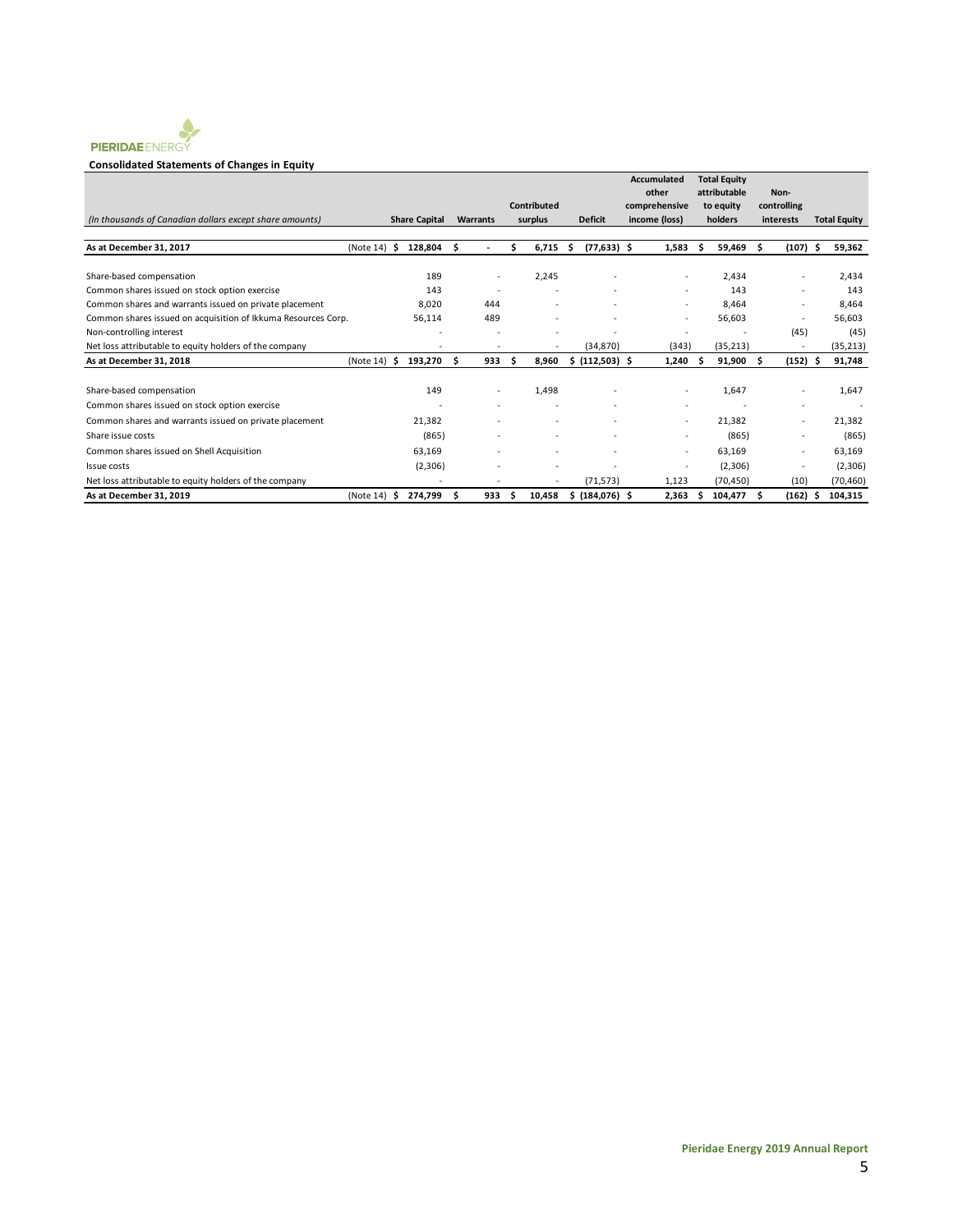

|                                                         |                |                     |      | Year ended December 31, |
|---------------------------------------------------------|----------------|---------------------|------|-------------------------|
| (In thousands of Canadian dollars)                      |                | 2019                |      | 2018                    |
|                                                         |                |                     |      |                         |
| <b>Operating activities</b><br>Net loss                 |                | \$<br>$(71,583)$ \$ |      | (34, 915)               |
| Depreciation                                            |                |                     |      |                         |
| Depletion and depreciation                              | (Notes 8 & 10) | 21,986              |      | 700                     |
| Amortization of financing fees                          | (Note 12)      | 2,912               |      |                         |
| Deferred tax recovery                                   |                |                     |      | (21)                    |
| Share-based compensation                                | (Note 16)      | 1,498               |      | 3,164                   |
| Amortization of deferred lease inducements              |                | (21)                |      | (10)                    |
| Impairment of exploration and evaluation assets         | (Note 9)       | 27,590              |      | 16,985                  |
| Loss on settlement of term loan                         |                | 416                 |      |                         |
| Accretion                                               | (Note 13)      | 2,959               |      | 53                      |
| Share of net loss of associates                         | (Note 23)      | 12                  |      | 12                      |
| Other accounts payable                                  |                |                     |      | (108)                   |
| Gain on disposal                                        |                | (80)                |      |                         |
| Decommissioning expenditures                            | (Note 13)      | (1, 458)            |      |                         |
| Unrealized loss on risk management contracts            |                | 44                  |      |                         |
| Foreign exchange (gain) loss                            |                | 36                  |      | 4                       |
| Changes in non-cash working capital                     | (Note 20)      | (36,083)            |      | 5,729                   |
| Cash used in operating activities                       |                | (51, 772)           |      | (8,407)                 |
|                                                         |                |                     |      |                         |
| <b>Investing activities</b>                             |                |                     |      |                         |
| Additions to property, plant and equipment              | (Note 8)       | (2,048)             |      | (503)                   |
| <b>Addition of Shell Assets</b>                         | (Note 5)       | (166, 122)          |      |                         |
| Additions to exploration and evaluation assets          | (Note 9)       | (1,077)             |      | (478)                   |
| Proceeds from disposal of property, plant and equipment |                | 80                  |      |                         |
| Business acquisition, net cash received                 |                |                     |      | 6,154                   |
| Cash (used in) provided by investing activities         |                | (169, 167)          |      | 5,173                   |
|                                                         |                |                     |      |                         |
| <b>Financing activities</b>                             |                |                     |      |                         |
| Issuance of share capital, net of costs                 | (Note 14)      | 81,031              |      | 8,163                   |
| Payment of closing fee                                  | (Note 12)      | (6,000)             |      |                         |
| Restricted cash                                         | (Note 7)       | (9,526)             |      | (1,000)                 |
| Increase in bank debt                                   | (Note 12)      | 216,000             |      | 50,000                  |
| Repayment of bank debt                                  | (Note 12)      | (60,003)            |      | (65, 897)               |
| Payments on lease obligations                           | (Note 11)      | (1,077)             |      |                         |
| Repayment of promissory notes                           |                |                     |      | (25)                    |
| Cash provided by (used in) financing activities         |                | 220,425             |      | (8, 759)                |
| Decrease in cash and cash equivalents                   |                | (514)               |      | (11,993)                |
| Cash and cash equivalents, beginning of year            |                | 9,112               |      | 21,238                  |
| Effect of foreign exchange on cash                      |                | 969                 |      | (133)                   |
| Cash and cash equivalents, end of year                  |                | \$<br>$9,567$ \$    |      | 9,112                   |
|                                                         |                |                     |      |                         |
| Cash paid:                                              |                |                     |      |                         |
| Interest                                                |                | \$<br>65            | - \$ | 543                     |
| Income taxes                                            |                | 194                 |      |                         |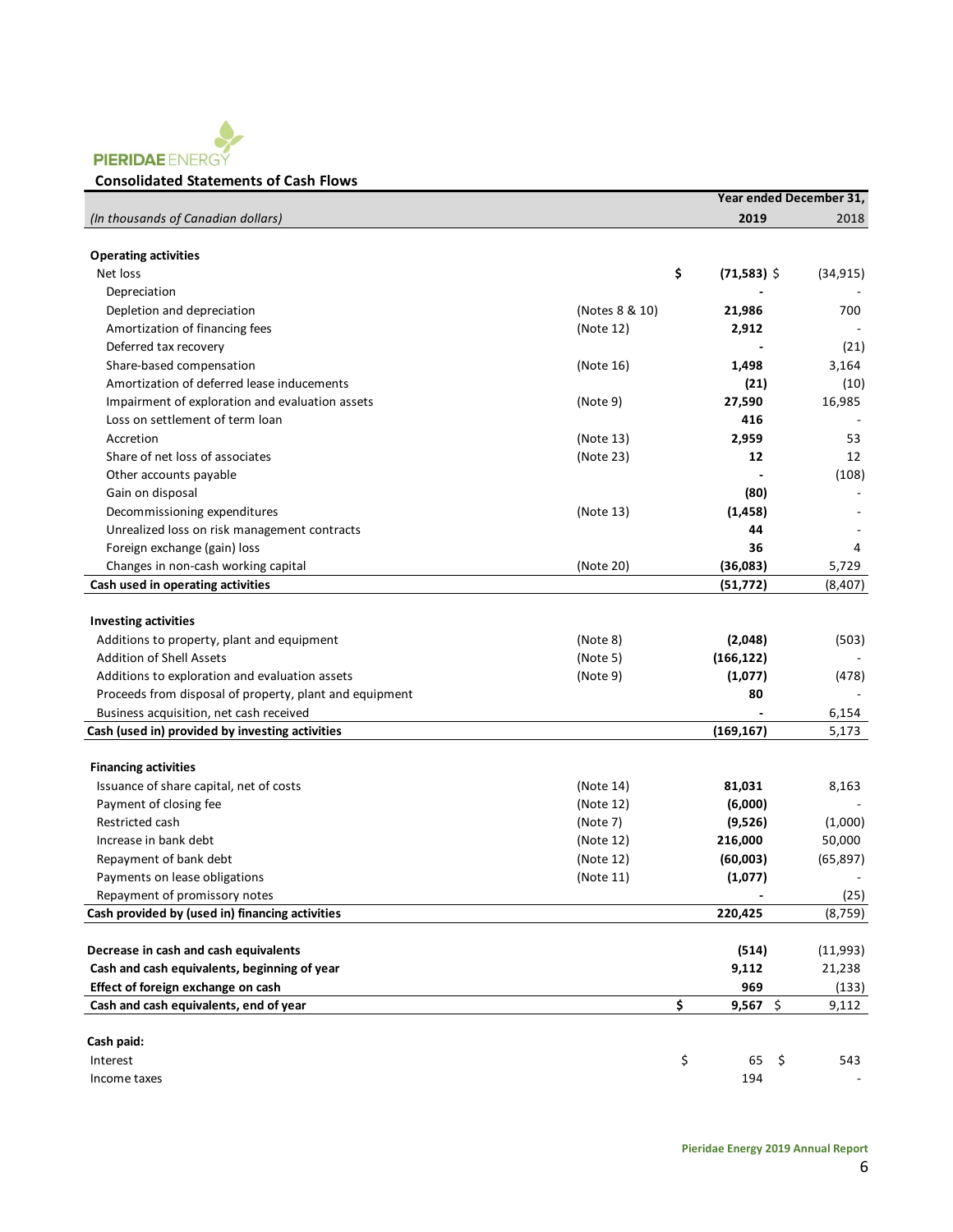# Notes to the Consolidated Financial Statements

# 1. Corporate Information

Pieridae Energy Limited (the "Company" or "Pieridae") is a publicly traded, Canadian based Company in the business of developing, producing and processing natural gas, and the production of natural gas liquids ("NGL's"). It is also engaged in the development of a fully integrated liquefied natural gas ("LNG") project to be built in Goldboro, Nova Scotia. The common shares of Pieridae trade on the Toronto Venture Exchange ("TSX") under the symbol PEA.V.

The Company was incorporated on May 29, 2012 under the laws of Canada. It is headquartered at 3100, 308 - 4th Avenue SW, Calgary, Alberta, T2P 0H7.

These consolidated financial statements reflect only the Company's proportionate interest in such activities and are comprised of the Company and its subsidiaries. During 2014, the Company, Pieridae Energy (Canada) Ltd. and Uniper Global Commodities S.E. ("Uniper") entered into an agreement, whereby Uniper acquired a 1.0% ownership interest in Goldboro LNG LP and Pieridae Energy (Canada) Ltd. As at December 31, 2019 the ownership interest of Uniper was 0.8% (December 31, 2018: 0.8%).

The consolidated financial statements were approved by the Board of Directors of Pieridae on April 15, 2020.

# 2. Basis of presentation

#### **Basis of measurement and statement compliance**

The consolidated financial statements have been prepared on a historical cost basis with some exceptions, as detailed in the accounting policies set out below in accordance with International Financial Reporting Standards ("IFRS"), as issued by the International Accounting Standards Board ("IASB"). Except for the changes described in Note 4, these accounting policies have been applied consistently for all periods presented in these consolidated financial statements. During 2019 the Company elected to report development expenses. Development expenses reflect amounts previously included in operating expenses and administrative expenses. This incremental disclosure necessitated changes to the prior year comparatives. Consequently, comparative amounts have been reclassified to match the current period presentation.

### **Functional and presentation currency**

These consolidated financial statements are presented in Canadian dollars. The functional currency of the Company and its subsidiaries is Canadian dollars. All financial information is rounded to the nearest thousand, except per share amounts or where otherwise indicated.

### Use of judgements and estimates

The timely preparation of the financial statements requires management to make judgments, estimates and assumptions that affect the application of accounting policies and reported amounts of assets and liabilities and income and expenses. Accordingly, actual results may differ from these estimates. Estimates and underlying assumptions are reviewed on an ongoing basis. Revisions to accounting estimates are recognized in the period in which the estimates are revised and in any future periods affected. Significant judgments and estimates made by management in the preparation of these financial statements are outlined below.

The following are the critical accounting judgments that management has made in the process of applying the Company's accounting policies and that have the most significant effect on the amounts recognized in these financial statements:

### (i) Identification of cash generating units

Some of Pieridae's assets are aggregated into cash-generating units ("CGU"), for the purpose of calculating depletion and impairment. A CGU is comprised of assets that are grouped together into the smallest group of assets that generate cash inflows from continuing use that are largely independent of the cash inflows of other assets or groups of assets. By their nature, these estimates and assumptions are subject to measurement uncertainty and may impact the carrying value of the Company's assets in future periods.

### (ii) Impairment of petroleum and natural gas assets

For the purposes of determining whether impairment of petroleum and natural gas assets has occurred, and the extent of any impairment or its reversal, the key assumptions the Company uses in estimating future cash flows are forecasted petroleum and natural gas prices, expected production volumes and anticipated recoverable quantities of proved and probable reserves. These assumptions are subject to change as new information becomes available. Changes in economic conditions can also affect the rate used to discount future cash flow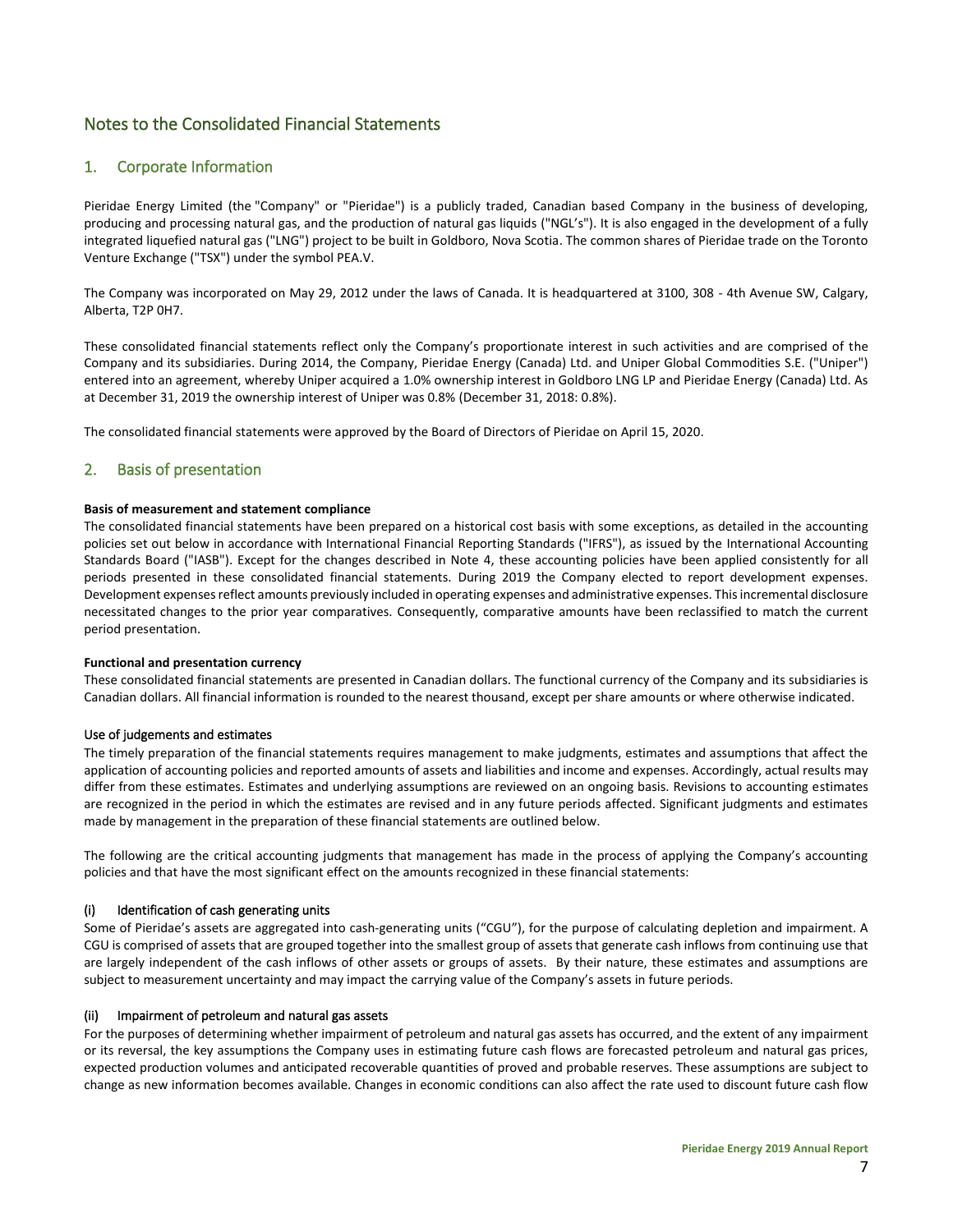estimates. Changes in the aforementioned assumptions could affect the carrying amounts of assets. Impairment charges and reversals are recognized in profit or loss.

#### (iii) Exploration and evaluation assets

The application of the Company's accounting policy for exploration and evaluation requires management to make certain judgments as to future events and circumstances as to whether economic quantities of reserves have been found in assessing commercial viability and technical feasibility.

#### (iv) Deferred taxes

Judgments are made by management to determine the likelihood of whether deferred income tax assets at the end of the reporting period will be realized from future taxable earnings. To the extent that assumptions regarding future profitability change, there can be an increase or decrease in the amounts recognized in respect of deferred tax assets as well as the amount recognized in income or loss for the period in which the change occurs.

#### (v) Debt Instruments

Debt instruments are initially recognized at fair value based on consideration received and adjusted in respect of any transaction costs that are incremental and directly attributable to the issue of the instrument. Subsequent measurement is at amortized cost and the effective interest rate method. Certain financing arrangements contain options which may revise future estimated cash outflow and result in an adjustment to the carrying value of the financial liability. At each reporting period, the Company will estimate whether such options will be exercised and if an adjustment to the financial liability is required. All adjustments arising from such changes in estimates are recognized immediately in profit or loss.

#### (vi) Assessment of going concern

Pieridae concluded there are no material uncertainties related to events or conditions that may cast significant doubt upon its ability to continue as a going concern. In reaching this conclusion, the Company uses significant judgement and estimates, and considered all relevant information, including feasibility of and effectiveness of management's mitigation plans. Accordingly, actual circumstances will differ from those estimates and the variation may be material.

#### Critical accounting estimates

The following are the key assumptions concerning the sources of estimating uncertainty at the end of the reporting period, that have a significant risk of causing adjustments to the carrying amounts of assets and liabilities.

#### (i) Reserves

The assessment of reported recoverable quantities of proved and probable reserves include estimates regarding production profile, commodity prices, exchange rates, remediation costs, timing and amount of future development costs and production, transportation and marketing costs for future cash flows. It also requires interpretation of geological, engineering, and geophysical models in anticipated recoveries. The economical, geological and technical factors used to estimate reserves may change from period to period. Changes in reported reserves can impact the carrying values of the Company's property, plant and equipment, the calculation of depletion and depreciation, the provision for decommissioning obligations and the recognition of deferred tax assets due to changes in expected future cash flows. The recoverable quantities of reserves and estimated cash flows from Pieridae's petroleum and natural gas interests are independently evaluated by qualified reserve evaluators at least annually.

The Company's petroleum and natural gas reserves represent the estimated quantities of petroleum and natural gas and natural gas liquids which geological, geophysical and engineering data demonstrate with a specified degree of certainty to be economically recoverable in future years from known reservoirs and which are considered economically producible. Such reserves may be considered commercially producible if management has the intention of developing and producing them and such intention is based upon (i) a reasonable assessment of the future economics of such production; (ii) a reasonable expectation that there is a market for all or substantially all the expected petroleum and natural gas production; and (iii) evidence that the necessary production, transmission and transportation facilities are available or can be made available. Reserves may only be considered proven and probable if the ability to produce is supported by either production or conclusive formation tests. Pieridae's petroleum and gas reserves are determined pursuant to National Instrument 51-101, Standard for Disclosures for Oil and Gas Activities.

#### (ii) Business combinations

In a business combination, management makes estimates of the fair value of assets acquired and liabilities assumed which includes assessing the value of oil and gas properties based upon the estimation of recoverable quantities of proven and probable reserves acquired. Various valuation techniques are applied for measuring fair value including market comparables and discounted cash flows which rely on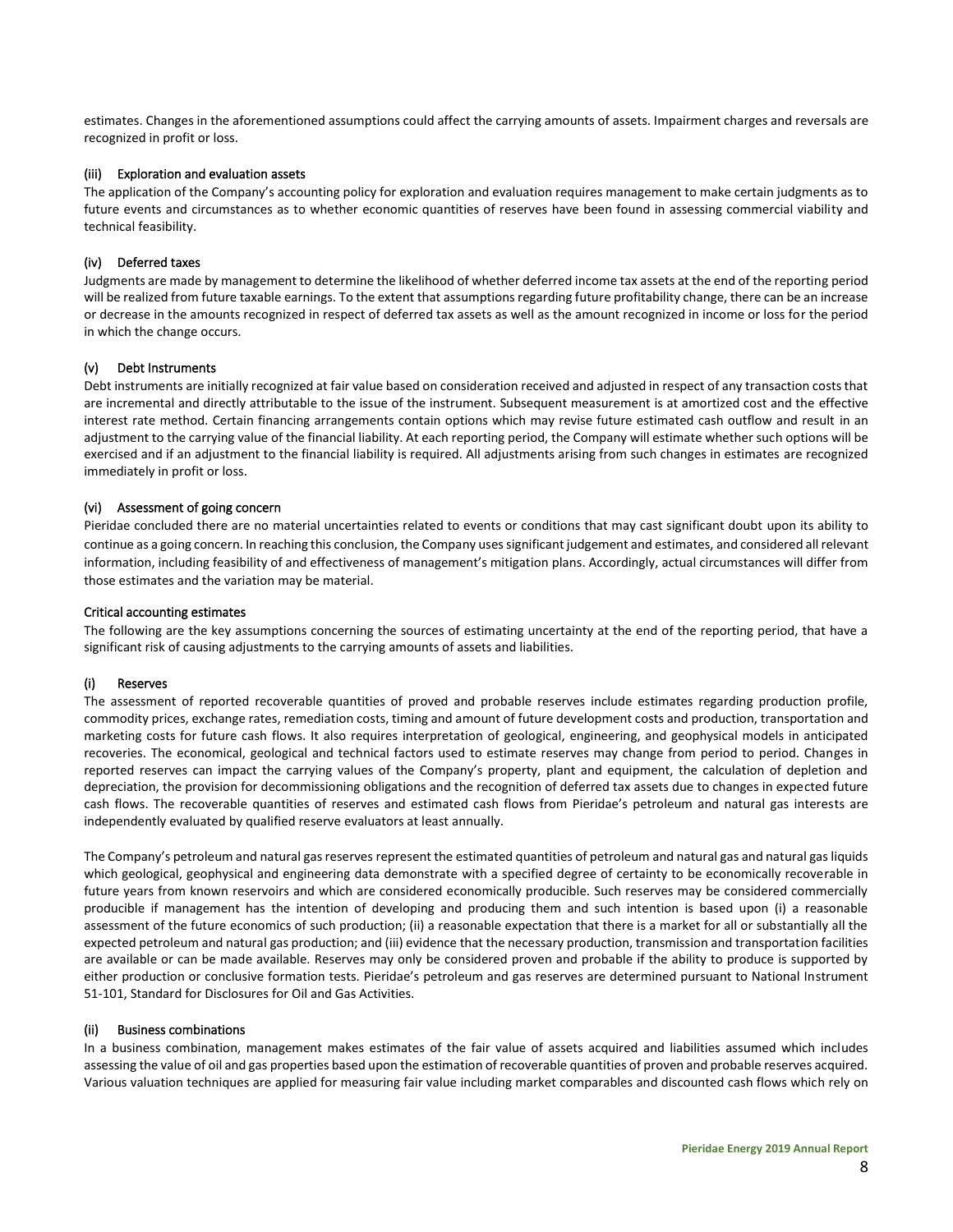assumptions such as forward commodity prices, reserves and resources estimates, production costs and discount rates. Changes in any of these variables could significantly impact the carrying value of the net assets.

#### (iii) Decommissioning obligation

The Company estimates future decommissioning and remediation costs of production facilities, processing facilities, wells and pipelines at the end of their economic lives. In most instances, abandonment and reclamation of these assets occurs many years into the future. This requires assumptions regarding abandonment date, future environmental and regulatory legislation, the extent of reclamation activities, the engineering methodology for estimating costs, future removal technologies in determining the removal cost, inflation and liabilityspecific discount rates to determine present value of these cash flows.

#### (iv) Share-based payments

All equity-settled, share-based awards issued by the Company are fair valued using the Black-Scholes option-pricing model. In assessing the fair value of equity-based compensation, estimates must be made regarding the expected volatility in share price, weighted average expected life of the instrument, expected dividend yield, risk-free interest rate and estimated forfeitures at the initial grant date.

#### (v) Financial derivatives

Financial derivatives are measured at fair value on each reporting date. The Company uses quoted commodity prices at period end to determine the fair value of outstanding financial derivatives. Changes in market pricing between period end and settlement of the derivative contracts could have a significant impact on financial results related to the financial derivatives.

### (vi) Deferred taxes

Tax provisions are based on enacted or substantively enacted laws. Changes in those laws could affect amounts recognized in profit or loss both in the period of change, which would include any impact on cumulative provisions, and in future periods. Deferred tax assets are recognized only to the extent it is considered probable that those assets will be recoverable. This involves an assessment of when those deferred tax assets are likely to reverse.

### 3. Accounting Policies

The accounting policies set out below have been applied consistently to all years presented in these financial statements and applied consistently to The Company and all its subsidiaries. Certain comparative numbers have been reclassified to conform to the current presentation.

### (a) Consolidation

These consolidated financial statements include the accounts of the Company and its subsidiaries. Subsidiaries are entities controlled by the Company. Control exists when the Company has the power to govern the financial and operating policies to obtain benefits from its activities. Significant subsidiaries include Pieridae Alberta Production Ltd. (formerly Ikkuma Resources Corp.), Pieridae Energy (Canada) Ltd., Petrolia Anticosti Inc., Goldboro LNG Limited Partnership and Quebec Development Production Limited Partnership. Intercompany balances and transactions are eliminated in preparation of the consolidated financial statements.

These consolidated financial statements reflect only the Company's proportionate interest in such activities and are comprised of the Company and its subsidiaries. During 2014, the Company, Pieridae Energy (Canada) Ltd. and Uniper Global Commodities S.E. ("Uniper") entered into an agreement, whereby Uniper acquired a 1.0% ownership interest in Goldboro LNG LP and Pieridae Energy (Canada) Ltd. As at December 31, 2019, the ownership interest of Uniper was 0.8% (December 31, 2018 0.8%).

Many of the Company's oil and natural gas activities involve jointly owned assets. The consolidated financial statements include the Company's share of these jointly owned assets and a proportionate share of the relevant revenue and related costs.

#### (b) Business combinations

Pieridae accounts for business combinations using the acquisition method when the acquired assets meet the definition of a business under IFRS. The cost of an acquisition is measured as the fair value of the consideration given, including cash and equity, net of the liabilities assumed. The acquired identifiable assets and liabilities assumed are measured at their fair values at the date of acquisition. Any excess of the cost of acquisition over the fair value of the net identifiable assets acquired is recognized as goodwill. If the cost of acquisition is below the fair values of the identifiable net assets acquired, the difference is recognized as a bargain purchase gain in the consolidated statements of income or loss. Transaction costs are expensed when incurred.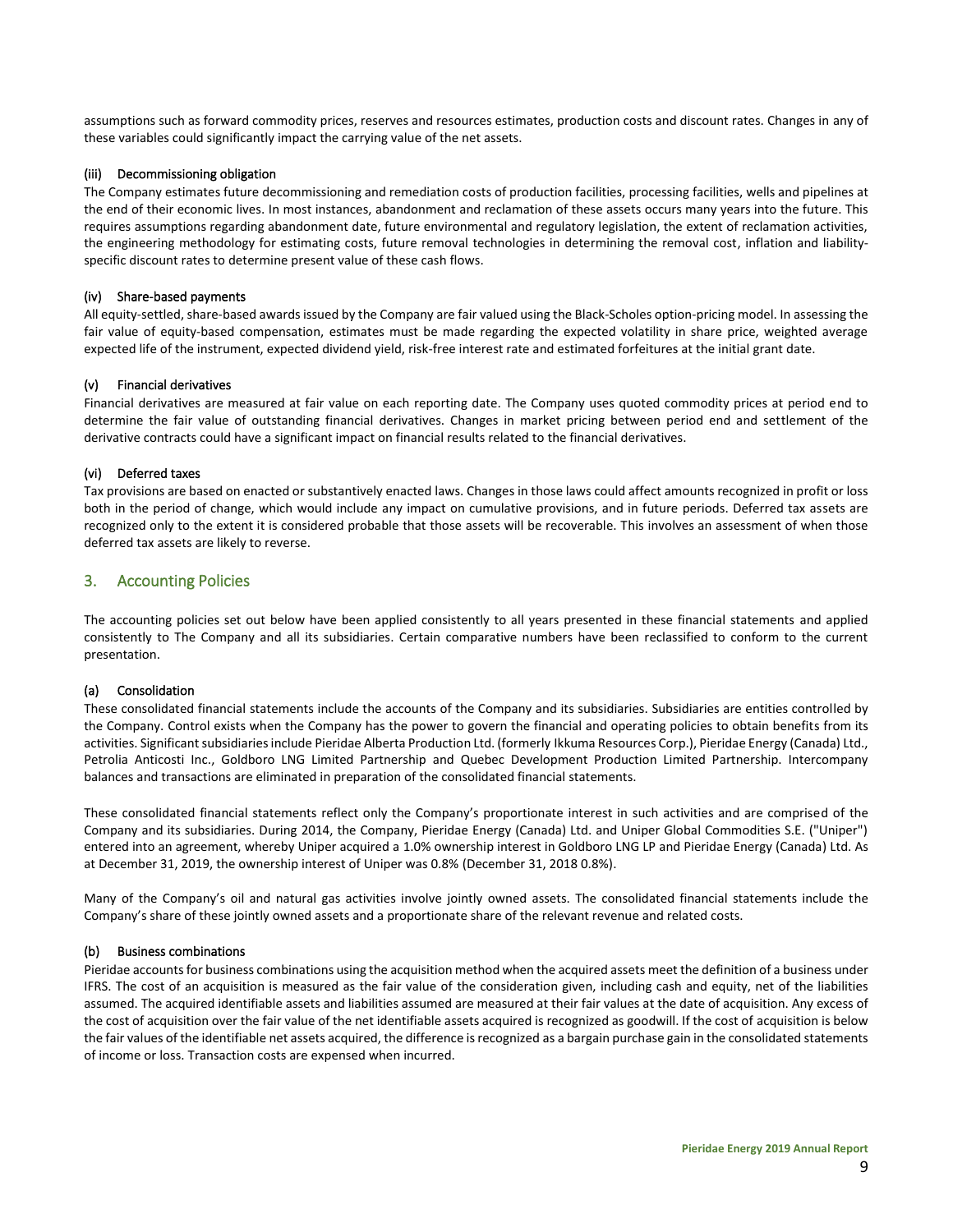### (c) Inventories

Inventory is primarily comprised of consumables, materials and supplies and is carried at the lower of cost and net realizable value. Cost of inventory consists of purchase costs, and is determined on a first-in, first-out basis. Net realizable value is the estimated selling price in the ordinary course of business, less estimated costs of completion and the estimated costs necessary to make the sale.

### (d) Financial instruments

### (i) Non-derivative financial instruments:

Non-derivative financial instruments comprise cash and cash equivalents, accounts receivable, term debt, and accounts payable. Nonderivative financial instruments are recognized initially at fair value plus, for instruments not at fair value through profit or loss, any directly attributable transaction costs. Subsequent to initial recognition, non-derivative financial instruments are measured as described below:

Cash and cash equivalents: Cash and cash equivalents comprise cash on hand, term deposits held with banks, other short-term highly liquid investments with original maturities of three months or less and are measured at amortized cost.

Other: Other non-derivative financial instruments, such as accounts receivable, term debt, and accounts payable and accrued liabilities, are measured at amortized cost using the effective interest method, less any impairment losses. Transaction costs related to our term debt are capitalized and amortized as financial expenses over the term of the term debt. For a financial asset or a financial liability carried at amortized cost, transaction costs directly attributable to acquiring or issuing the asset or liability are added to, or deducted from, the fair value on initial recognition and amortized through net income or loss over the term of the financial instrument. Transaction costs that are directly attributable to the acquisition or issue of a financial asset or a financial liability classified as FVTPL are expensed at inception of the contract.

#### (ii) Derivative financial instruments:

The Company enters into certain financial derivative contracts in order to manage the exposure to market risks from fluctuations in commodity prices, interest rates and the exchange rate between Canadian and Unites States dollars. These instruments are not used for trading or speculative purposes. The Company has not designated its financial derivative contracts as effective accounting hedges, and thus not applied hedge accounting, even though the Company considers all commodity contracts to be economic hedges. As a result, all financial derivative contracts are classified as fair value through profit or loss and are recorded on the statement of financial position at fair value. Transaction costs are recognized in profit or loss when incurred.

The Company has accounted for its forward physical delivery sales contracts, which were entered into and continue to be held for the purpose of receipt or delivery of non-financial items in accordance with its expected purchase, sale or usage requirements as executory contracts. As such, these contracts are not considered to be derivative financial instruments and have not been recorded at fair value on the statement of financial position. Settlements on these physical sales contracts are recognized in commodity sales from production and premium on risk management activities.

Embedded derivatives are separated from the host contract and accounted for separately if the economic characteristics and risks of the host contract and the embedded derivative are not closely related, a separate instrument with the same terms as the embedded derivative would meet the definition of a derivative, and the combined instrument is not measured at fair value through earnings. Changes in the fair value of separable embedded derivatives are recognized immediately in earnings.

### (iii) Share capital:

Common shares are classified as equity. Incremental costs directly attributable to the issue of common shares and share options are recognized as a deduction from equity, net of any tax effects.

### (e) Property, plant and equipment

(i) Recognition and measurement

### *Exploration and evaluation ("E&E") assets:*

Costs incurred prior to obtaining the right to explore a mineral resource are recognized as an expense in the period incurred. E&E activities comprise the Company's exploration and evaluation projects which are pending determination of technical feasibility and commercial viability.

E&E expenditures are initially capitalized and may include mineral license acquisitions, geological and geophysical evaluations, technical studies, exploration drilling and testing and directly attributable general and administrative costs. Tangible assets acquired, which are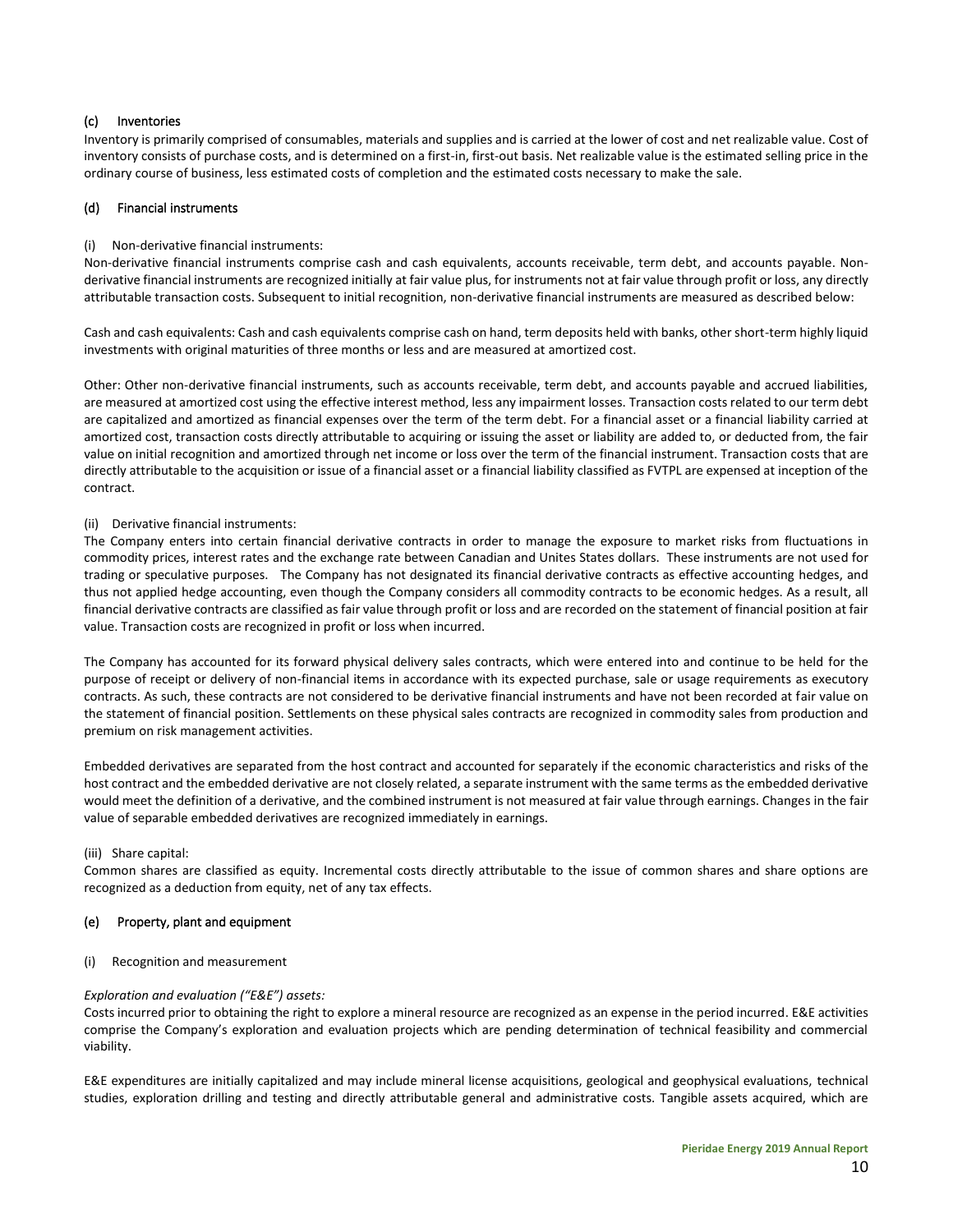consumed in developing an intangible exploration asset, are recorded as part of the cost of the exploration asset. The costs are accumulated in cost centers by exploration area pending determination of technical feasibility and commercial viability.

The technical feasibility and commercial viability of extracting a mineral resource in an exploration area is generally considered to be determinable when economical quantities of proved and probable reserves have been discovered. A review of each exploration area is carried out at each reporting date to ascertain whether reserves have been discovered. Upon determination of commercial proved and probable reserves, associated exploration costs are transferred from exploration and evaluation to property, plant and equipment as reported on the Consolidated Statements of Financial Position. Exploration and evaluation assets are reviewed for impairment prior to any such transfer. Assets classified as E&E are not subject to depletion and depreciation until they are classified to property, plant and equipment.

E&E assets are assessed for impairment if: (a) sufficient data exists to determine technical feasibility and commercial viability; (b) facts and circumstances suggest that the carrying amount exceeds the recoverable amount. For purposes of impairment testing, exploration and evaluation assets are allocated to related CGUs.

#### *Development and production costs:*

Items of property, plant and equipment, which include oil and gas development and production costs, are measured at cost less accumulated depletion and depreciation and accumulated impairment losses. Property, plant and equipment include land and lease acquisition costs, geological and geophysical costs, costs of drilling and equipping productive wells, costs for production and processing facilities, decommissioning costs, and other directly attributable administrative costs. Property, plant and equipment are accumulated in cost centres based on CGU's for impairment testing. When significant parts of an item of property, plant and equipment have different useful lives, they are accounted for as separate items (major components).

Gains and losses on disposal of property, plant and equipment, property swaps and farm-outs, are determined by comparing the proceeds or fair value of the asset received or given up with the carrying amount of property, plant and equipment and are recognized in profit or loss.

Costs incurred subsequent to the determination of technical feasibility and commercial viability and the costs of replacing parts of property, plant and equipment are capitalized only when they increase the future economic benefits embodied in the specific asset to which they relate. All other expenditures are recognized in profit or loss as incurred. Such capitalized petroleum and natural gas assets and equipment generally represent costs incurred in developing proved and/or probable reserves and bringing on or enhancing production from such reserves and are accumulated on a field or geotechnical area basis. The carrying amount of any replaced or sold component is derecognized. The costs of the day-to-day servicing of property, plant and equipment are recognized in profit or loss as incurred.

#### (ii) Depletion and depreciation:

The net carrying value of property, plant and equipment is depleted using the unit of production method by reference to the ratio of production in the year to the related proven and probable reserves, taking into account estimated future development costs necessary to bring those reserves into production. Relative volumes of reserves and production are converted at the energy equivalent conversion ratio of six thousand cubic feet of natural gas to one barrel of oil. Future development costs are estimated by taking into account the level of development required to produce those reserves. These estimates are reviewed by independent engineers at least once annually.

Capitalized plant turnaround costs are depreciated on a straight-line basis over the estimated time until the next turnaround is completed. Corporate assets, which include office furniture and equipment, software and computer equipment are depreciated on a straight-line basis over the useful lives of the assets, which are estimated to be five years, or on a declining balance basis of 20 to 30 percent per year.

### (f) Impairment

#### (i) Financial assets:

A financial asset is assessed at each reporting date to determine whether there is any objective evidence that it is impaired by measuring the asset's expected credit loss ("ECL"). The ECL pertaining to accounts receivable is assessed at initial recognition and this provision is reassessed at each reporting date. The provision is adjusted as a result of changes in historical default rates, age of balances outstanding and counterparty credit metrics. In making an assessment as to whether financial assets are credit-impaired, the Company considers historically realized bad debts and evidence of a debtor's present financial condition. The carrying amounts of financial assets are reduced by the amount of the ECL through an allowance account and losses are recognized in the statement of loss. Individually significant financial assets are tested for impairment on an individual basis. The remaining financial assets are assessed collectively in groups that share similar credit risk characteristics.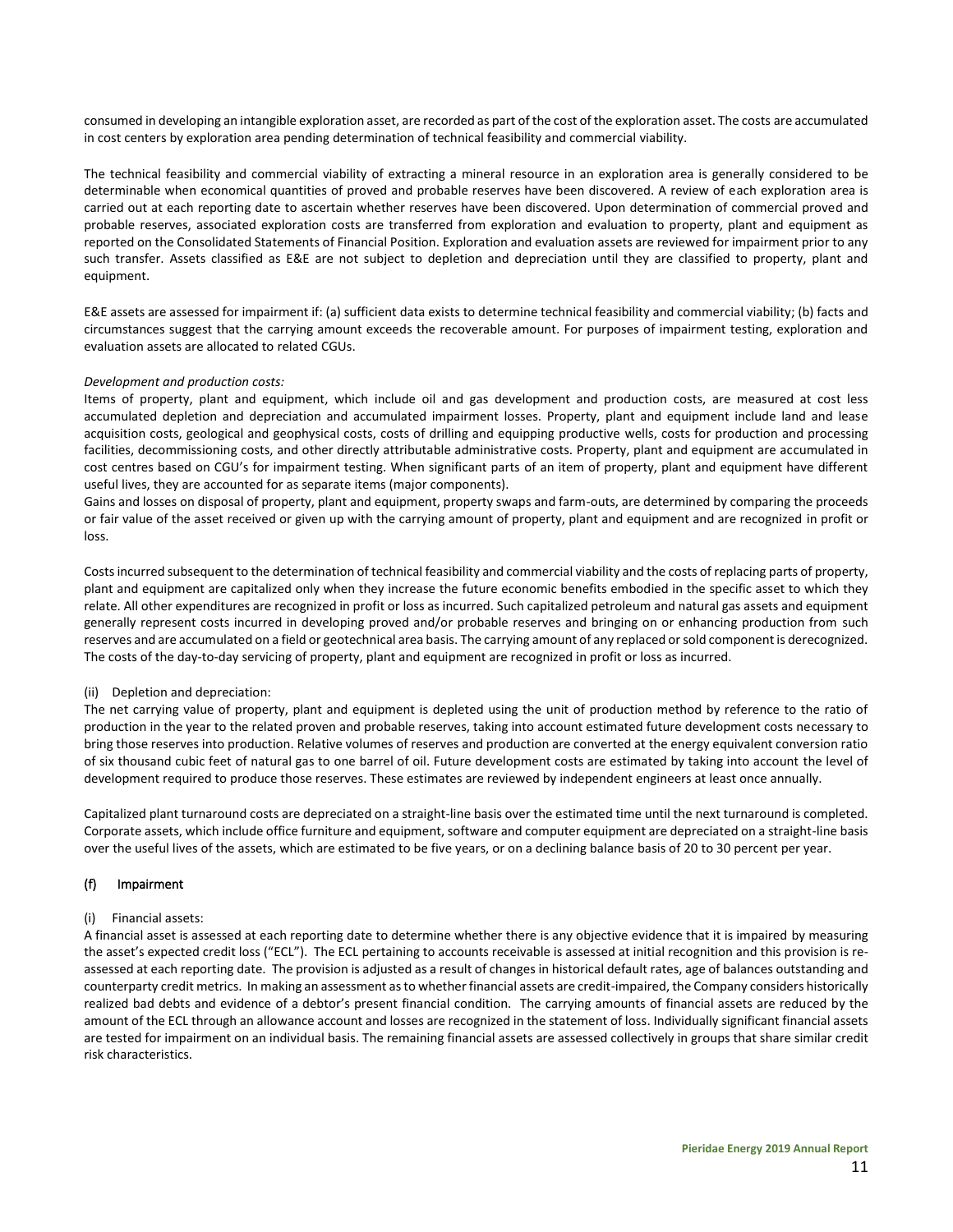#### (ii) Non-financial assets:

The carrying amounts of the Company's non-financial assets, other than exploration and evaluation and deferred tax assets, are reviewed at each reporting date to determine whether there is any indication of impairment. If any such indication exists, then the assets recoverable amount is estimated. Exploration and evaluation assets are assessed for impairment when they are reclassified to property, plant and equipment, and also if facts and circumstances suggest that the carrying amount exceeds the recoverable amount.

For the purpose of impairment testing, assets are grouped together into the smallest group of assets that generates cash inflows from continuing use that are largely independent of the cash inflows of other assets or group of assets or CGU's. The recoverable amount of an asset or a CGU is the greater of its value in use and its fair value less costs to sell. In assessing value in use, the estimated future cash flows from proved and probable reserves are discounted to their present value that reflects current market assessments of the time value of money and the risks specific to the asset. Fair value less costs to sell is determined as the amount that would be obtained from the disposition of the asset in an arm's length transaction between knowledgeable and willing parties. The petroleum and natural gas future prices used in the impairment test are based on period-end commodity price forecasts estimated by the Company's independent reserves evaluator and are adjusted for petroleum and natural gas differentials, transportation and marketing costs specific to the Company.

Where circumstances change such that an impairment no longer exists or is less than the amount previously recognized, the carrying amount of the CGU is increased to the revised estimate of its recoverable amount as long as the revised estimate does not exceed the carrying amount that would have been determined, net of depletion and depreciation, had no impairment loss been recognized for the CGU in prior periods. A reversal of an impairment loss is recognized immediately through income or loss.

### (g) Provisions

Provisions are recognized when the Company has a present obligation (legal or constructive), as a result of a past event, if it is probable the Company will be required to settle the obligation and a reliable estimate can be made of the amount of the obligation. The amount recognized as a provision is the best estimate of the consideration required to settle the present obligation at the end of the reporting period, taking into account the risks and uncertainties surrounding the obligation. When a provision is measured using the cash flows estimated to settle the present obligation, its carrying amount is the present value of those cash flows (where the effect of the time value of money is significant).

When some or all of the economic benefits required to settle a provision are expected to be recovered from a third party, a receivable is recognized as an asset if it is virtually certain that reimbursement will be received, and the amount of the receivable can be measured reliably.

Provisions are not recognized for future operating losses.

### (i) Decommissioning obligations:

The Company's activities give rise to dismantling, decommissioning and site disturbance remediation activities. Provision is made for the estimated cost of site restoration and capitalized in the relevant asset category.

Decommissioning obligations are measured at the present value of management's best estimate of expenditure required to settle the present obligation at the statement of financial position date using the risk-free interest rate. Subsequent to the initial measurement, the obligation is adjusted at the end of each period to reflect the passage of time and changes in the estimated future cash flows underlying the obligation. The increase in the provision due to the passage of time is recognized as a finance cost whereas increases/decreases due to changes in the estimated future cash flows are capitalized. Actual costs incurred upon settlement of the decommissioning obligations are charged against the provision to the extent the provision was established.

### (h) Revenue Recognition

Revenue from the sale of petroleum and natural gas is measured based on the consideration specified in contracts with customers. The Company recognizes revenue when it transfers control of the product to the buyer. This is generally at the time the customer obtains legal title to the product and when it is physically transferred to the custody transfer point accepted by the customer, often terminals, pipelines or other transportation methods.

The Company evaluates its arrangements with counterparties and partners to determine if the Company acts as the principal or as an agent. In making this evaluation, management considers if the Company obtains control of the product delivered, which is indicated by the Company having the primary responsibility for the delivery of the product, having the ability to establish prices or having inventory risk. If the Company acts in the capacity of an agent rather than as a principal in a transaction, then the revenue is recognized on a net-basis, only reflecting the fee, if any, realized by the Company from the transaction.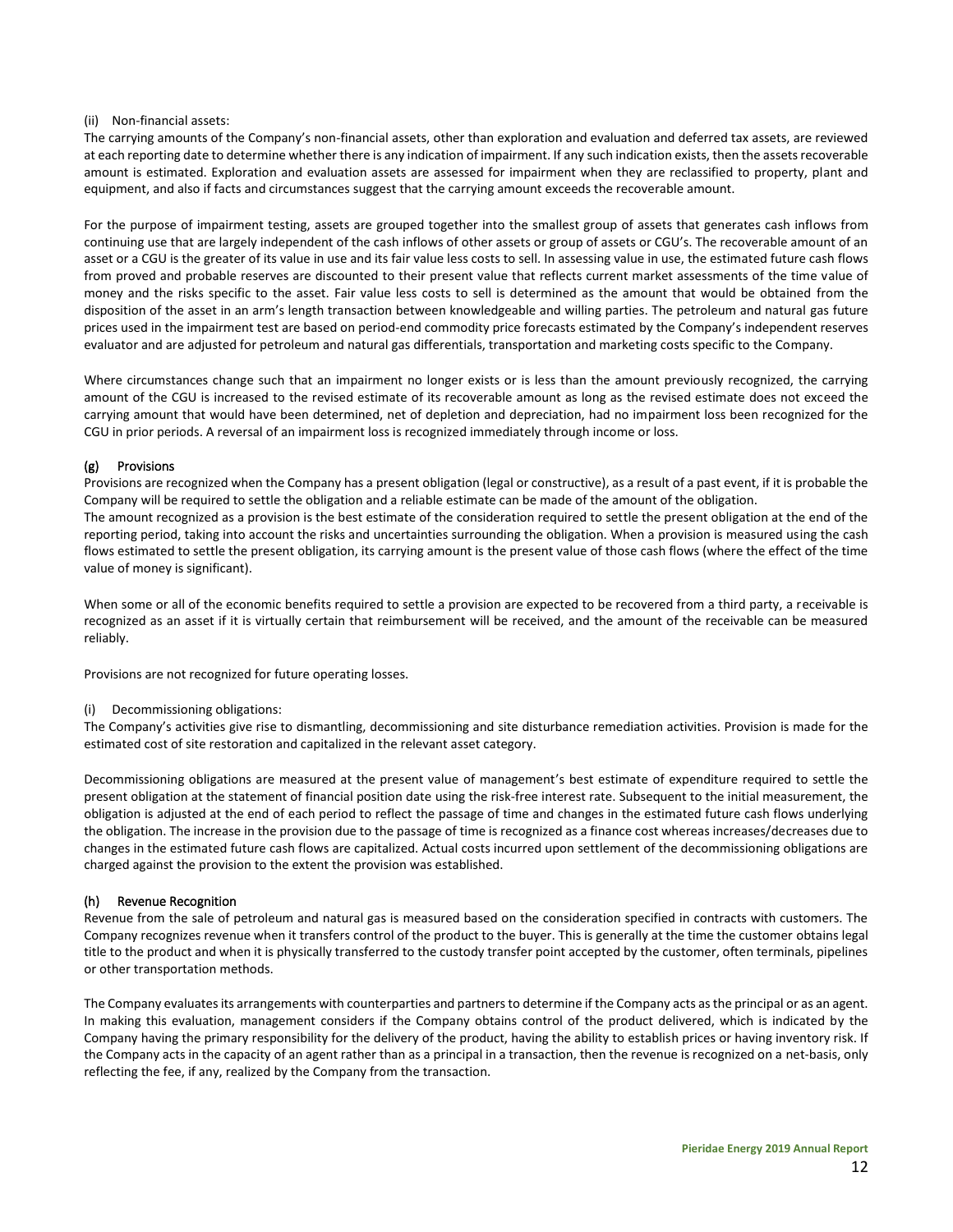Tariffs and tolls charged to other entities for use facilities owned by the Company are recognized as revenue as they accrue in accordance with the terms of the service or tariff and tolling agreements.

Royalty income is recognized as it accrues in accordance with the terms of the overriding royalty agreements

#### (i) Foreign currency transactions

Transactions completed in currencies other than the functional currency are translated into the functional currency at the exchange rates prevailing at the time of the transactions. Foreign currency assets and liabilities are translated to functional currency at the period-end exchange rate. Revenue and expenses are translated to functional currency using the average exchange rate for the period. Realized and unrealized gains and losses resulting from the settlement or translation of foreign currency transactions are included in net income or loss. Certain subsidiaries of the Company operate and transact primarily in currencies other than the Canadian dollar. The designation of a subsidiary's functional currency is a management judgment based on the currency of the primary economic environment in which the subsidiary operates. The financial statements of each entity are translated into Canadian dollars in preparation of the Company's consolidated financial statements. The assets and liabilities of a foreign denominated operation are translated to Canadian dollars at the period-end exchange rate. Revenues and expenses of foreign denominated operations are translated to Canadian dollars using the average exchange rate for the period. Foreign exchange differences are recognized in other comprehensive income or loss.

#### (j) Share-based compensation

Equity-settled share-based awards granted by the Company include stock options granted to directors, officers, employees and key consultants. The fair value determined at the grant date of an award is expensed on a graded basis over the vesting period of each respective tranche of an award with a corresponding adjustment to contributed surplus. In calculating the expense of share-based awards, the Company revises its estimate of the number of equity instruments expected to vest by applying an estimated forfeiture rate for each vesting tranche and subsequently revising this estimate throughout the vesting period, as necessary, with a final adjustment to reflect the actual number of awards that vest. Upon the exercise of share-based awards, consideration paid together with the amount previously recognized in contributed surplus is recorded as an increase to share capital. In the event that vested share-based awards expire without being exercised, previously recognized compensation costs associated with such rewards are not reversed.

The fair value of equity-settled share-based awards is measured using the Black-Scholes option-pricing model taking into account the terms and conditions upon which the awards were granted. Measurement inputs as at the grant date include: share price, exercise price, expected volatility, weighted average expected life of the instruments, expected dividends and the risk-free interest rate applicable to the term of the award.

#### (k) Finance income and expenses

Finance expenses comprise service charges, interest expense on term debt and accretion on deferred financing costs and decommissioning obligations. Borrowing costs incurred for the construction of qualifying assets are capitalized during the period of time that is required to complete and prepare the assets for their intended use or sale. All other borrowing costs are recognized in profit or loss using the effective interest rate method. The capitalization rate used to determine the amount of borrowing costs to be capitalized is the weighted average interest rate applicable to the Company's outstanding term debt during the period.

Interest income is recognized as it accrues in the statements of loss, using the effective interest method

#### (l) Income tax

Income tax expense comprises current and deferred tax and is recognized in net income or loss except to the extent that it relates to items recognized directly in equity.

Current tax is the expected tax payable on the taxable income for the year, using tax rates enacted or substantively enacted at the reporting date, and any adjustments to tax payable in respect of previous years.

Deferred tax is recognized using the balance sheet method, providing for temporary differences between the carrying amounts of assets and liabilities for financial reporting purposes and the amounts used for taxation purposes. Deferred tax is not recognized on the initial recognition of assets or liabilities in a transaction that is not a business combination. In addition, deferred tax is not recognized for taxable temporary differences arising on the initial recognition of goodwill. Deferred tax is measured at the tax rates that are expected to be applied to temporary differences when they reverse, based on the laws that have been enacted or substantively enacted by the reporting date. Deferred tax assets and liabilities are offset if there is a legally enforceable right to offset, and they relate to income taxes levied by the same tax authority on the same taxable entity, or on different tax entities, but they intend to settle current tax liabilities and assets on a net basis or their tax assets and liabilities will be realized simultaneously.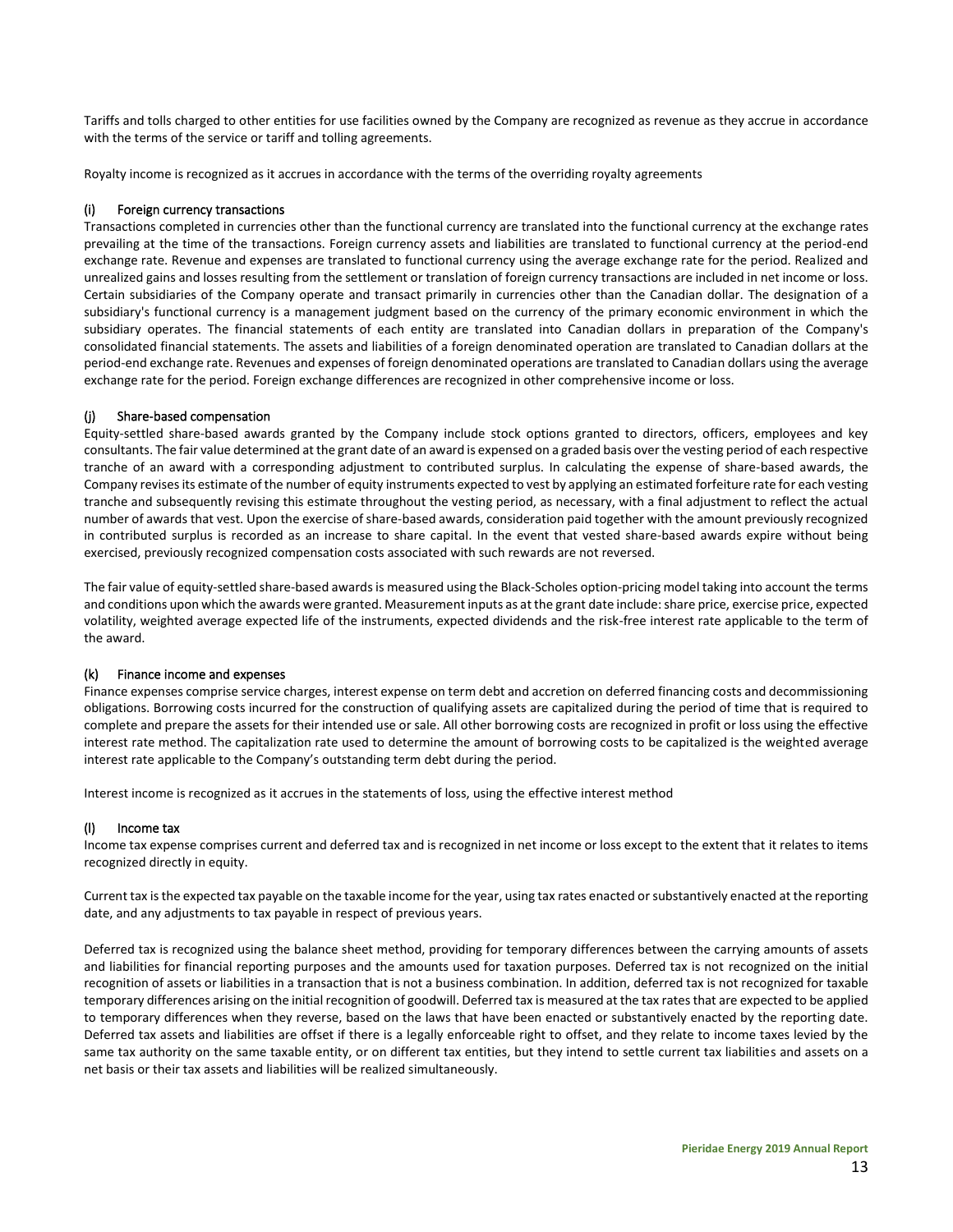A deferred tax asset is recognized to the extent that it is probable that future taxable profits will be available against which the temporary difference can be utilized. Deferred tax assets are reviewed at each reporting date and are reduced to the extent that it is no longer probable that the related tax benefit will be realized.

### (m) Per share information

Basic earnings per share information is calculated on the basis of weighted average number of common shares outstanding during the period. Diluted per share information reflects the potential dilutive effect of stock options and warrants. No adjustment to diluted net loss per share is made if the result of these calculations is anti-dilutive.

#### (n) Flow-through shares

The resource expenditure deductions for income tax purposes related to exploration and development activities funded by flow-through share arrangements are renounced to investors in accordance with tax legislation. On issuance the premium received on the flow-through shares, being the difference in price over a common share with no tax attributes, is recognized on the statement of financial position. As expenditures are incurred, the deferred taxes associated with the renounced tax deductions are recognized through profit and loss along with a pro-rata portion of the deferred premium.

#### (o) Jointly owned assets

Certain activities of the Company are conducted jointly with others where the participants have a direct ownership interest in jointly owned assets. Accordingly, the accounts of Pieridae reflect only its proportionate share of revenues, expenses and capital expenditures related to these jointly owned assets.

### (p) Determination of Fair Value

A number of the Company's accounting policies and disclosures require the determination of fair value, for both financial and non-financial assets and liabilities. Fair values have been determined for measurement and/or disclosure purposes based on the following methods. When applicable, further information about the assumptions made in determining fair values is disclosed in the notes specific to that asset or liability.

#### (i) Property, plant and equipment and intangible exploration assets:

The fair value of property, plant and equipment recognized in a business combination is based on market values. The market value of property, plant and equipment is the estimated amount for which property, plant and equipment could be exchanged on the acquisition date between a willing buyer and a willing seller in an arm's-length transaction after proper marketing wherein the parties had each acted knowledgeably, prudently and without compulsion. The market value of oil and natural gas interests (included in property, plant and equipment) and exploration assets is estimated with reference to the discounted cash flow expected to be derived from oil and natural gas production based on externally prepared reserve reports. The risk-adjusted discount rate is specific to the asset with reference to general market conditions. The market value of other items of property, plant and equipment is based on the quoted market prices for similar items.

#### (ii) Cash and cash equivalents, accounts receivable, term debt, accounts payable and accrued liabilities:

The fair value of cash and cash equivalents, accounts receivable, accounts payable and accrued liabilities is estimated as the present value of future cash flow, discounted at the market rate of interest at the reporting date. At December 31, 2019 and December 31, 2018, the fair value of these balances approximated their carrying value due to their short term to maturity.

As at December 31, 2018, the fair value of Pieridae's term debt approximated its carrying value due the short-term nature of its maturity. As at December 31, 2019 Pieridae's term debt bears a fixed interest rate and is carried at its amortized cost using the effective interest method.

#### (iii) Derivatives:

The fair value of financial commodity price risk management contracts is determined by discounting the difference between the contracted prices and published forward price curves as at the statement of financial position date, using the remaining contracted oil and natural gas volumes and a risk-free interest rate (based on published government rates). The fair value of options and costless collars is based on option models that use published information with respect to volatility, prices and interest rates.

#### (iv) Share options:

The fair value of employee share options is measured using a Black-Scholes option-pricing model. Measurement inputs include share price on measurement date, exercise price of the instrument, expected volatility (based on weighted average historic volatility adjusted for changes expected due to publicly available information), weighted average expected life of the instruments (based on historical experience and general option holder behaviour), expected dividends, and the risk-free interest rate (based on government bonds).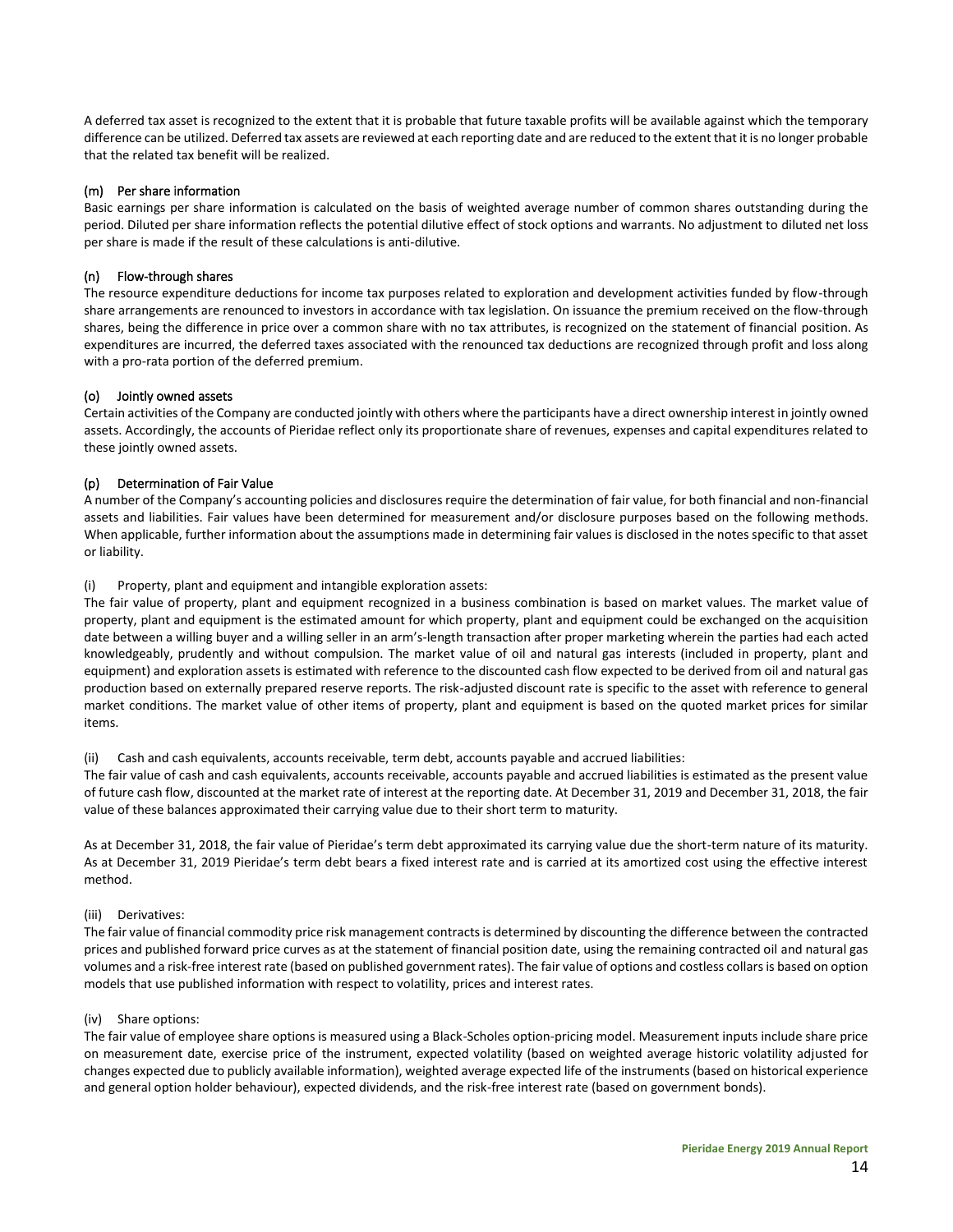#### (v) Measurement:

Pieridae classifies the fair value of these transactions according to the following hierarchy based on the amount of observable inputs used to value the instrument.

*Level 1* – Quoted prices are available in active markets for identical assets or liabilities as of the reporting date. Active markets are those in which transactions occur in sufficient frequency and volume to provide pricing information on an ongoing basis.

*Level 2* – Pricing inputs are other than quoted prices in active markets included in Level 1. Prices are either directly or indirectly observable as of the reporting date. Level 2 valuations are based on inputs, including quoted forward prices for commodities, time value and volatility factors, which can be substantially observed or corroborated in the marketplace.

*Level 3* – Valuations in this level are those with inputs for the asset or liability that are not based on observable market data.

Refer to Note 19 of these consolidated financial statements, which provides fair value measurement information for financial assets and liabilities as of December 31, 2019 and December 31, 2018.

#### (q) Leases

A contract is, or contains, a lease if the contract conveys the right to control the use of an identified asset for a period of time in exchange for consideration. A lease obligation, and corresponding lease asset, are recognized at the commencement of the lease. The present value of the lease obligation is based on the future lease payments and is discounted using the Company's incremental borrowing rate when the rate implicit in the lease is not readily available. The Company uses a single discount rate for a portfolio of leases with similar characteristics. The lease asset is recognized at the amount of the lease obligation, adjusted for lease incentives received and initial direct costs, on commencement of the lease. Depreciation is recognized on the lease asset over the shorter of the estimated useful life of the asset or the lease term. Lease payments are allocated between the liability and interest expense. Interest expense is recognized on the lease obligations using the effective interest rate method and payments are applied against the lease obligation.

The preparation of the consolidated financial statements in accordance with IFRS requires management to make judgments, estimates, and assumptions that affect the reported amount of assets, liabilities, income, and expenses. Actual results could differ significantly from these estimates. Management has made the following judgments, estimates, and assumptions related to the accounting for leases. The carrying amounts of the right-of-use assets, lease obligations, and the resulting interest and depletion and depreciation expense are based on the implicit interest rate within the lease arrangement or, if this information is unavailable, the incremental borrowing rate. Incremental borrowing rates are based on judgments including economic environment, term, and the underlying risk inherent to the asset.

# 4. Changes in Accounting Policies

The Company has applied the following new and revised accounting pronouncements in preparing the December 31, 2019 consolidated financial statements. The Company has not early adopted any standard, interpretation or amendment that has been issued but is not yet effective.

### IFRS 16 – Leases

Pieridae adopted IFRS 16 Leases on January 1, 2019 using the modified retrospective approach. The modified retrospective approach does not require restatement of comparative financial information as it recognizes the cumulative effect on transition as an adjustment to opening retained earnings and applies the standard prospectively. Comparative information in the Company's consolidated statements of financial position, consolidated statements of loss and comprehensive loss, consolidated statements of changes in equity, and consolidated statements of cash flows has not been restated.

The cumulative effect of initial application of the standard was to recognize a \$0.9 million increase to right-of-use assets ("ROU assets") and a \$0.9 million increase to lease obligations. Initial measurement of the lease obligation was determined based on the remaining lease payments at January 1, 2019 using a variety of incremental borrowing rates specific to the respective assets. The weighted average rate applied on transition for all lease liabilities was 4.97%. The lease assets were initially recognized at an amount equal to the lease obligations. The lease assets and lease obligations recognized largely relate to the Company's head office lease in Calgary and vehicle leases for field staff. The adoption of IFRS 16 using the modified retrospective approach allowed the Company to use the following practical expedients in determining the opening transition adjustment:

- Leases with a term of less than 12 months as at January 1, 2019 were accounted for as short-term leases
- Leases with an underlying asset of low value are recorded as an expense and not recognized as a lease asset
- Leases with similar characteristics were accounted for as a portfolio using a single discount rate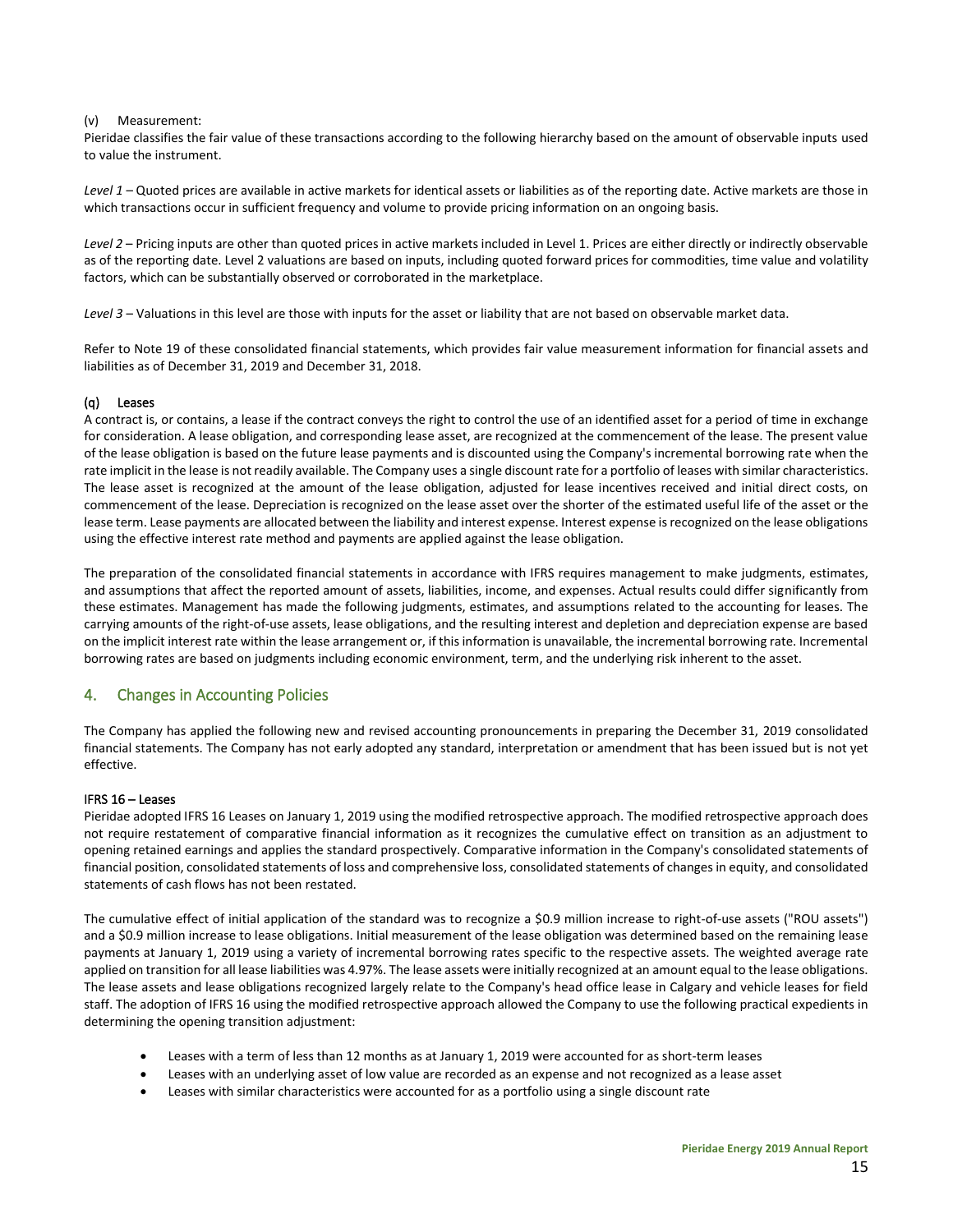The Company's accounting policy for leases effective January 1, 2019 is set forth in Note 3.

#### Policy Applicable before January 1, 2019:

A lease is classified as an operating lease if it does not transfer substantially all of the risks and rewards incidental to ownership of the related asset to the lessee. Operating lease payments are expensed on a straight-line basis over the life of the lease.

#### New Standards and Interpretation Not Yet Adopted

A number of new standards are effective for annual periods beginning after January 1, 2020 and earlier application is permitted; however the Company has not early adopted the new or amended standards in preparing The Company's consolidated financial statements. The following amended standards and interpretations are not expected to have a significant impact on The Company's consolidated financial statements, on adoption January 1, 2020.

- Amendments to References to Conceptual Framework in IFRS Standards.
- Definition of a Business (Amendments to IFRS 3).
- Definition of Material (Amendments to IAS 1 and IAS 8).

### 5. Business Combination

Effective October 16, 2019 Pieridae closed its acquisition of all of Shell Canada Energy's ("Shell") midstream and upstream assets in the southern Alberta Foothills (the "Shell Assets") for total consideration of \$190.0 million (the "Acquisition") in accordance with the terms of the amended and restated purchase and sale agreement dated October 7, 2019 (the "PSA"). Further to the \$10.0 million deposit paid on June 25, 2019, Pieridae paid to Shell \$165.0 million in cash (net of adjustments) on closing. Pieridae satisfied the balance of the purchase price through the issuance to Shell of 15.2 million common shares of the Company having an aggregate value of \$15.0 million determined in accordance with the PSA. Pieridae funded the Acquisition through the issuance of term debt (refer to Note 12 of these consolidated financial statements) and \$63.2 million of equity including the \$15.0 million of shares issued to Shell. The acquisition was accounted for as a business combination whereby the net assets acquired, and liabilities assumed were recorded at fair value at the acquisition date.

The fair value of petroleum and natural gas properties acquired was determined using estimates of proved reserves as evaluated by an independent reserve evaluator. Asset retirement obligations were also determined by estimating the present value of costs associated with the abandonment and reclamation of the wells and facilities acquired using a range of risk-free discount rates. Transaction costs of \$1.5 million were expensed as incurred.

The fair value of Shell Assets acquired was calculated using estimates of proved reserves evaluated at December 31, 2019 by an independent reserves evaluator adjusted for operations between October 16, 2019 and the effective date of the reserve evaluation. Asset retirement obligations were determined using internal estimates of the timing and estimated costs associated with the abandonment and reclamation of the wells, pipelines and facilities acquired using a market discount rate of 0.41%. Material inventories were determined based on the lower of cost and net realizable value. The total consideration paid, and the fair value estimate of assets and liabilities acquired and assumed, are set forth in the table below:

| <b>Consideration:</b>                |    |            |
|--------------------------------------|----|------------|
| Cash                                 | \$ | 175,000    |
| Common shares issued                 |    | 15,000     |
| <b>Total consideration</b>           | Ŝ. | 190,000    |
|                                      |    |            |
| Fair value of net assets acquired:   |    |            |
| Materials inventory                  | \$ | 23,878     |
| Petroleum and natural gas properties |    | 281,689    |
| Asset retirement obligations         |    | (115, 567) |
| Net assets acquired                  |    | 190,000    |

The consolidated financial statements include the result of operations from the Shell Assets for the period between October 16 and December 31, 2019. The acquisition contributed revenues of \$45.1 million and net earnings of \$6.5 million. If the acquisition had occurred on January 1, 2019, management estimates that consolidated revenue would have increased by \$171.6 million and consolidated net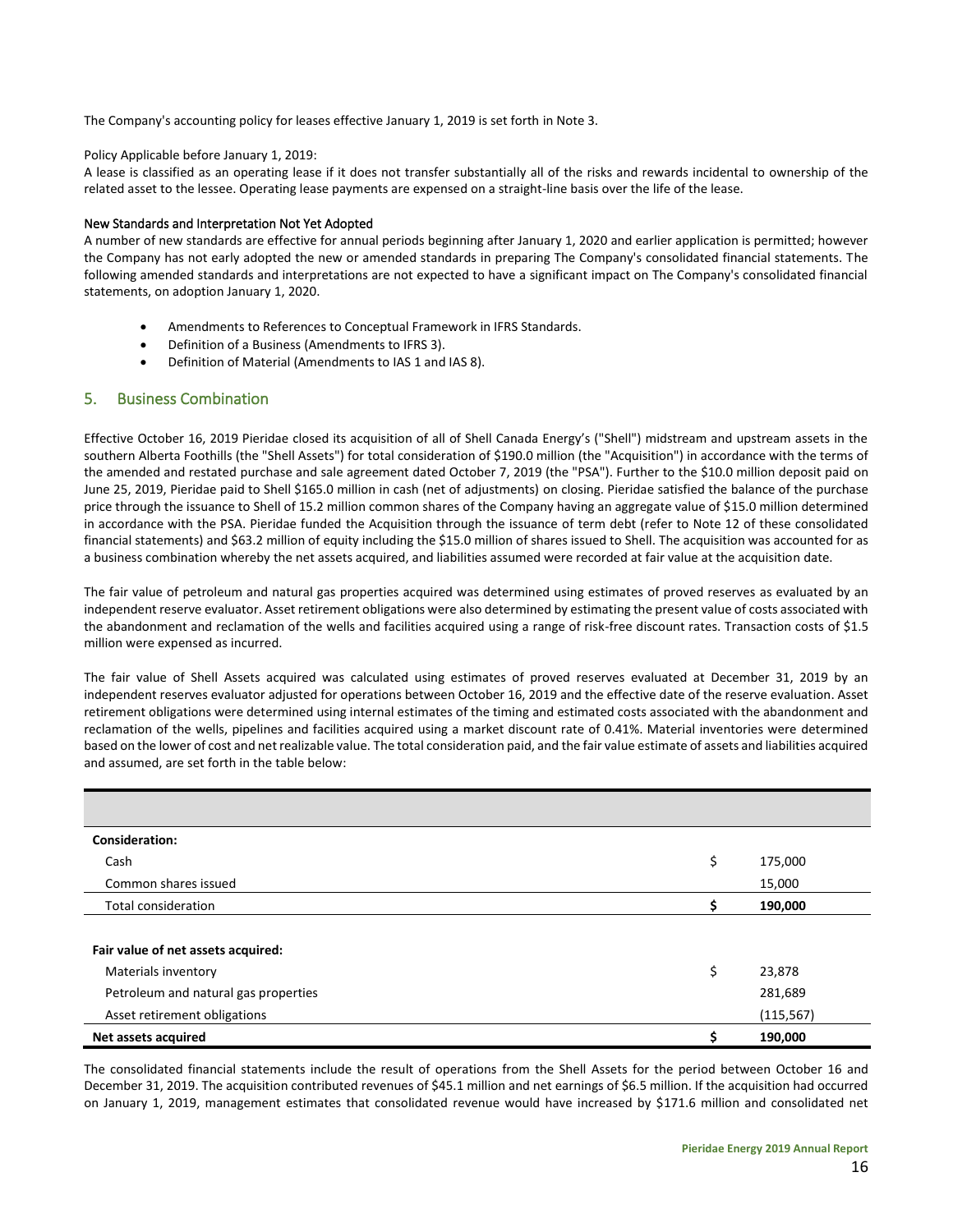earnings for the year would have increased by \$24.6 million. In determining these amounts, management assumed that the effective interest rate of term debt, and the fair value adjustments that arose on the date of acquisition, would have been the same if the acquisition had occurred on January 1, 2019.

On December 20, 2018, Pieridae completed a plan of arrangement whereby the Company acquired, directly and indirectly, all of the issued and outstanding common shares of Ikkuma Resources Corp. ("Ikkuma"), a publicly traded company engaged in the development and production of petroleum and natural gas resources in the foothills of Alberta and British Columbia. The purchase price was \$56.1 million satisfied through the issuance of 21.6 million common shares of Pieridae.

On December 20, 2018, Pieridae completed a plan of arrangement whereby the Company acquired, directly and indirectly, all of the issued and outstanding common shares of Ikkuma Resources Corp. ("Ikkuma"), a publicly traded company engaged in the development and production of petroleum and natural gas resources located in the foothills of Alberta and British Columbia. The acquisition was accounted for as a business combination whereby the net assets acquired, and liabilities assumed were recorded at fair value at the acquisition date. Consideration consisted of the issuance of 21.6 million Pieridae common shares valued at approximately \$56.1 million (based on the closing price of Pieridae's common shares of \$2.60 on the Toronto Venture Exchange on December 20, 2018).

The fair value of petroleum and natural gas properties acquired at the time of the transaction was determined using estimates of proved plus probable reserves evaluated at December 31, 2018 by an independent reserve evaluator. Asset retirement obligations were determined using internal estimates of the timing and estimated costs associated with the abandonment and reclamation of the wells and facilities acquired using a range of risk-free discount rates. The total consideration paid and estimates of the fair value of the assets acquired and liabilities assumed as at the date of the acquisition are set forth in the table below.

| <b>Consideration:</b>              |            |
|------------------------------------|------------|
| Common shares issued               | 56,114     |
| Fair value of net assets acquired: |            |
| Petroleum properties               | 297,998    |
| Working capital deficiency         | (21, 239)  |
| Bank debt                          | (65, 673)  |
| Asset retirement obligations       | (154, 972) |
| Net assets acquired                | 56,114     |

The consolidated financial statements include the result of operations of Ikkuma for the period between December 20 and December 31, 2018. The acquisition contributed revenues of \$2.5 million and a net loss of \$1.0 million. Had the acquisition occurred on January 1, 2018, revenues would have increased by \$80.0 million and the net loss would have increased by \$38.1 million. Transaction costs of \$1.7 million were expensed as incurred.

# 6. Segmented Financial Information

Pieridae's reportable segments are determined based on the nature of the underlying operations, and the operations of the separate subsidiaries involved in these activities. The breakdown of the Company's respective lines of business are as follows:

Upstream - The upstream segment is comprised predominantly by the petroleum and natural gas production operations and properties acquired from Shell and Ikkuma (refer to Note 5 of these consolidated financial statements). It also includes the Company's upstream operations in Eastern Canada, and certain corporate overhead activities associated with these operations. Upstream is currently the only segment generating operating revenues.

LNG - The LNG segment contains all activities associated with the development of the Company's proposed LNG facility in Goldboro, Nova Scotia and the majority of Pieridae's corporate overhead activities.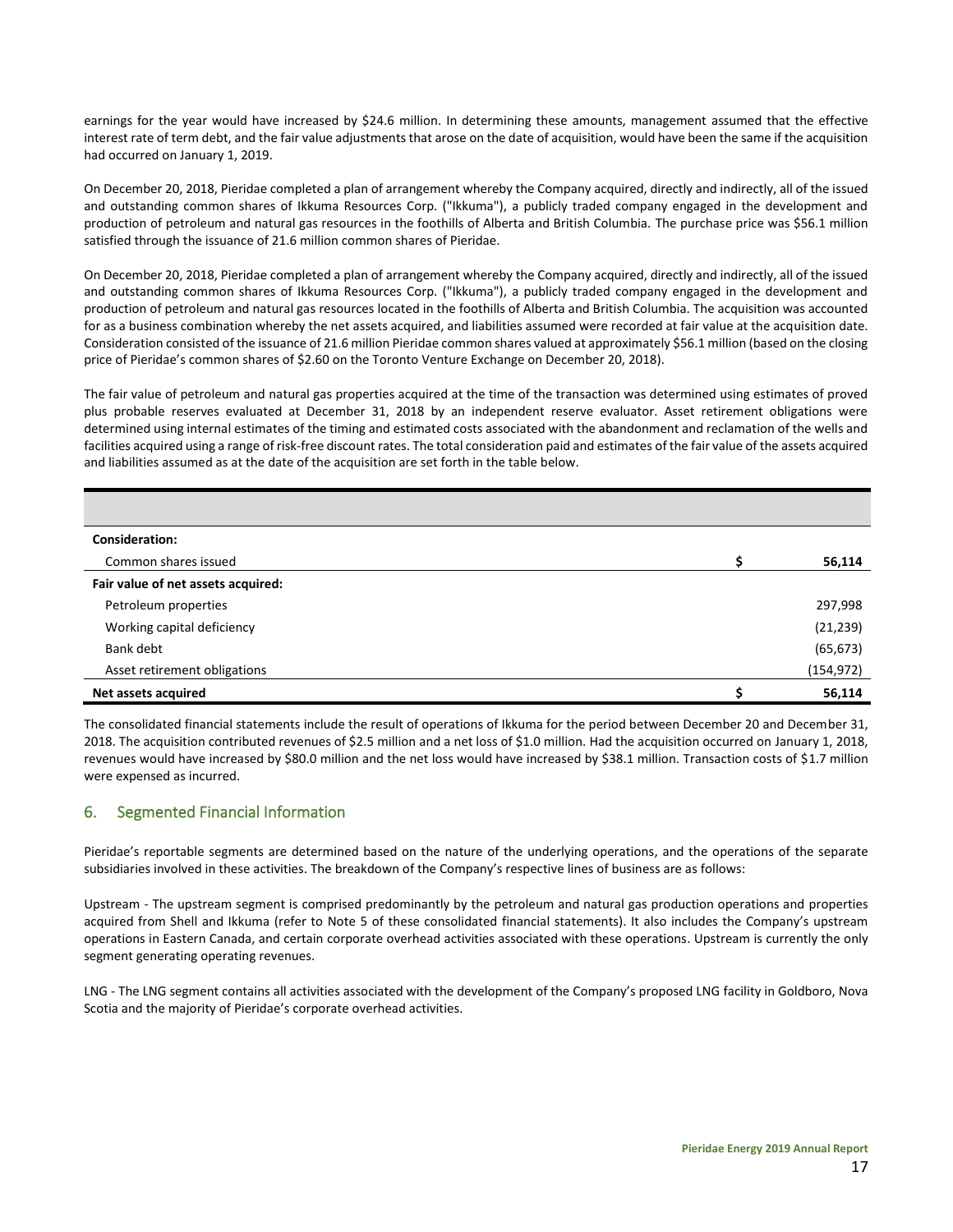| <b>Consolidated</b><br><b>Upstream</b><br><b>LNG</b><br>2019<br>2018<br>2019<br>2018<br>2019<br>2018<br>(In thousands of Canadian dollars)<br>Revenue<br>Petroleum and natural gas<br>\$<br>104,910<br>2,413<br>\$<br>104,910<br>2,413<br>Royalties<br>(3,755)<br>(92)<br>(3,755)<br>(92)<br>101,155<br>2,321<br>101,155<br>2,321<br>٠<br>$\overline{\phantom{a}}$<br>2,665<br>409<br>2,665<br>409<br>Other income<br>6,831<br>6,831<br>Third party processing<br>2,730<br>110,651<br>110,651<br>2,730<br>$\blacksquare$<br>Realized loss on risk manangement contracts<br>(657)<br>(657)<br>Unrealized gain on risk manangement contracts<br>(44)<br>(44)<br>109,950<br>109,950<br>2,730<br>2,730<br>$\overline{\phantom{a}}$<br><b>Expenses</b><br>77,036<br>Operating expenses<br>77,036<br>3,054<br>3,054<br>6,452<br>Administrative expenses<br>729<br>13,472<br>4,059<br>19,924<br>4,788<br>Development expenses<br>9,150<br>8,801<br>9,150<br>8,801<br>Transportation expenses<br>7,957<br>206<br>7,957<br>206<br>Impairment of exploration and evaluation assets<br>27,590<br>16,985<br>27,590<br>16,985<br>Share-based compensation<br>456<br>250<br>2,914<br>1,498<br>1,042<br>3,164 | <b>Segmented Information</b>    | Year ended December 31 |    |  |    |   |    |   |
|------------------------------------------------------------------------------------------------------------------------------------------------------------------------------------------------------------------------------------------------------------------------------------------------------------------------------------------------------------------------------------------------------------------------------------------------------------------------------------------------------------------------------------------------------------------------------------------------------------------------------------------------------------------------------------------------------------------------------------------------------------------------------------------------------------------------------------------------------------------------------------------------------------------------------------------------------------------------------------------------------------------------------------------------------------------------------------------------------------------------------------------------------------------------------------------------|---------------------------------|------------------------|----|--|----|---|----|---|
|                                                                                                                                                                                                                                                                                                                                                                                                                                                                                                                                                                                                                                                                                                                                                                                                                                                                                                                                                                                                                                                                                                                                                                                                |                                 |                        |    |  |    |   |    |   |
|                                                                                                                                                                                                                                                                                                                                                                                                                                                                                                                                                                                                                                                                                                                                                                                                                                                                                                                                                                                                                                                                                                                                                                                                |                                 |                        |    |  |    |   |    |   |
|                                                                                                                                                                                                                                                                                                                                                                                                                                                                                                                                                                                                                                                                                                                                                                                                                                                                                                                                                                                                                                                                                                                                                                                                |                                 |                        |    |  |    |   |    |   |
|                                                                                                                                                                                                                                                                                                                                                                                                                                                                                                                                                                                                                                                                                                                                                                                                                                                                                                                                                                                                                                                                                                                                                                                                |                                 |                        |    |  |    |   |    |   |
|                                                                                                                                                                                                                                                                                                                                                                                                                                                                                                                                                                                                                                                                                                                                                                                                                                                                                                                                                                                                                                                                                                                                                                                                |                                 |                        |    |  |    |   |    |   |
|                                                                                                                                                                                                                                                                                                                                                                                                                                                                                                                                                                                                                                                                                                                                                                                                                                                                                                                                                                                                                                                                                                                                                                                                |                                 |                        |    |  |    |   |    |   |
|                                                                                                                                                                                                                                                                                                                                                                                                                                                                                                                                                                                                                                                                                                                                                                                                                                                                                                                                                                                                                                                                                                                                                                                                |                                 |                        |    |  |    |   |    |   |
|                                                                                                                                                                                                                                                                                                                                                                                                                                                                                                                                                                                                                                                                                                                                                                                                                                                                                                                                                                                                                                                                                                                                                                                                |                                 |                        |    |  |    |   |    |   |
|                                                                                                                                                                                                                                                                                                                                                                                                                                                                                                                                                                                                                                                                                                                                                                                                                                                                                                                                                                                                                                                                                                                                                                                                |                                 |                        |    |  |    |   |    |   |
|                                                                                                                                                                                                                                                                                                                                                                                                                                                                                                                                                                                                                                                                                                                                                                                                                                                                                                                                                                                                                                                                                                                                                                                                |                                 |                        |    |  |    |   |    |   |
|                                                                                                                                                                                                                                                                                                                                                                                                                                                                                                                                                                                                                                                                                                                                                                                                                                                                                                                                                                                                                                                                                                                                                                                                |                                 |                        |    |  |    |   |    |   |
|                                                                                                                                                                                                                                                                                                                                                                                                                                                                                                                                                                                                                                                                                                                                                                                                                                                                                                                                                                                                                                                                                                                                                                                                |                                 |                        |    |  |    |   |    |   |
|                                                                                                                                                                                                                                                                                                                                                                                                                                                                                                                                                                                                                                                                                                                                                                                                                                                                                                                                                                                                                                                                                                                                                                                                |                                 |                        |    |  |    |   |    |   |
|                                                                                                                                                                                                                                                                                                                                                                                                                                                                                                                                                                                                                                                                                                                                                                                                                                                                                                                                                                                                                                                                                                                                                                                                |                                 |                        |    |  |    |   |    |   |
|                                                                                                                                                                                                                                                                                                                                                                                                                                                                                                                                                                                                                                                                                                                                                                                                                                                                                                                                                                                                                                                                                                                                                                                                |                                 |                        |    |  |    |   |    |   |
|                                                                                                                                                                                                                                                                                                                                                                                                                                                                                                                                                                                                                                                                                                                                                                                                                                                                                                                                                                                                                                                                                                                                                                                                |                                 |                        |    |  |    |   |    |   |
|                                                                                                                                                                                                                                                                                                                                                                                                                                                                                                                                                                                                                                                                                                                                                                                                                                                                                                                                                                                                                                                                                                                                                                                                |                                 |                        |    |  |    |   |    |   |
|                                                                                                                                                                                                                                                                                                                                                                                                                                                                                                                                                                                                                                                                                                                                                                                                                                                                                                                                                                                                                                                                                                                                                                                                |                                 |                        |    |  |    |   |    |   |
|                                                                                                                                                                                                                                                                                                                                                                                                                                                                                                                                                                                                                                                                                                                                                                                                                                                                                                                                                                                                                                                                                                                                                                                                |                                 |                        |    |  |    |   |    |   |
|                                                                                                                                                                                                                                                                                                                                                                                                                                                                                                                                                                                                                                                                                                                                                                                                                                                                                                                                                                                                                                                                                                                                                                                                | Loss (gain) on foreign exchange |                        | 26 |  | 10 | 4 | 36 | 4 |
| Depletion and depreciation<br>21,503<br>483<br>21,986<br>700<br>700<br>$\overline{\phantom{a}}$                                                                                                                                                                                                                                                                                                                                                                                                                                                                                                                                                                                                                                                                                                                                                                                                                                                                                                                                                                                                                                                                                                |                                 |                        |    |  |    |   |    |   |
| Financial (income) and expenses<br>16,424<br>139<br>16,424<br>(187)<br>(48)                                                                                                                                                                                                                                                                                                                                                                                                                                                                                                                                                                                                                                                                                                                                                                                                                                                                                                                                                                                                                                                                                                                    |                                 |                        |    |  |    |   |    |   |
| Share of net loss of associates<br>12<br>12<br>12<br>12<br>$\overline{\phantom{a}}$                                                                                                                                                                                                                                                                                                                                                                                                                                                                                                                                                                                                                                                                                                                                                                                                                                                                                                                                                                                                                                                                                                            |                                 |                        |    |  |    |   |    |   |
| Gain on disposal<br>(80)<br>(80)<br>-<br>$\overline{\phantom{a}}$                                                                                                                                                                                                                                                                                                                                                                                                                                                                                                                                                                                                                                                                                                                                                                                                                                                                                                                                                                                                                                                                                                                              |                                 |                        |    |  |    |   |    |   |
| 157,376<br>22,075<br>24,157<br>15,591<br>181,533<br>37,666                                                                                                                                                                                                                                                                                                                                                                                                                                                                                                                                                                                                                                                                                                                                                                                                                                                                                                                                                                                                                                                                                                                                     |                                 |                        |    |  |    |   |    |   |
| Loss before income tax<br>(47, 426)<br>(19, 345)<br>(24, 157)<br>(15, 591)<br>(71, 583)<br>(34, 936)                                                                                                                                                                                                                                                                                                                                                                                                                                                                                                                                                                                                                                                                                                                                                                                                                                                                                                                                                                                                                                                                                           |                                 |                        |    |  |    |   |    |   |
|                                                                                                                                                                                                                                                                                                                                                                                                                                                                                                                                                                                                                                                                                                                                                                                                                                                                                                                                                                                                                                                                                                                                                                                                |                                 |                        |    |  |    |   |    |   |
| Deferred tax recovery<br>(21)<br>(21)                                                                                                                                                                                                                                                                                                                                                                                                                                                                                                                                                                                                                                                                                                                                                                                                                                                                                                                                                                                                                                                                                                                                                          |                                 |                        |    |  |    |   |    |   |
| \$<br>$(47, 426)$ \$<br>$(19, 324)$ \$<br>$(24, 157)$ \$<br>$(15,591)$ \$<br>$(71,583)$ \$<br>(34, 915)<br><b>Net loss</b>                                                                                                                                                                                                                                                                                                                                                                                                                                                                                                                                                                                                                                                                                                                                                                                                                                                                                                                                                                                                                                                                     |                                 |                        |    |  |    |   |    |   |
| <b>December</b><br><b>December</b>                                                                                                                                                                                                                                                                                                                                                                                                                                                                                                                                                                                                                                                                                                                                                                                                                                                                                                                                                                                                                                                                                                                                                             |                                 |                        |    |  |    |   |    |   |
| 31,2018<br>31, 2019<br>As at                                                                                                                                                                                                                                                                                                                                                                                                                                                                                                                                                                                                                                                                                                                                                                                                                                                                                                                                                                                                                                                                                                                                                                   |                                 |                        |    |  |    |   |    |   |
| 590,213 \$<br>357,287<br>Upstream assets<br>\$                                                                                                                                                                                                                                                                                                                                                                                                                                                                                                                                                                                                                                                                                                                                                                                                                                                                                                                                                                                                                                                                                                                                                 |                                 |                        |    |  |    |   |    |   |
| LNG assets<br>13,386<br>12,261                                                                                                                                                                                                                                                                                                                                                                                                                                                                                                                                                                                                                                                                                                                                                                                                                                                                                                                                                                                                                                                                                                                                                                 |                                 |                        |    |  |    |   |    |   |
| Total consolidated assets<br>\$<br>$602,474$ \$<br>370,673                                                                                                                                                                                                                                                                                                                                                                                                                                                                                                                                                                                                                                                                                                                                                                                                                                                                                                                                                                                                                                                                                                                                     |                                 |                        |    |  |    |   |    |   |

(1) Comparative amounts have been reclassified to match the current period presentation.

Upstream assets include materials inventory acquired as part of the Acquisition on October 16, 2019 (see Note 5 of these consolidated financial statements). Materials inventory is comprised of consumables, materials and supplies and is carried at the lower of cost and net realizable value. As at December 31, 2019, the Company held \$23.5 million of materials inventory (December 31, 2018: 0). Since the Acquisition date, materials inventory of \$0.3 million was utilized in operations and expensed (2018: 0).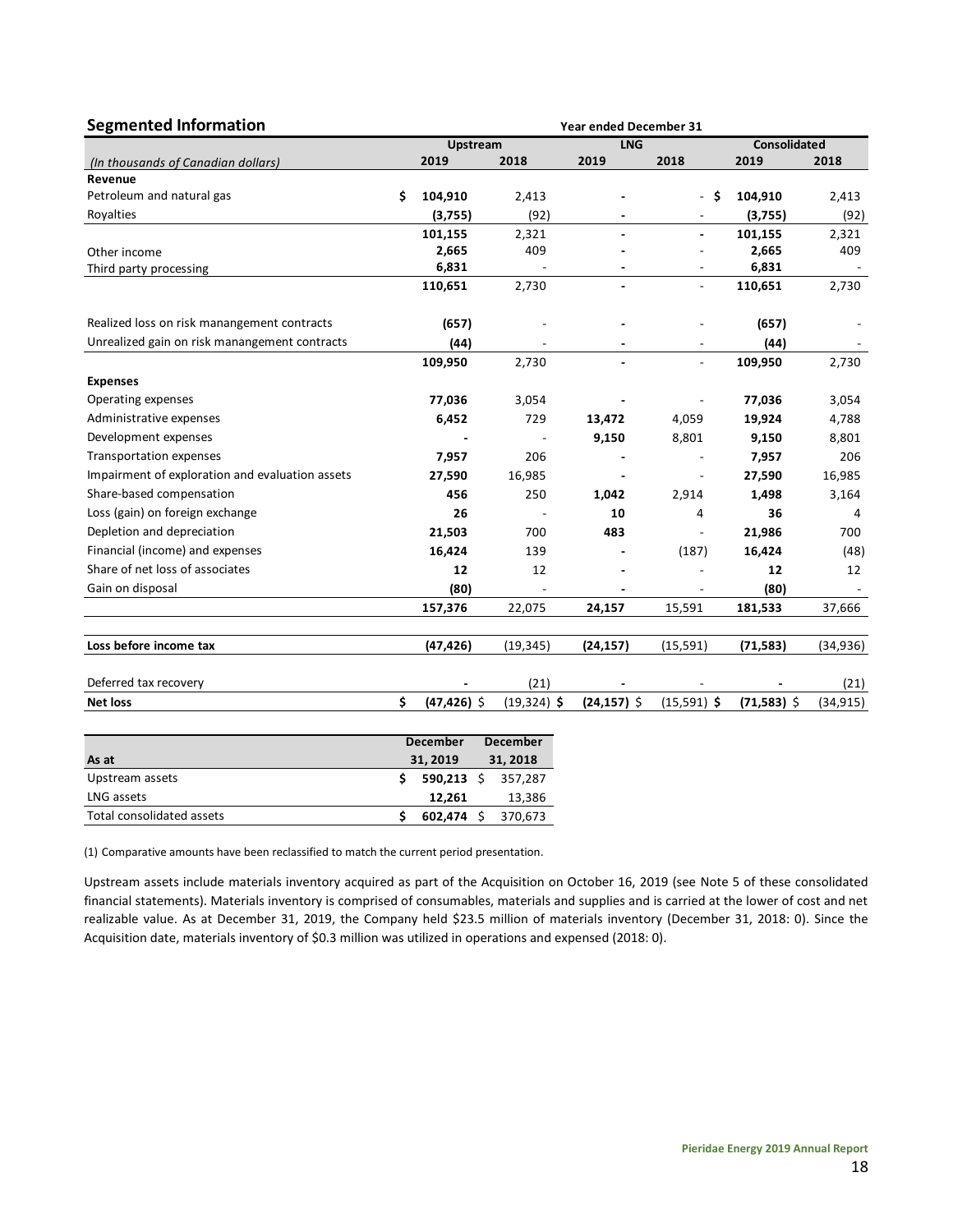# 7. Cash and Cash Equivalents

|                                       | Year Ended December 31, Year Ended December 31, | 2019   | 2018   |
|---------------------------------------|-------------------------------------------------|--------|--------|
| Cash                                  |                                                 | 28,719 | 18,738 |
| Less: restricted cash (1)             |                                                 | 19,152 | 8,626  |
| Less: restricted cash equivalents (1) |                                                 |        | 1,000  |
| Total cash and cash equivalents       |                                                 | 9,567  | 9,112  |

<sup>1.</sup> As at December 31, 2019 \$14.1 million is restricted pending potential regulatory letters of credit ("LC") and \$5.0 million as security for outstanding LC's. Restricted cash of \$5.7 million was repatriated in January 2019. A \$0.63 million tranche of LC's matured on February 1, 2020. Another \$1.0 million tranche matures in April of 2020.

# 8. Property, Plant and Equipment

| <b>Historical Cost</b>                          |    |           |
|-------------------------------------------------|----|-----------|
| At December 31, 2017                            | \$ | 3,850     |
| Additions                                       |    | 503       |
| Business acquisition (Note 5)                   |    | 297,998   |
| At December 31, 2018                            | \$ | 302,351   |
| Additions                                       |    | 1,319     |
| Change in decommissioning obligations           |    | (68, 784) |
| <b>Business acquisition (Note 5)</b>            |    | 281,689   |
| At December 31, 2019                            | Ś  | 516,575   |
|                                                 |    |           |
|                                                 |    |           |
|                                                 |    |           |
| <b>Accumulated Depletion &amp; Depreciation</b> |    |           |
| At December 31, 2017                            | \$ | 48        |
| Depletion and depreciation                      |    | 700       |
| At December 31, 2018                            | \$ | 748       |
| Depletion and depreciation                      |    | 20,779    |
| At December 31, 2019                            | \$ | 21,527    |
|                                                 |    |           |
|                                                 |    |           |
| <b>Net Book Value</b>                           |    |           |

Depletion:

At December 31, 2019 future development costs of Pieridae's proved plus probable reserves of \$125.6 million were included in the depletion calculations.

**At December 31, 2019 \$ 495,048**

Impairment assessment:

At December 31, 2019 and at December 31, 2018 the Company determined that no impairment indicators existed in any of the Company's CGUs, therefore no impairment tests were performed.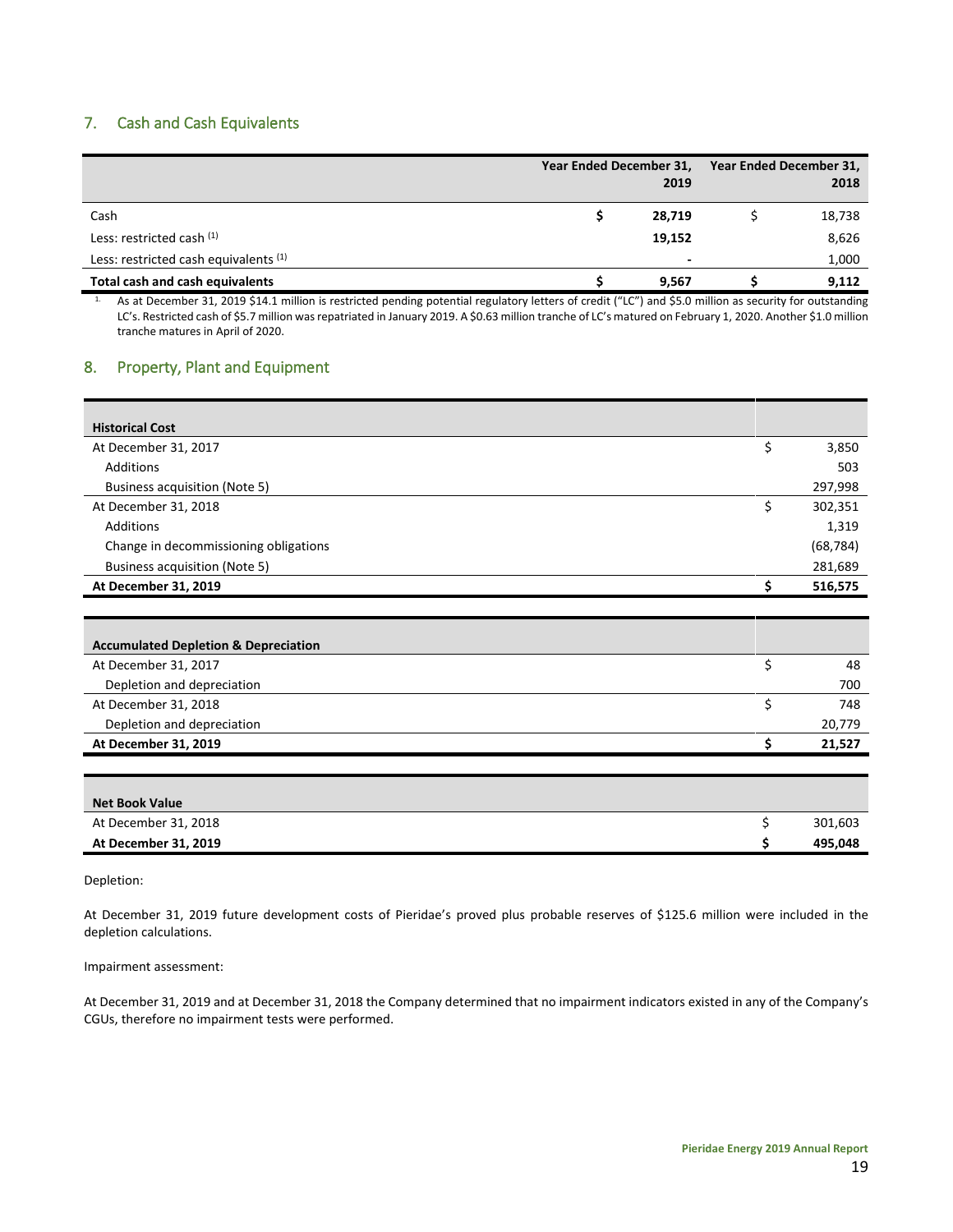# 9. Exploration and Evaluation Assets

| At December 31, 2017                  | 42,827    |
|---------------------------------------|-----------|
| Additions                             | 1,731     |
| Impairment                            | (16, 985) |
| At December 31, 2018                  | 27,573    |
| Additions                             | 1,077     |
| Change in decommissioning obligations | 17        |
| Impairment                            | (27, 590) |
| At December 31, 2019                  | 1,077     |

E&E assets consist of the Company's undeveloped land, seismic and exploration projects, which are pending the determination of technical feasibility and commercial viability.

#### Impairment assessment:

On September 20, 2018, the Government of Quebec adopted new legislative and regulatory provisions pertaining to the exploration and exploitation of hydrocarbons in Quebec, under the Petroleum Resources Act. The Act replaces the Mining Act previously in force. The regulatory changes had a number of impacts to Pieridae, most significantly in prohibiting any further hydrocarbon exploration or exploitation activities within 1,000 meters of an urban area. Management reviewed all of its permits in the province to determine the impact of the new regulations on its oil and gas properties and concluded that indicators of impairment arose as a result of this new legislation. As at September 30, 2018 the Company recorded an impairment provision of \$17.0 million against E&E assets in Quebec.

In Q1 2019 management re-evaluated the Company's prospects in Quebec and compared these to other opportunities available to the Company. Management concluded that renewing certain petroleum licenses in Quebec was not in the best interests of the Company. Consequently, only licenses for properties which held the most promise and likelihood of exploratory success were renewed, the remainder were relinquished. This was deemed as an indicator of impairment for the related properties, and as at March 31, 2019 an impairment provision of \$7.9 million was recorded.

As at December 31, 2019 management again re-evaluated the value of these assets to Pieridae's long term vision. Due to ongoing regulatory challenges in Quebec and continued opportunities for further expansion of Pieridae's footprint in the Western Canadian foothills, Pieridae does not currently intend to make further investments in the Quebec properties, which represents an indicator of impairment. Consequently, as at December 31, 2019 the Company recorded an impairment provision of \$19.8 million against the remaining carrying value of the Quebec E&E assets. The remining E&E balance reflects Pieridae's ongoing investments in Western Canada.

# 10. Right-Of-Use Assets

The following table details the cost and accumulated depreciation of Pieridae's ROU assets as at December 31, 2019:

| <b>Historical Cost</b>   | Office | <b>Vehicles</b> | Equipment                | <b>Total</b> |
|--------------------------|--------|-----------------|--------------------------|--------------|
| Balance, January 1, 2019 | 418    | 466             | 26                       | 910          |
| Additions                | 1,776  | 4,048           | ٠                        | 5,824        |
| <b>Disposals</b>         | $\sim$ | (153)           | $\overline{\phantom{a}}$ | (153)        |
| At December 31, 2019     | 2,194  | 4.361           | 26                       | 6,581        |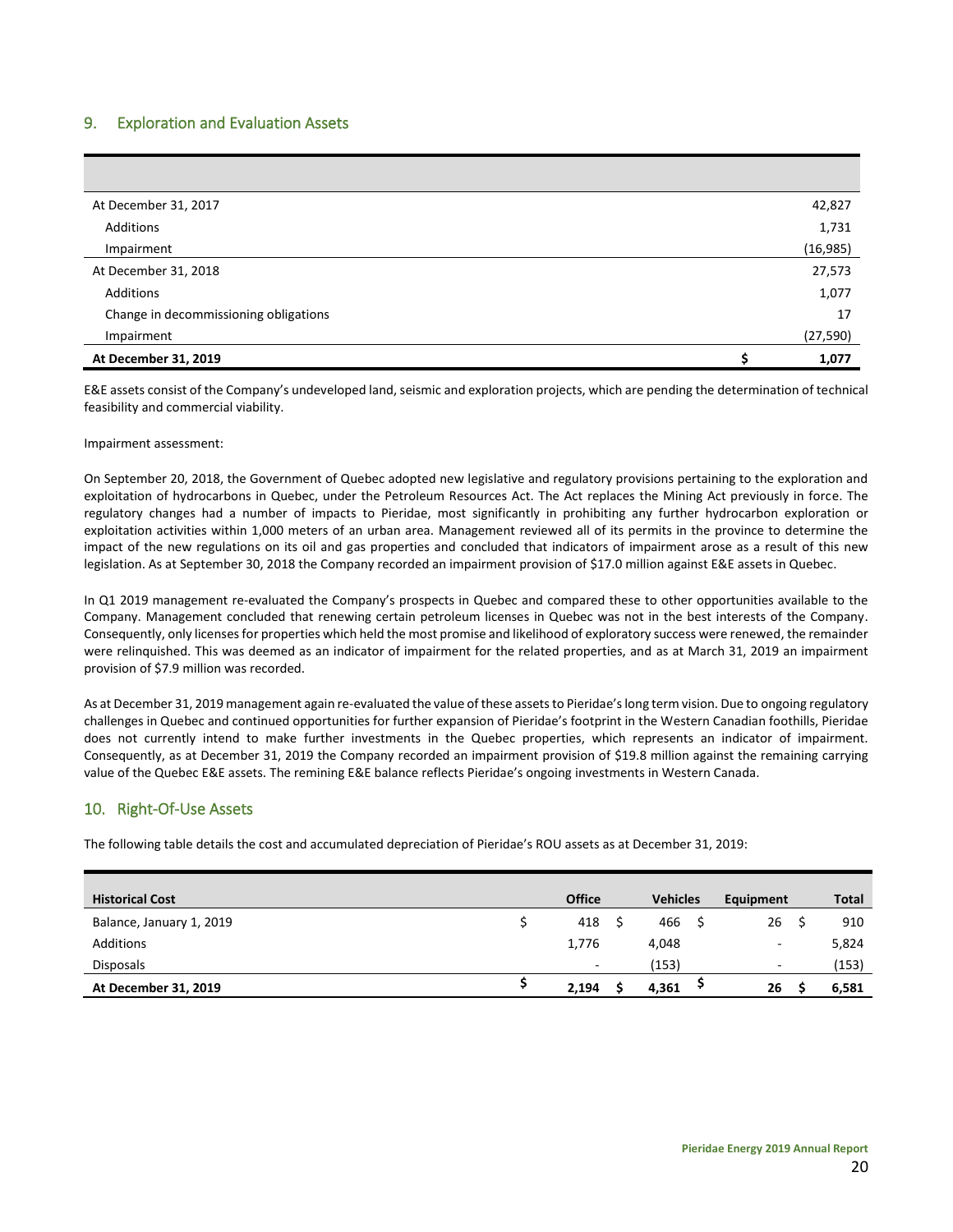| <b>Accumulated depreciation</b> | <b>Office</b>    | <b>Vehicles</b> | Equipment | <b>Total</b> |
|---------------------------------|------------------|-----------------|-----------|--------------|
| Balance, January 1, 2019        | $\sim$ 100 $\pm$ | $\sim$          | $\sim$    |              |
| Depreciation                    | 410              | 788             | 9         | 1,207        |
| <b>Disposals</b>                | $\overline{a}$   | (66)            | ۰         | (66)         |
| At December 31, 2019            | 410              | 722             | 9         | 1,141        |
|                                 |                  |                 |           |              |

| <b>Net Book Value</b>    | <b>Office</b> | <b>Vehicles</b> | Equipment | Total |
|--------------------------|---------------|-----------------|-----------|-------|
| Balance, January 1, 2019 | 418           | 466             | 26        | 910   |
| At December 31, 2019     | 1.784         | 3.639           | 17        | 5.440 |

The following table reconciles the Company's commitments at December 31, 2018 to the Company's lease liabilities as at January 1, 2019:

|                                         | Total        |
|-----------------------------------------|--------------|
| Leases                                  | \$<br>1,711  |
| Quebec license fees                     | 723          |
| Interest on debt                        | 3,562        |
| Firm transportation                     | 17,636       |
| Total December 31, 2018                 | \$<br>23,632 |
| Commitments that do not contain a lease | (21, 921)    |
| Operating leases under IAS 17           | (704)        |
| Discounting impact                      | (97)         |
| Lease liabilities as at January 1, 2019 | 910          |

# 11. Lease Liabilities

|                                                                | December 31, 2019 |
|----------------------------------------------------------------|-------------------|
| Less than 1 year                                               | \$<br>2,854       |
| $1 - 3$ years                                                  | 2,908             |
| $4 - 5$ years                                                  | 138               |
| After 5 years                                                  | 29                |
| Total lease payments                                           | 5,929             |
| Amount representing finance expense over the term of the lease | (360)             |
| Present value of net lease payments                            | 5,569             |
| Less current portion of lease liabilities                      | (2,701)           |
| Non-current portion of lease liabilities                       | 2,868             |

For the year ended December 31, 2019 the Company recorded interest of \$0.1 million, and payments of \$1.3 million related to its lease obligations. The undiscounted amount of estimated future cashflows required to settle these leases is \$5.9 million.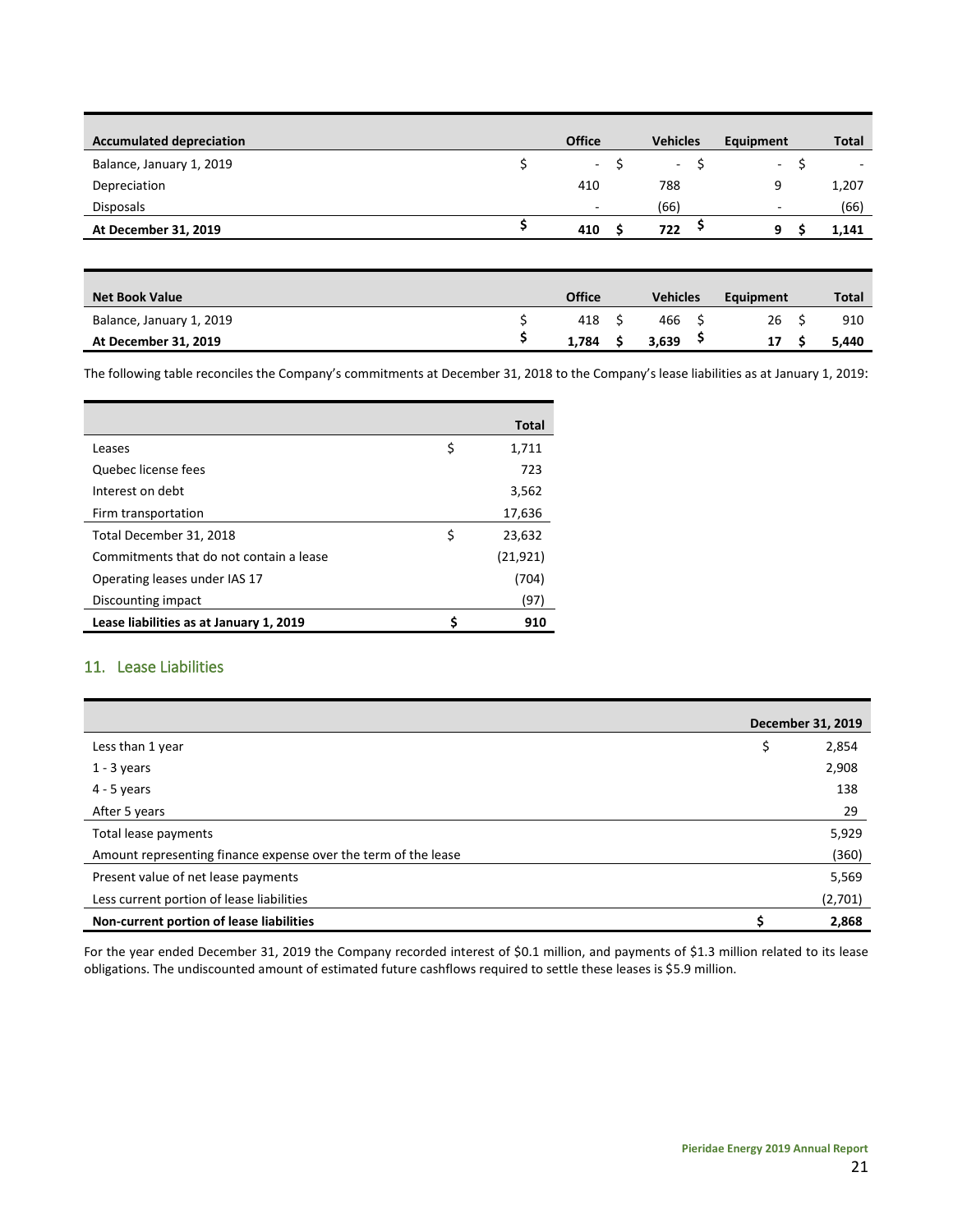# 12. Term Debt

|                                  | Year Ended December 31, | 2019    | Year Ended December 31,<br>2018 |        |  |
|----------------------------------|-------------------------|---------|---------------------------------|--------|--|
| Current portion of term debt     |                         |         |                                 | 50,007 |  |
|                                  |                         |         |                                 |        |  |
| Non-current portion of term debt |                         |         |                                 |        |  |
| Term loan facility               |                         | 206,000 |                                 |        |  |
| Accretion of deferred fee (1)    |                         | 2,601   |                                 |        |  |
| Unamortized transaction costs    |                         | (5,688) |                                 |        |  |
| Term debt                        |                         | 202,913 |                                 |        |  |

(1) Total accretion of the deferred fee and transaction costs is \$2,912 for the year ended December 31, 2019

On June 26, 2019, the Company announced that it had closed a non-brokered private placement of a secured convertible debenture of the Company for aggregate gross proceeds of \$10.0 million. These funds were used to pay a \$10.0 million deposit toward the acquisition of the Shell Assets (refer to Note 5 of these consolidated financial statements). The common shares of the Company issuable upon conversion of the convertible debenture were issued immediately after the Acquisition was completed. The conversion price of the common shares was \$0.86 per common share. The convertible debenture bore interest at 9.5% per annum.

On October 16, 2019 the Company entered into a \$206.0 million senior secured fully drawn non-revolving term loan facility (the "Credit Agreement"). The Credit Agreement bears interest at a fixed rate of 12.0% per annum from the date of issue, accrued daily and payable quarterly in cash. Additional interest of 3.0% per annum is payable quarterly in cash or, at the option of the Company and subject to the lender's approval, payable in kind by way of accruing to the principal outstanding. The Credit Agreement is repayable in full on October 16, 2023 however the Company may repay the principal in whole or in part any time prior to October 16, 2013 upon 90 days written notice to the agent, without penalty. The proceeds of the Credit Agreement were used to fund a portion of the purchase price for the Shell asset acquisition (refer to Note 5 of these consolidated financial statements), to repay the Company's existing \$50.0 million term loan facility, for certain planned letters of credit and for fees and transaction costs associated with the Acquisition.

Under the terms of the Credit Agreement, Pieridae is subject to the following financial covenants and certain other obligations:

- (i) a minimum working capital ratio of 1.0x tested monthly commencing January 31, 2020 as calculated using a prescriptive formula,
- (ii) a minimum market capitalization threshold of \$200 million commencing September 30, 2020 (extended on March 31, 2020 via waiver from the agent and lender to June 30, 2021)
- (iii) mandatory repayments of 50% of the Company's excess cash on a quarterly basis commencing December 31, 2019 as calculated using a prescriptive formula
- (iv) unless the Company exercises a purchase right, but not an obligation, to acquire certain petroleum and natural gas properties from the lender for a purchase price of \$45.0 million in cash on or before October 16, 2021, the Company will pay a deferred fee in the amount of \$50.0 million to the agent. Pieridae is currently providing for the eventual payment of the deferred fee. In subsequent reporting periods, if Pieridae instead determines to exercise the purchase right, an adjustment to the financial liability would be required and would be recognized immediately in profit or loss.

As at December 31, 2019 the Company was in compliance with all financial covenants, and no prepayment was required.

|                                                 | Year Ended December 31,<br>2019 |
|-------------------------------------------------|---------------------------------|
| Excess cash                                     | (74, 100)                       |
| Working capital ratio ( $>$ 1.0) <sup>(1)</sup> | 1.25                            |
| Market capitalization (> \$200.0 million)       | n/a                             |

(1) The working capital ratio covenant in the Credit Agreement is effective January 31, 2020. The Company is presenting the working capital ratio as at December 31, 2019 for information purposes only.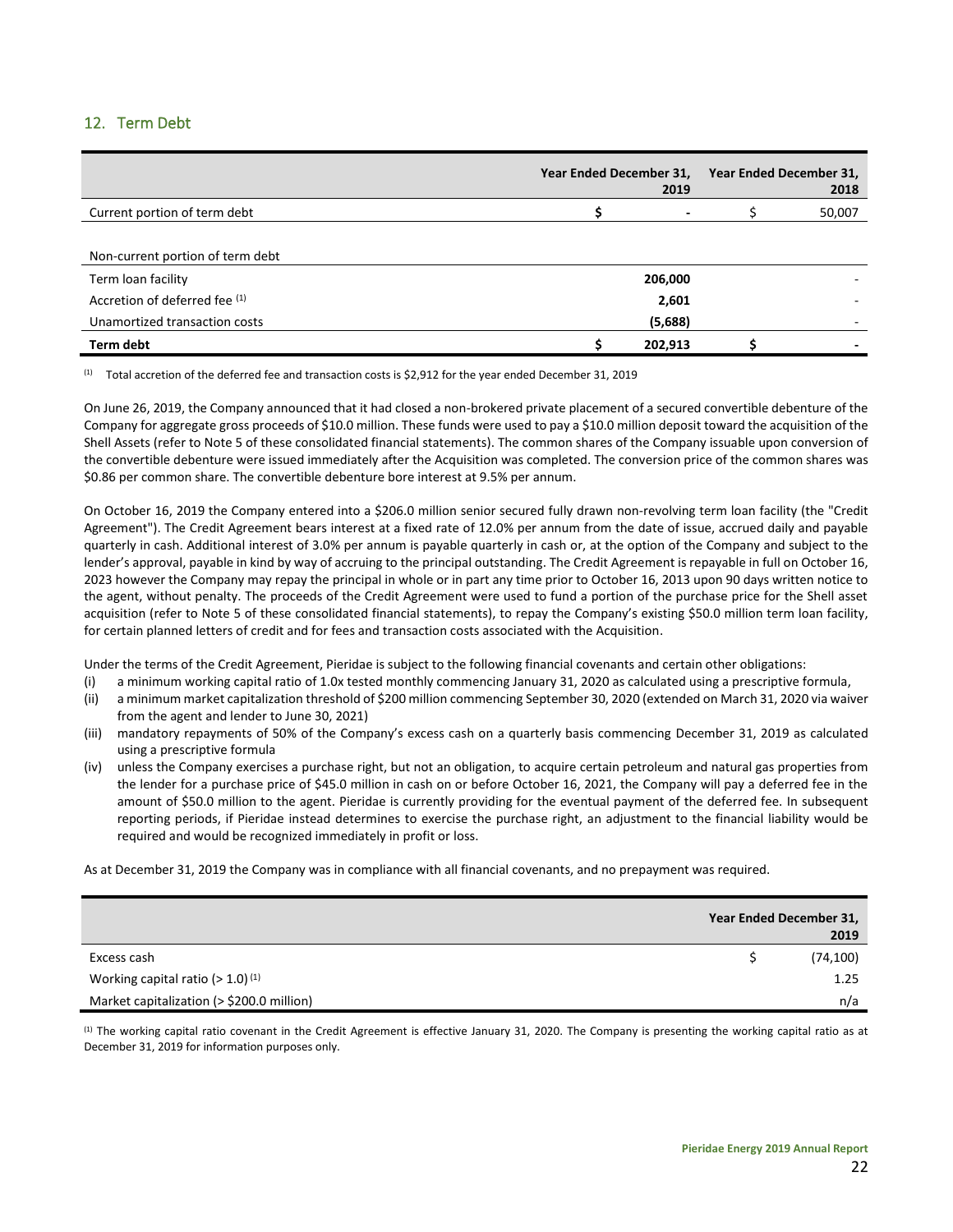The company incurred \$6.0 million of closing costs on closing of the Credit Facility, which were accounted for as transaction costs and netted against the value of the loan to be amortized over 48 months. The Company is accreting the \$50.0 million value of the deferred fee over 48 months and recognizing these amounts as a finance expense.

The Company used the proceeds from the Credit Facility to fund acquisition of the Shell assets (refer to Note 5 of these consolidated financial statements), as well as the repayment of the \$50.0 million term debt facility established when it acquired Ikkuma. The \$50.0 million term loan was used to repay some of Ikkuma's outstanding term debt upon the close of the acquisition.

The effective interest rate on the Company's term debt for the year ended December 31, 2019 was 22.73% (December 31, 2018 – 9.50%).

# 13. Decommissioning Obligations

|                                                | <b>Year Ended</b><br>December 31, 2019 | <b>Year Ended</b><br><b>December 31, 2018</b> |         |  |  |
|------------------------------------------------|----------------------------------------|-----------------------------------------------|---------|--|--|
| Decommissioning obligations, beginning of year | 158,236                                |                                               | 2,740   |  |  |
| Obligations acquired (Note 5)                  | 115,567                                |                                               | 154,972 |  |  |
| Change in estimated future cash outflows       | (68, 784)                              |                                               | 1,731   |  |  |
| Obligations settled                            | (1, 458)                               |                                               | (1,260) |  |  |
| Accretion                                      | 2.959                                  |                                               | 53      |  |  |
| Decommissioning obligations, end of year       | 206,520                                |                                               | 158,236 |  |  |

The Company's decommissioning obligations result from net ownership interests in petroleum and natural gas assets including well sites, gathering systems and processing facilities. The Company estimates the total undiscounted amount of cash flows required to settle its decommissioning obligations is approximately \$239.7 million (2018: \$223.0 million).

At December 31, 2018, the Company used a range of risk-free nominal rates from 1.88% to 2.18%, including an inflation rate of 2% per annum, to estimate the present value of decommissioning obligations. In the fourth quarter of 2019, due to volatility in financial markets, long-term risk-free nominal rates in Canada declined below targeted inflation rates, implying a negative real rate of return. The Company determined that continued use of such rates would not provide an accurate measurement of decommissioning obligations, given observable and market-based risk-free real rates of return continue to be positive. To provide an accurate measurement of the decommissioning obligation, the Company applied an observable, market-based and inflation adjusted risk-free real rate of return of 0.41% to estimate the present value of the decommissioning obligation. The use of the risk-free real rate of return resulted in a change in estimate, with changes being added to, or deducted from, the cost of the related asset in property, plant and equipment and exploration and evaluation assets.

# 14. Share Capital

### Authorized

The Company has an unlimited number of common shares with the holders of common shares entitled to one vote per share and an unlimited number of preferred shares issuable in series, with rights and privileges to be designated by the Board of Directors at the time of issuance. As at December 31, 2019 and December 31, 2018 there were no preferred shares outstanding.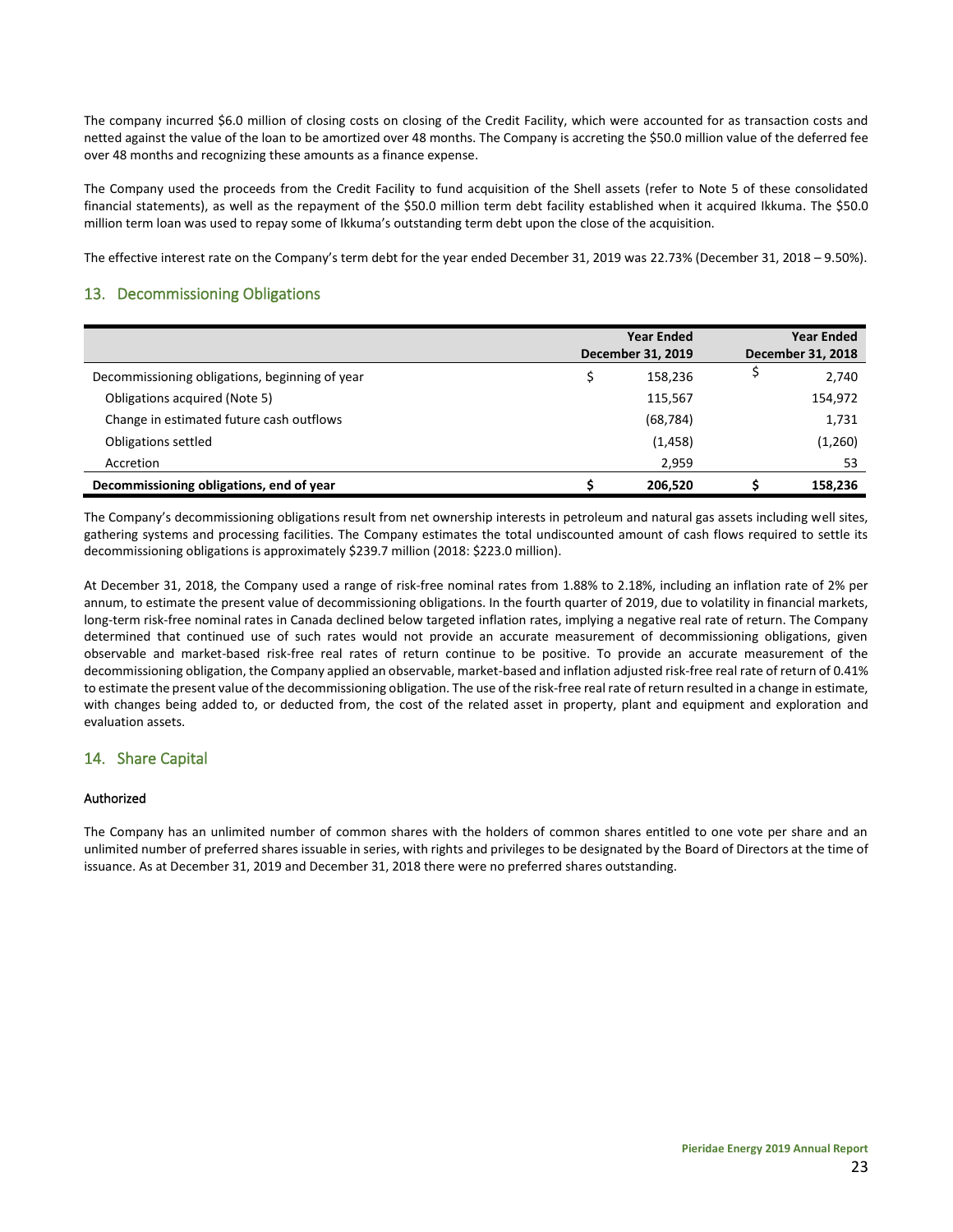### Issued and outstanding common shares

|                                            | Year Ended December 31, |   |          | Year Ended December 31, |   |         |  |
|--------------------------------------------|-------------------------|---|----------|-------------------------|---|---------|--|
|                                            | 2019                    |   |          |                         |   |         |  |
|                                            | Common                  |   |          | Common                  |   |         |  |
|                                            | <b>Shares</b>           |   | Amount   | <b>Shares</b>           |   | Amount  |  |
| Balance beginning of the year              | 74,516,594              | S | 193,270  | 50,481,197              | S | 128,804 |  |
| Shares issued on stock option exercise (1) | 44,115                  |   |          | 52.446                  |   | 143     |  |
| Shares issued in private placement         | 12,108,139              |   | 21,382   | 2,358,824               |   | 8,020   |  |
| Shares on business combination (Note 5)    | 70,745,871              |   | 63,169   | 21,582,401              |   | 56,114  |  |
| Share-based compensation (2)               | 146,455                 |   | 149      | 41,726                  |   | 189     |  |
| Share issue costs (net of tax)             |                         |   | (3, 171) | ٠                       |   |         |  |
| Balance end of the year                    | 157,561,174             | S | 274.799  | 74,516,594              |   | 193,270 |  |

(1) During the year 44,115 options valued at 0.45 cents per share were exercised. Proceeds were negligible.<br>(2) Bonresents shares issued to Directors under the Directors' Compensation Policy

Represents shares issued to Directors under the Directors' Compensation Policy.

#### Per Share Amounts

The calculation of basic earnings per share for the year ended December 31, 2019 was based on a net loss of \$71.6 million (year ended December 31, 2018 net loss of \$34.9 million).

|                                                 | December 31,             | December 31, |
|-------------------------------------------------|--------------------------|--------------|
|                                                 | 2019                     | 2018         |
| Basic common shares outstanding                 | 157,561,174              | 74,516,594   |
| Options outstanding                             | 6,392,072                | 2,653,394    |
| Warrants outstanding (1)                        | 1,889,755                | 1,889,755    |
| Fully diluted common shares outstanding         | 165,843,001              | 79,059,743   |
| Weighted average shares outstanding             | 98,622,426               | 51,274,159   |
| Dilutive effect of options and warrants (2)     | $\overline{\phantom{0}}$ |              |
| Diluted weighted average shares outstanding     | 98,622,426               | 51,274,159   |
| Net income (loss) per share – basic and diluted | (0.73)                   | (0.68)       |

<sup>1</sup> There are 1,179,410 one half of one common share purchase warrants outstanding, with each whole warrant entitling the holder to purchase one common share. There are an additional 1,300,050 share purchase warrrantss outstanding that entitle the holder to one common share.

<sup>2</sup> For the year ended December 31, 2019, a total of 6,392,072 options and (year ended December 31, 2018: 2,653,394) and 1,889,755 warrants (2018: 1,889,755) were excluded from the calculation as they were anti-dlituve.

# 15. Petroleum and Natural Gas Sales

The Company's major revenue sources are comprised of sales from the production of natural gas, condensate, natural gas liquids and sulphur. The sale of these products is recognized when control of the product transfers to the customer and the cash collection is reasonably probable, upon delivery of the product. The sale of produced commodities occurs under contracts of varying terms of up to one year. Revenues are typically collected on the 25th day of the month following sale. Product sales are based on fixed or variable price contracts. Transaction prices for variable priced contracts are based on benchmark commodity prices and other variable factors, including quality differentials and location.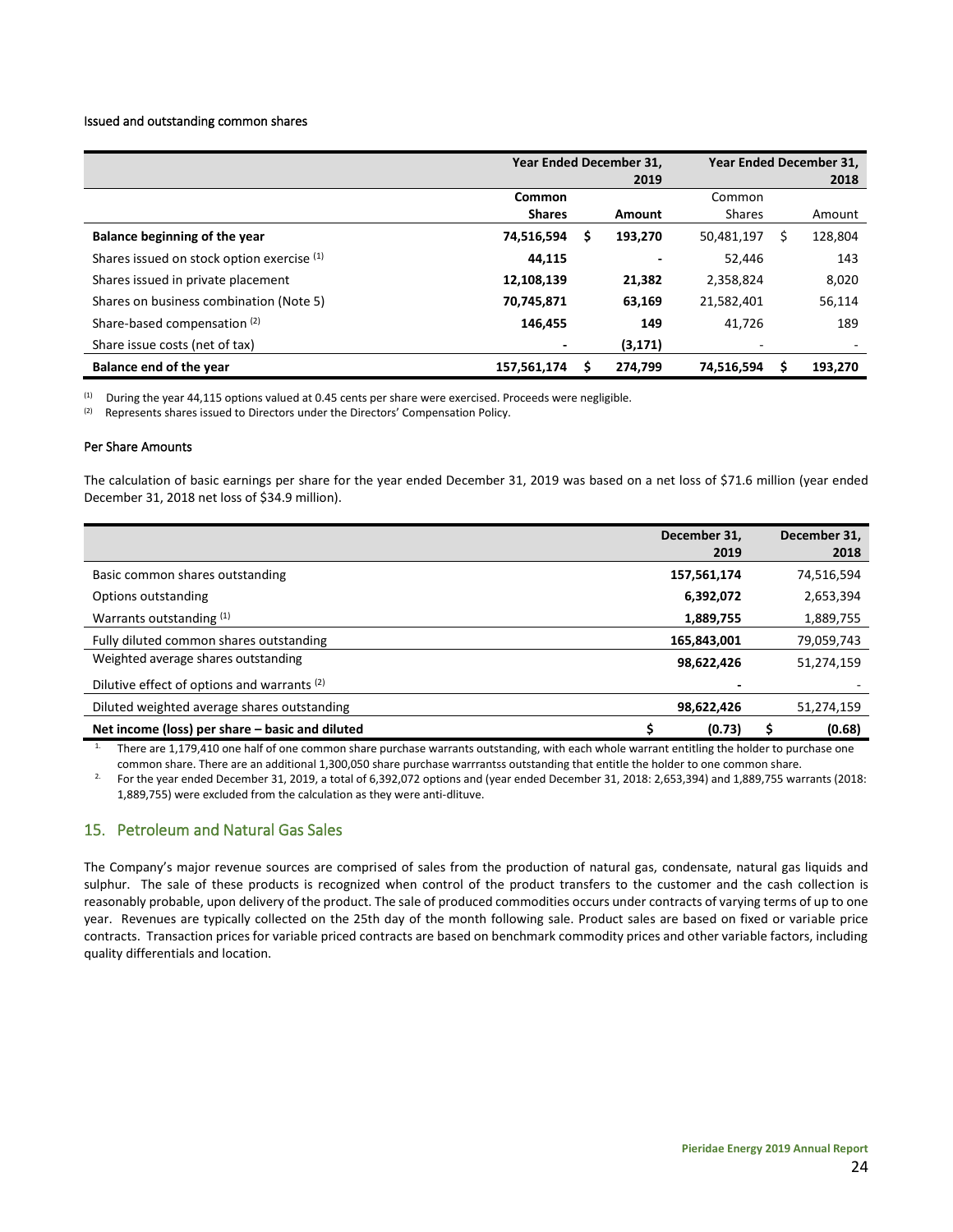The Company's petroleum and natural gas revenues are set out below. The 2018 values represent the Company's share of revenues for the 11 days following its acquisition of Ikkuma Resources Corp. on December 18, 2018, refer to Note 5 of these consolidated financial statements.

|                                          |   | Year ended December 31, |       |  |  |  |
|------------------------------------------|---|-------------------------|-------|--|--|--|
|                                          |   | 2019                    | 2018  |  |  |  |
| Natural gas                              | S | 77,425                  | 1,782 |  |  |  |
| NGL's                                    |   | 23,174                  | 298   |  |  |  |
| Sulphur                                  |   | 4,311                   | 333   |  |  |  |
| Total petroleum and natural gas revenues |   | 104,910                 | 2,413 |  |  |  |

The Company also generate gas processing revenue of \$6.8 million (December 31, 2018 \$0) for fees charged to third parties for processing through facilities in which Pieridae has an ownership interest. This revenue is classified as third-party processing on the consolidated statement of loss and comprehensive loss.

# 16. Share Based Payments

Pursuant to Stock Option Plan Number Two, the Board of Directors may grant options to directors, officers, employees and other service providers. The aggregate number of shares that may be reserved for issuance pursuant to stock options may not exceed 8,412,199 as at the time of granting. Stock options expire not more than five years from the date of grant, or earlier if the individual ceases to be associated with the Company. All share-based compensation will be settled in equity.

|                                 | Year Ended December 31, |                |  |
|---------------------------------|-------------------------|----------------|--|
|                                 |                         | 2019           |  |
|                                 | Weighted                |                |  |
|                                 | <b>Average Exercise</b> |                |  |
|                                 | Price                   | <b>Options</b> |  |
| As at December 31, 2017         | \$<br>4.92              | 1,835,385      |  |
| Granted on business combination | 5.67                    | 1,142,400      |  |
| Exercised                       | 2.82                    | (52, 446)      |  |
| Forfeited                       | 6.76                    | (271, 945)     |  |
| As at December 31, 2018         | \$<br>4.85              | 2,653,394      |  |
| Granted                         | 0.90                    | 4,264,341      |  |
| Exercised                       | 0.00                    | (44, 115)      |  |
| Forfeited                       | 1.93                    | (481, 548)     |  |
| As at December 31, 2019         | Ś.<br>2.47              | 6,392,072      |  |

The following table summarizes stock options outstanding and exercisable at December 31, 2019:

|                       | <b>Stock Options Outstanding</b>                 |  |                                              | <b>Stock Options Exercisable</b>                 |                                                  |    |                                                 |                                                  |
|-----------------------|--------------------------------------------------|--|----------------------------------------------|--------------------------------------------------|--------------------------------------------------|----|-------------------------------------------------|--------------------------------------------------|
| <b>Exercise Price</b> | Number of<br>Outstanding<br><b>Stock Options</b> |  | Weighted<br>Average<br><b>Exercise Price</b> | Weighted<br>Average<br>Remaining<br>Life (years) | Number of<br>Exercisable<br><b>Stock Options</b> |    | Weighted<br>Average<br><b>Exercise</b><br>Price | Weighted<br>Average<br>Remaining<br>Life (years) |
| $0.89 - 2.52$         | 4,001,175                                        |  | 0.93                                         | 4.54                                             | 1,726,561                                        | \$ | 0.97                                            | 4.57                                             |
| $4.08 - 5.67$         | 2,378,397                                        |  | 5.04                                         | 2.21                                             | 1,861,677                                        | \$ | 4.87                                            | 1.96                                             |
| $6.60 - 6.84$         | 12,500                                           |  | 6.72                                         | 0.32                                             | 12,500                                           | \$ | 6.72                                            | 0.32                                             |
|                       | 6,392,072                                        |  | 2.47                                         | 3.66                                             | 3,600,738                                        | Ś  | 3.01                                            | 3.21                                             |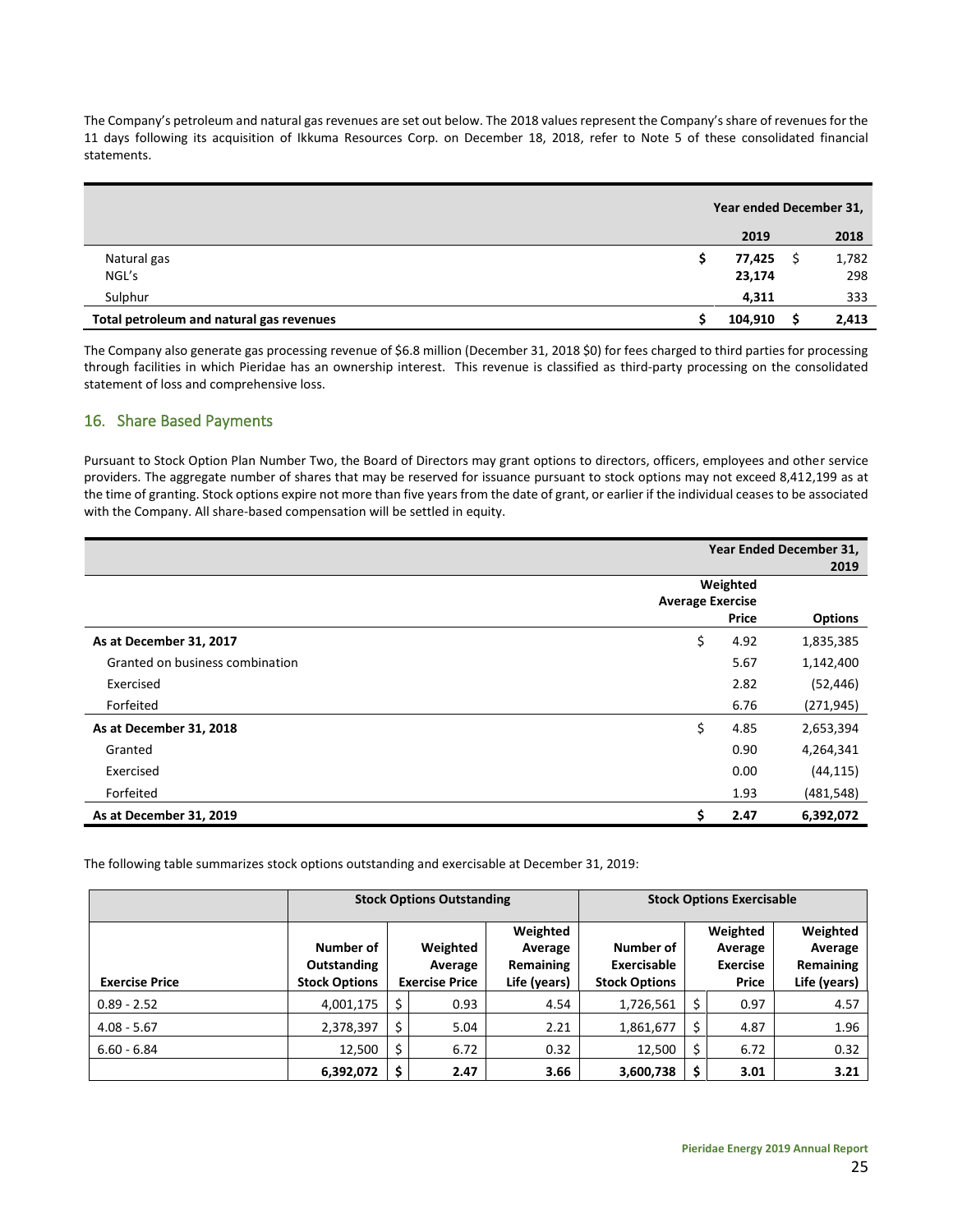The following table discusses the assumptions used in the Black-Scholes option-pricing model to calculate the value of the stock options granted during 2019 and 2018:

|                  | <b>Risk free</b><br>interest rate<br>$(\%)$ | <b>Option life</b><br>(years) |      |    | Weighted<br>average fair<br>value of each<br>stock option<br>granted |
|------------------|---------------------------------------------|-------------------------------|------|----|----------------------------------------------------------------------|
| Grant            |                                             |                               |      |    |                                                                      |
| January 29, 2018 | 1.98                                        | 3.75                          | 69.0 | \$ | 2.69                                                                 |
| July 31, 2019    | 1.44                                        | 4.60                          | 66.0 | \$ | 0.48                                                                 |
| October 21, 2019 | 1.58                                        | 3.30                          | 67.0 | S  | 0.44                                                                 |

The following summarizes the Company's share-based compensation:

|                                        | Year Ended December 31, | 2019                     | Year Ended December 31,<br>2018 |       |  |  |
|----------------------------------------|-------------------------|--------------------------|---------------------------------|-------|--|--|
| Share-based compensation               |                         | 1.498                    |                                 | 3,393 |  |  |
| Capitalized costs                      |                         | $\overline{\phantom{0}}$ |                                 | (229) |  |  |
| Total share-based compensation expense |                         | 1.498                    |                                 | 3,164 |  |  |

# 17. Finance Income and Expenses

|                                                    |              | <b>Year Ended</b> | <b>Year Ended</b> |              |
|----------------------------------------------------|--------------|-------------------|-------------------|--------------|
|                                                    | December 31, |                   |                   | December 31, |
|                                                    |              | 2019              |                   | 2018         |
| Finance (Income) Expense                           |              |                   |                   |              |
| Interest expense                                   |              | 15,123            |                   | 304          |
| Interest income                                    |              | (1,753)           |                   | (405)        |
| Accretion of decommissioning obligations (Note 13) |              | 2,959             |                   | 53           |
| Interest on lease liabilities                      |              | 95                |                   |              |
| <b>Total financial (income) expense</b>            |              | 16,424            |                   | (48)         |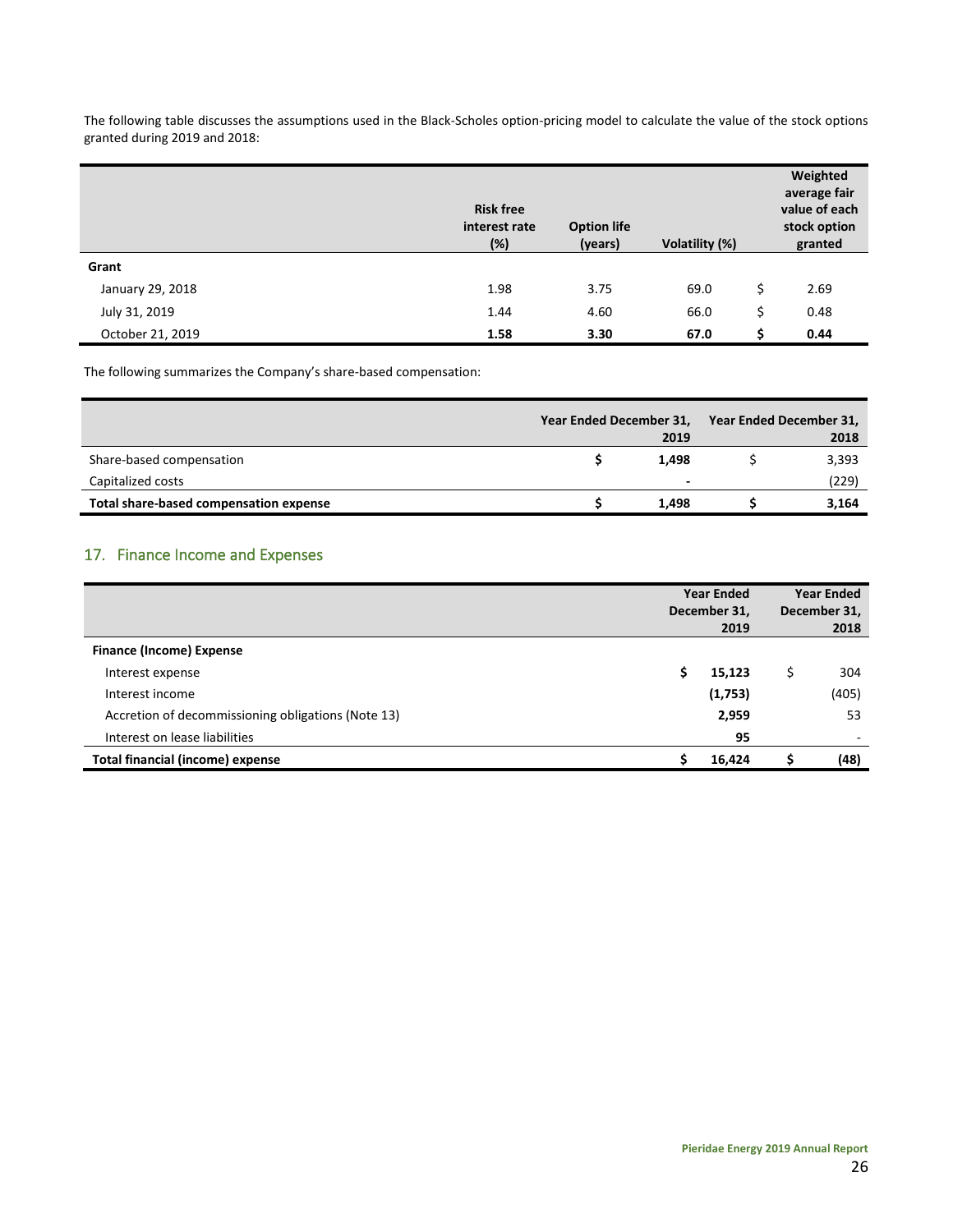# 18. Deferred Tax

The income tax expense in the financial statements differs from the result which would have been obtained by applying the combined federal and provincial income tax rates to the Company's loss before taxes. This difference results from the following items:

|                                                 | December 31,<br>2019 |           |   | December 31,<br>2018     |
|-------------------------------------------------|----------------------|-----------|---|--------------------------|
| Loss before taxes                               | \$                   | (71, 583) | S | (34, 936)                |
| Combined federal and provincial income tax rate |                      | 26.56%    |   | 26.94%                   |
| Computed income tax benefit                     |                      | (19,011)  |   | (9, 412)                 |
| Tax effects of                                  |                      |           |   |                          |
| Non-deductible share-based compensation         |                      | 398       |   | 721                      |
| Opening balance adjustments                     |                      | 588       |   | $\overline{\phantom{0}}$ |
| Change in unrecognized deferred tax assets      |                      | 7,278     |   | 6,382                    |
| Change in tax rates                             |                      | 10,747    |   | 2,288                    |
| Deferred tax expense (recovery)                 |                      |           |   | (21)                     |

The Company has roughly \$234 million in non-capital losses that will expire between 2026 and 2039. The components of the Company's unrecognized deferred tax assets and liabilities are as follows:

|                                         | December 31,<br>2019 |   | December 31,<br>2018 |
|-----------------------------------------|----------------------|---|----------------------|
| Non-capital losses                      | \$<br>54,329         | S | 58,325               |
| Capital losses                          | 206                  |   | 256                  |
| Issuance costs                          | 2,431                |   | 974                  |
| Exploration and evaluation assets       | 6,445                |   | 906                  |
| Fair value of risk management contracts | 10                   |   |                      |
| Term debt                               | (716)                |   |                      |
| Property, plant and equipment           | (42, 585)            |   | (41,590)             |
| Asset retirement obligation             | 47,871               |   | 41,842               |
| Unrecognized deferred tax assets        | \$<br>67,991         |   | 60,713               |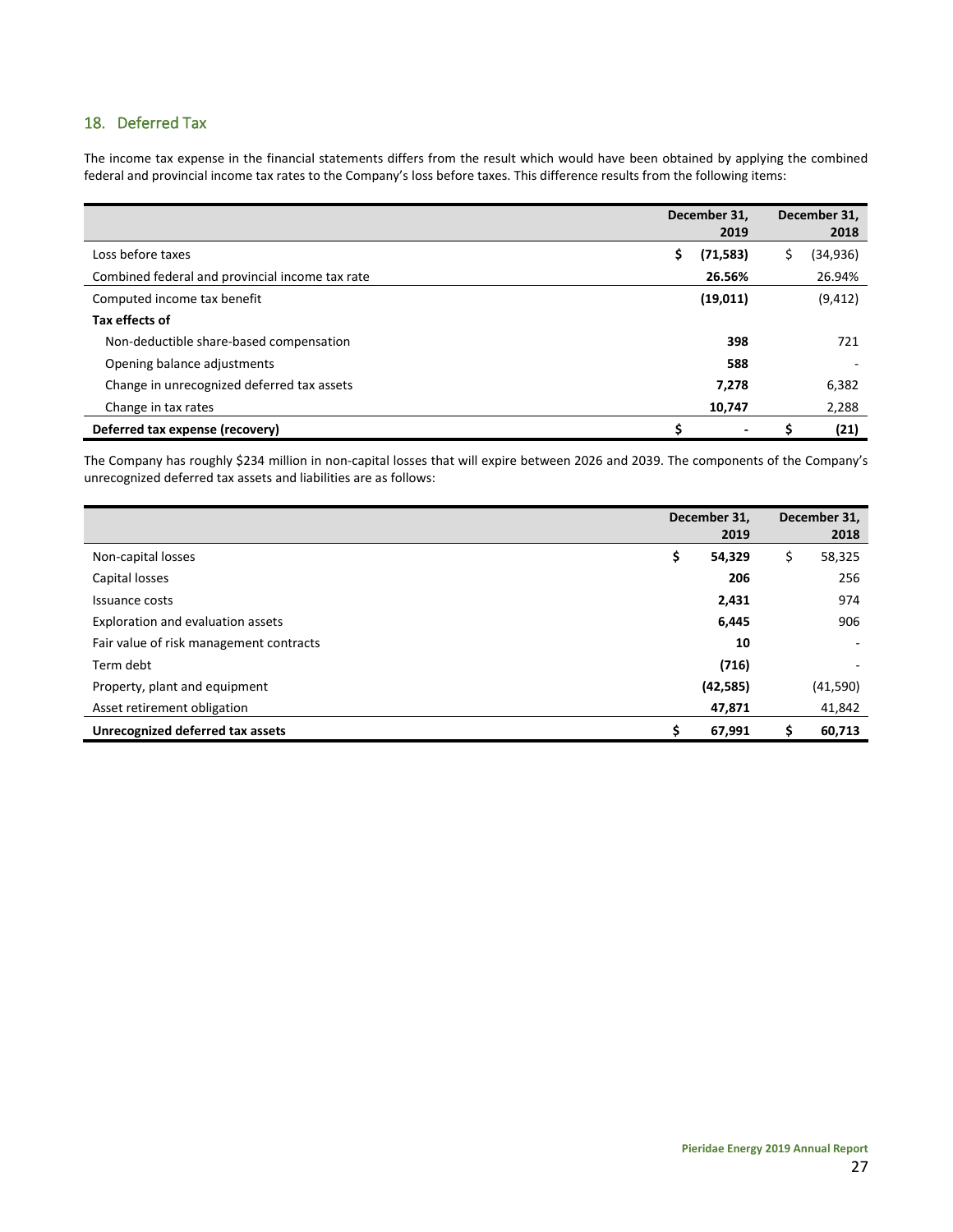# 19. Financial Instruments and Risk Management

The Company's financial assets and liabilities are comprised of cash, accounts receivable, accounts payable and accrued liabilities, lease liabilities and term debt. The carrying value and fair value of the Company's financial instruments carried on the consolidated statements of financial position are classified into the following categories:

|                                                |                   | December 31, 2019 | December 31, 2018 |                   |  |  |
|------------------------------------------------|-------------------|-------------------|-------------------|-------------------|--|--|
| <b>Financial Assets at Amortized Cost</b>      | Carrying<br>Value | <b>Fair Value</b> | Carrying<br>Value | <b>Fair Value</b> |  |  |
| Accounts receivable                            | 40,810            | 40,810            | 16,187            | 16,187            |  |  |
| <b>Financial liabilities at FVTPL</b>          |                   |                   |                   |                   |  |  |
| Fair value of risk management contracts        | 45                | 45                | ٠                 |                   |  |  |
| <b>Financial Liabilities at Amortized Cost</b> |                   |                   |                   |                   |  |  |
| Accounts payable and accrued liabilities       | 73,573            | 73,573            | 60,922            | 60,922            |  |  |
| Lease liabilities                              | 5,569             | 5,569             |                   |                   |  |  |
| Term debt                                      | 202,913           | 206,000           | 50,007            | 50,007            |  |  |
| Total                                          | 285,020           | 288,107           | 110,929           | 110,929           |  |  |

Pieridae has exposure to counterparty credit risk, liquidity risk and market risk. Pieridae recognizes that effective management of these risks is a critical success factor in managing organization and shareholder value. Risk management strategies, policies and limits ensure risks and exposures are aligned to Pieridae's business strategy and risk tolerance. Pieridae's Board of Directors is responsible for providing risk management oversight and oversees how management assesses and monitors risk. The following analysis provides an assessment of those risks as at December 31, 2019.

### Counterparty credit risk

Credit risk is the risk of financial loss to the Company if a customer or counterparty to a financial instrument fails to meet its contractual obligations and arises principally from the Company's receivable from partners in jointly owned assets, natural gas marketers and counterparties to derivative financial contracts.

Substantially all of the Company's petroleum and natural gas production is marketed under standard industry terms. Sales from petroleum and natural gas marketers are normally collected on the 25th day of the month following sale. The Company's policy to mitigate credit risk associated with these balances is to establish marketing relationships with creditworthy purchasers. The Company historically has not experienced any material collection issues with its petroleum and natural gas marketers. Receivables from partners in jointly owned assets are typically collected within one to three months of the bill being issued to the partner. The Company attempts to mitigate the risk from receivables from partners in jointly owned assets by obtaining partner approval of significant capital expenditures prior to the expenditure. However, the receivables are from participants in the petroleum and natural gas sector, and collection of the outstanding balances can be impacted by industry factors such as commodity price fluctuations, limited capital availability and unsuccessful drilling programs. The Company does not typically obtain collateral from petroleum and natural gas marketers or partners in jointly owned assets; however, the Company can cash call for major projects and does have the ability, in most cases, to withhold production from these partners in the event of non-payment.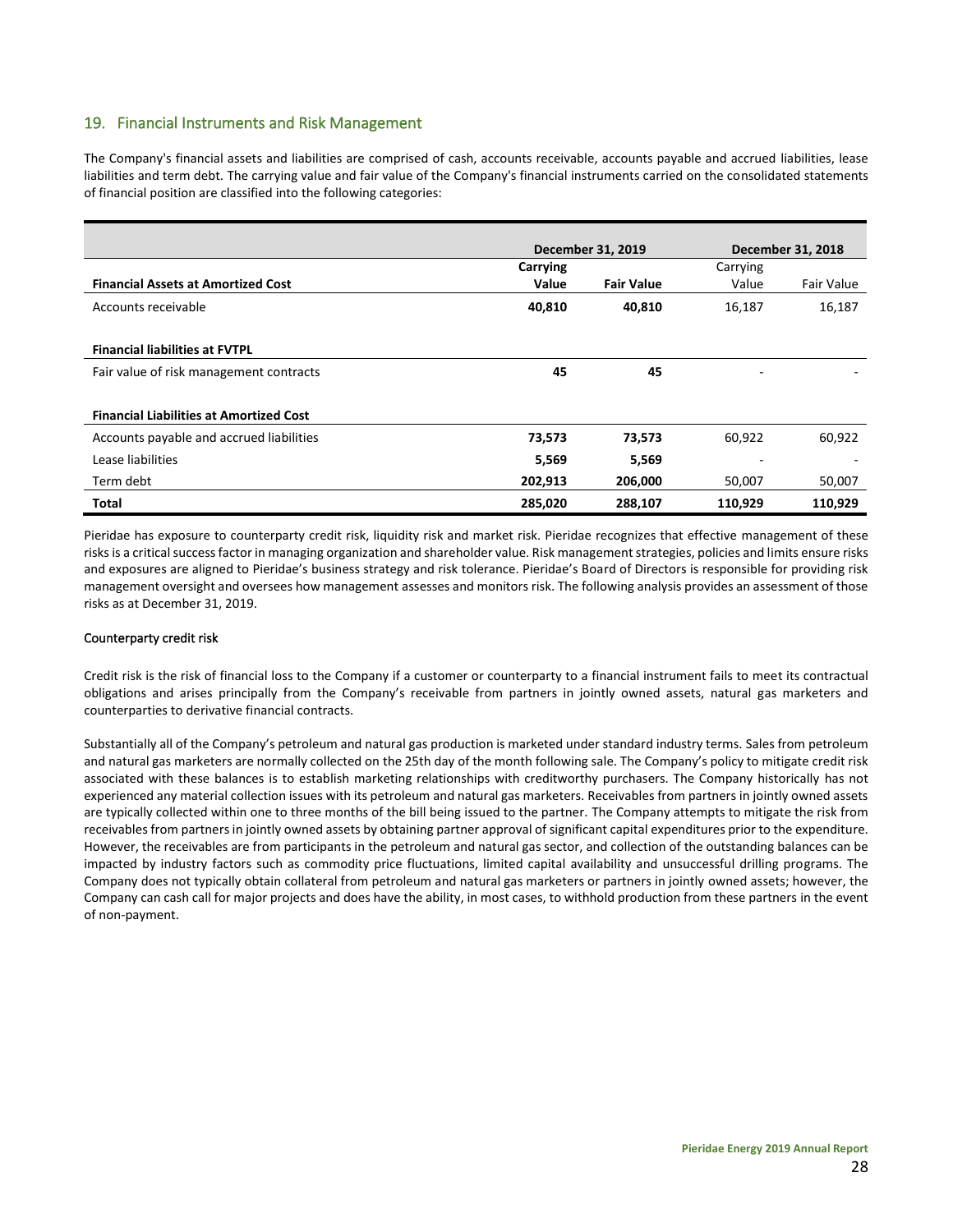The carrying amount of accounts receivable represents the maximum credit exposure. As at December 31, 2019 and 2018, the Company's accounts receivables consisted of:

|                                                   | December 31,<br>2019 | December 31,<br>2018 |
|---------------------------------------------------|----------------------|----------------------|
| Petroleum and natural gas marketers               | 2,572                | 9,832                |
| Receivables from partners in jointly owned assets | 36,270               | 4,069                |
| Other (primarily governmental entities)           | 1.968                | 2,286                |
| <b>Total accounts receivable</b>                  | 40.810               | 16,187               |

As at December 31, 2019 and 2018, the Company's accounts receivables are aged as follows:

|                                  | December 31,<br>2019 | December 31,<br>2018 |        |  |
|----------------------------------|----------------------|----------------------|--------|--|
| Current (less than 90 days)      | 35.564               |                      | 14,954 |  |
| Past due (more than 90 days)     | 5.246                |                      | 1,233  |  |
| <b>Total accounts receivable</b> | 40,810               |                      | 16,187 |  |

The Company has assessed the past due receivables and determined that no provision is required as at December 31, 2019 or December 31, 2018.

#### Liquidity and funding risk

Liquidity and funding risk is the risk that the Company may be unable to obtain sufficient cash or its equivalent in a timely and cost-effective manner in order to meet its commitments as they become due. The Company's objective in managing liquidity risk is to maintain sufficient readily available reserves in order to meet its liquidity requirements as they become due. The Company manages its liquidity risk by forecasting cash flows over a 12-month rolling time period to identify capital requirements. These requirements are then addressed through management of Pieridae's capital structure, being its share capital and debt facilities, and makes adjustments to it based on the funds available to the Company in order to support future business opportunities.

The timing of cash outflows relating to financial liabilities as at December 31, 2019 is outlined in the table below:

|                       | Less than                |    | 1-3 years      | 3-5 years | <b>Beyond 5</b> | <b>Total</b> |         |
|-----------------------|--------------------------|----|----------------|-----------|-----------------|--------------|---------|
|                       | 1 year                   |    |                |           |                 | years        |         |
| Accounts payable      | 73,573                   | -S | $\blacksquare$ |           | $\sim$          | $\sim$       | 73,573  |
| Other amounts payable | 1,175                    |    | 8,364          |           | -               | ۰            | 9,539   |
| Deferred fee          | ٠                        |    | 50,000         |           | ۰               | ۰            | 50,000  |
| Term debt             | $\overline{\phantom{a}}$ |    | -              |           | 206.000         | ٠            | 206,000 |
| Lease liabilities     | 2.701                    |    | 2,713          |           | 127             | 28           | 5,569   |
| <b>Total</b>          | 77,449                   |    | 61,077         |           | 206.127         | 28           | 344,681 |

#### **Capital management**

The Company manages the capital structure and makes adjustments in light of changes in economic and market conditions and the risk characteristics of the underlying assets. To maintain or adjust the capital structure, the Company may issue new shares, obtain additional debt facilities and/or consider strategic alliances including joint venture partners. Pieridae manages its capital structure and financing requirements using non-GAAP measures, including net operating income, and the ratio of debt to adjusted flow of funds from operations. The metrics are used to measure Pieridae's financial leverage. To date, the Company has funded its share of commitments from existing cash balances, equity raises and various debt facilities.

The level of the Company's indebtedness that may occur from time to time could impair the Company's ability to obtain additional financing in the future on a timely basis to take advantage of business opportunities that may arise. Financing by way of a partnership or sale of an interest may reduce the interest held by the Company in the properties in respect of which the financing is obtained. There can be no assurance that such financing will be available to the Company. Furthermore, even if such financing is successfully secured, there can be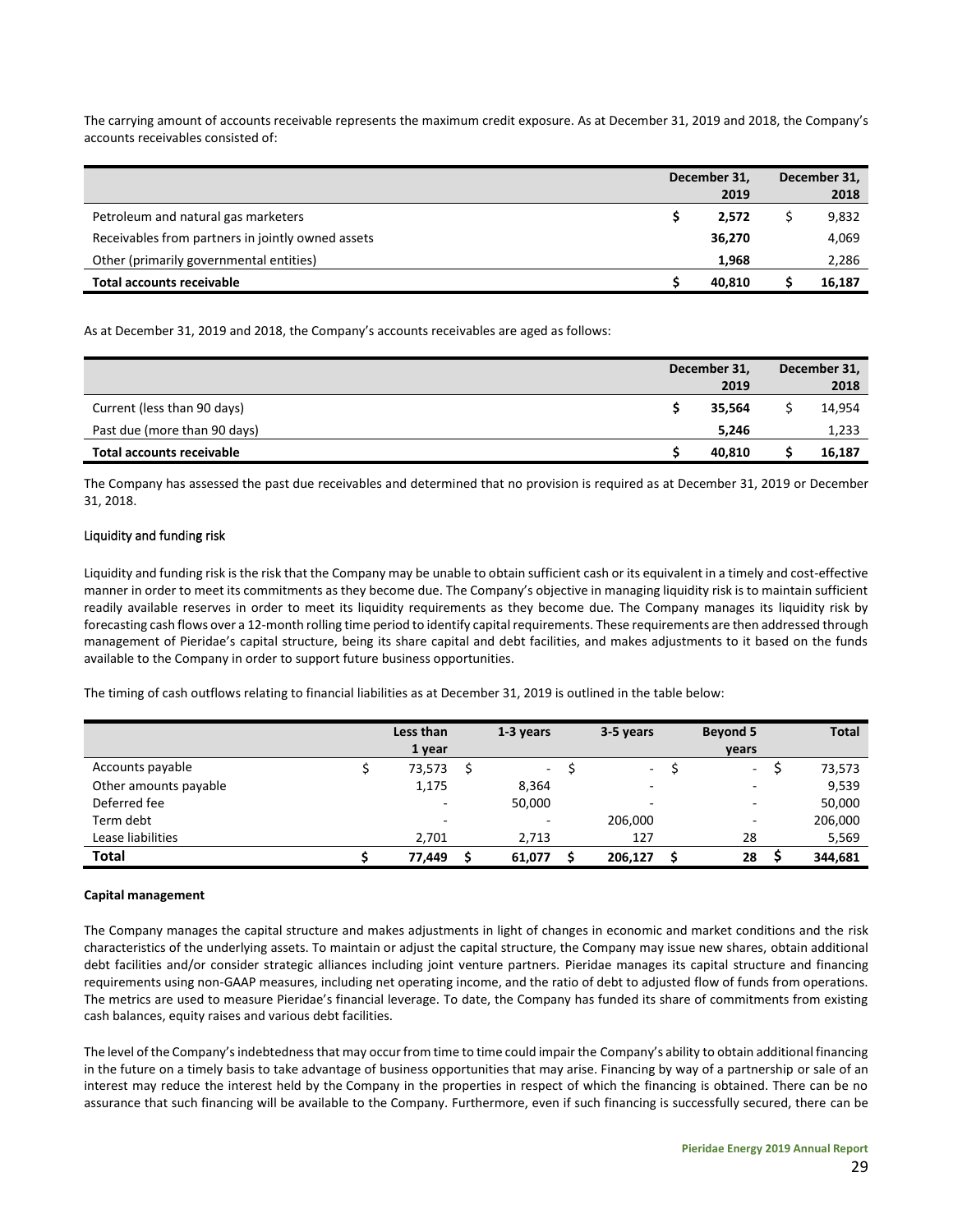no assurance it will be obtained on terms favourable to the Company or provide the Company with sufficient funds to meet its objectives. This may adversely affect the Company's business and financial position. If financing is obtained by issuing additional equity, control of the Company could be affected.

The Company may require additional financing to support operations, to advance expansion of its upstream operations and will require significant additional financing to ultimately fund the construction of its proposed Goldboro LNG facility. Management will explore all options to achieve the appropriate funding levels. A source of future funds available to the Company is the issuance of additional shares. The Company's operations may also be financed in whole or in part with debt, a partnership agreement or a sale of an interest in an oil or natural gas property. Debt financing may increase the Company's debt levels above industry standards. Depending on future development and exploration plans, the Company may require additional equity and/or debt financing that may not be available, or available on favourable terms.

### Market risk

Market risk is the risk that the fair value or future cash flows of a financial instrument will fluctuate because of changes in market conditions. Market risk comprises three types of risk: interest rate risk, currency risk and price risk.

### (a) Price risk

The Company petroleum and natural gas production is directly subject to fluctuations in commodity prices. Fluctuations in commodity prices, both absolute and associated with changes in the Canadian to U.S. dollar exchange rate, and specifically the prices for natural gas, condensate and NGL's, could have significant impact on the Company's cash flows and its ability to sustain its operations. Excess supply, coupled with ongoing pipeline capacity constraints, continue to weigh on petroleum and natural gas prices in Western Canada. This depressed pricing environment, could also have a significant impact on the Company's ability to attract the necessary investment to ultimately fund construction of its Goldboro LNG project. As the Company advances toward a final investment decision for the LNG project, it will evaluate a number of options to potentially manage this risk.

Pieridae utilizes fixed price delivery contracts and derivative financial instruments as part of its overall risk management strategy to assist in managing the exposure to commodity risk, and the cost of power. Pieridae does not trade financial instruments for speculative purposes.

### (b) Interest rate risk

The Company is potentially exposed to fair value risk through increases in interest rates. While the Company's interest rate exposure under its Credit Agreement is fixed, any new or additional debt could be subject to higher rates. Recently central banks have been cutting rates, resulting in historically low risk-free interest rates, however any future rate increases could have an impact on the economics of future debt financings associated with Pieridae's capital management plan.

### (c) Currency risk

Certain of the Company's cashflows, primarily in relation to development expenses incurred on the Goldboro LNG project, are subject to currency risk. Associated accounts payable, accrued liabilities and commitments are denominated in US dollars, UK pound sterling and Euro. If the Canadian dollar was to change by 5% against these currencies, the impact to the foreign exchange gain or loss would have been approximately \$0.4 million for the year ended December 31, 2019 (\$0.39 million for the year ended December 31, 2018). To date, the Company has not entered into any foreign currency transactions or financial instruments to manage currency risks.

#### Business risks and uncertainties

The Company is subject to a number of business risks. These outlined in greater detail in our Management Discussion & Analysis and Annual Information Form for the years ended December 31, 2019 and 2018.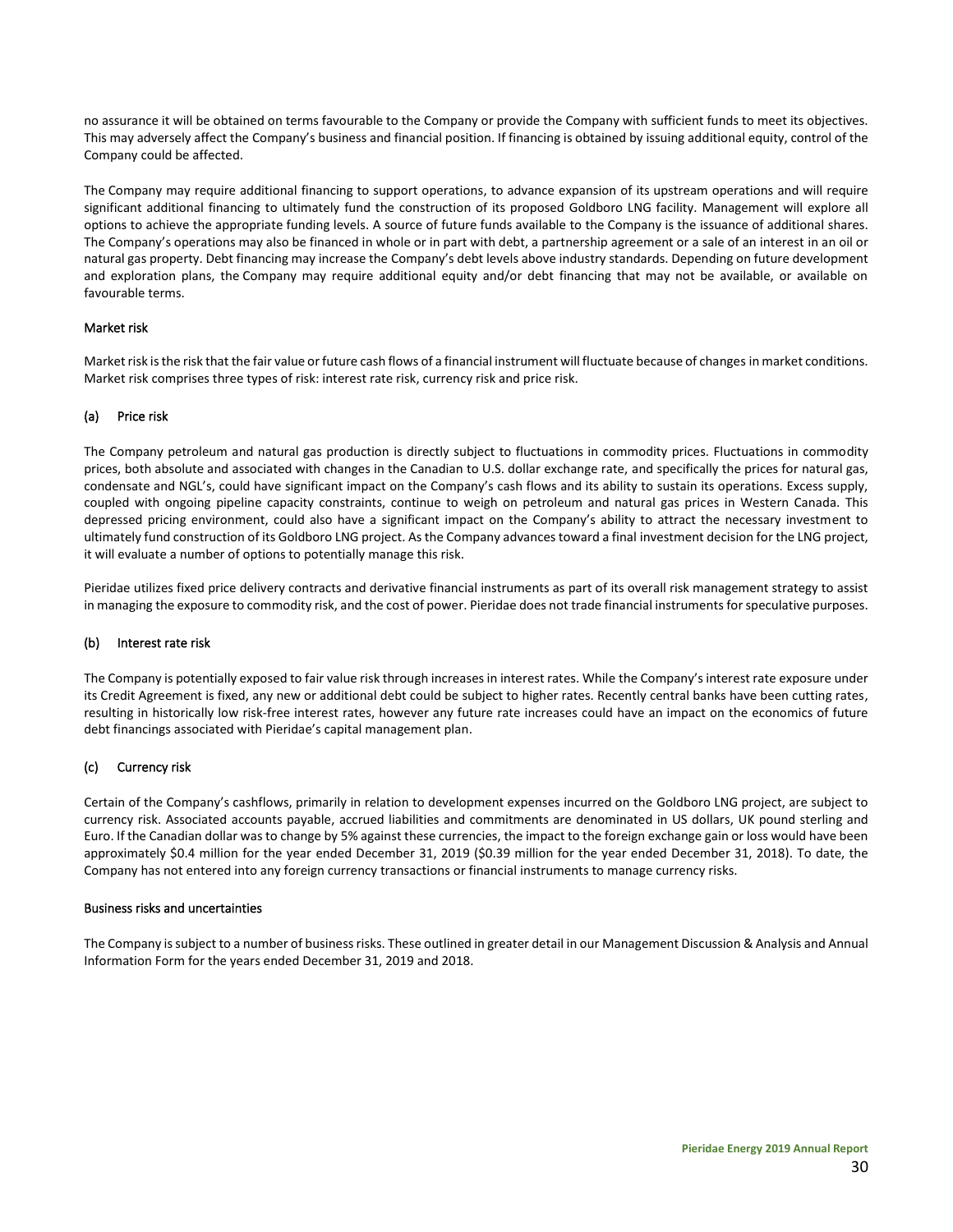# 20. Presentation in Consolidated Statements of Cash Flows

The below table provides supplemental information for the statement of cash flows:

|                                          |    | December 31, | December 31, |
|------------------------------------------|----|--------------|--------------|
|                                          |    | 2019         | 2018         |
| Changes in non-cash working capital      |    |              |              |
| Accounts receivable                      | \$ | (24, 623)    | \$<br>287    |
| Prepaid expenses and deposits            |    | (1,285)      | (55)         |
| Inventories                              |    | (23, 535)    |              |
| Accounts payable and accrued liabilities |    | 13,360       | 5,497        |
|                                          |    | (36,083)     | 5,729        |
| Changes relating to:                     |    |              |              |
| Operating activities                     | Ŝ  | (36,083)     | 5,729        |
|                                          |    | (36,083)     | 5,729        |

# 21. Related Party Transactions

The Company's related parties include key management personnel, as described below. None of the transactions with related parties involve special terms or conditions, and no guarantees were given or received. Outstanding balances are usually settled in cash or shares. Key management personnel compensation includes the following:

|                                    | December 31, | December 31, |
|------------------------------------|--------------|--------------|
|                                    | 2019         | 2018         |
| Short-term employee benefits:      |              |              |
| Salaries and employee benefits     | 2,107        | 1,309        |
| Director's fees                    | 286          | 239          |
| Total short-term employee benefits | 2,393        | 1,548        |
| Share-based compensation           | 1,005        | 1,869        |
| Fees                               |              | 52           |
| <b>Total compensation</b>          | 3,398        | 3,469        |

### 22. Commitments

|                     | 2020   | 2021   | 2022   | 2023   | <b>Thereafter</b>        | <b>Total</b> |
|---------------------|--------|--------|--------|--------|--------------------------|--------------|
| License fees        | 46     | 46     | 46     | 46     | 46                       | 230          |
| Interest on debt    | 30,900 | 30,900 | 30,900 | 24,466 | $\overline{\phantom{a}}$ | 117,166      |
| Deferred fee        | ٠      | 50,000 | -      | -      | -                        | 50,000       |
| Firm transportation | 8,762  | 8,113  | 3,427  | 1,506  | 1,968                    | 23,776       |
| Total               | 39,708 | 89.059 | 34,373 | 26,018 | 2.014                    | 191.172      |

# 23. Interests in Associates

On March 4, 2013, the Company established Pieridae Production LP and Pieridae Production GP. Pieridae Production LP was formed to develop gas resources in New Brunswick, Nova Scotia and the Northeast US. As at December 31, 2019, the Company's ownership interest is 20%. Under the terms of the Partnership agreement, the Company is entitled to contribute an additional \$14.1 million to the partnership, prior to any further funding being made by the other partner and increasing its ownership in Pieridae Production LP to 50%.